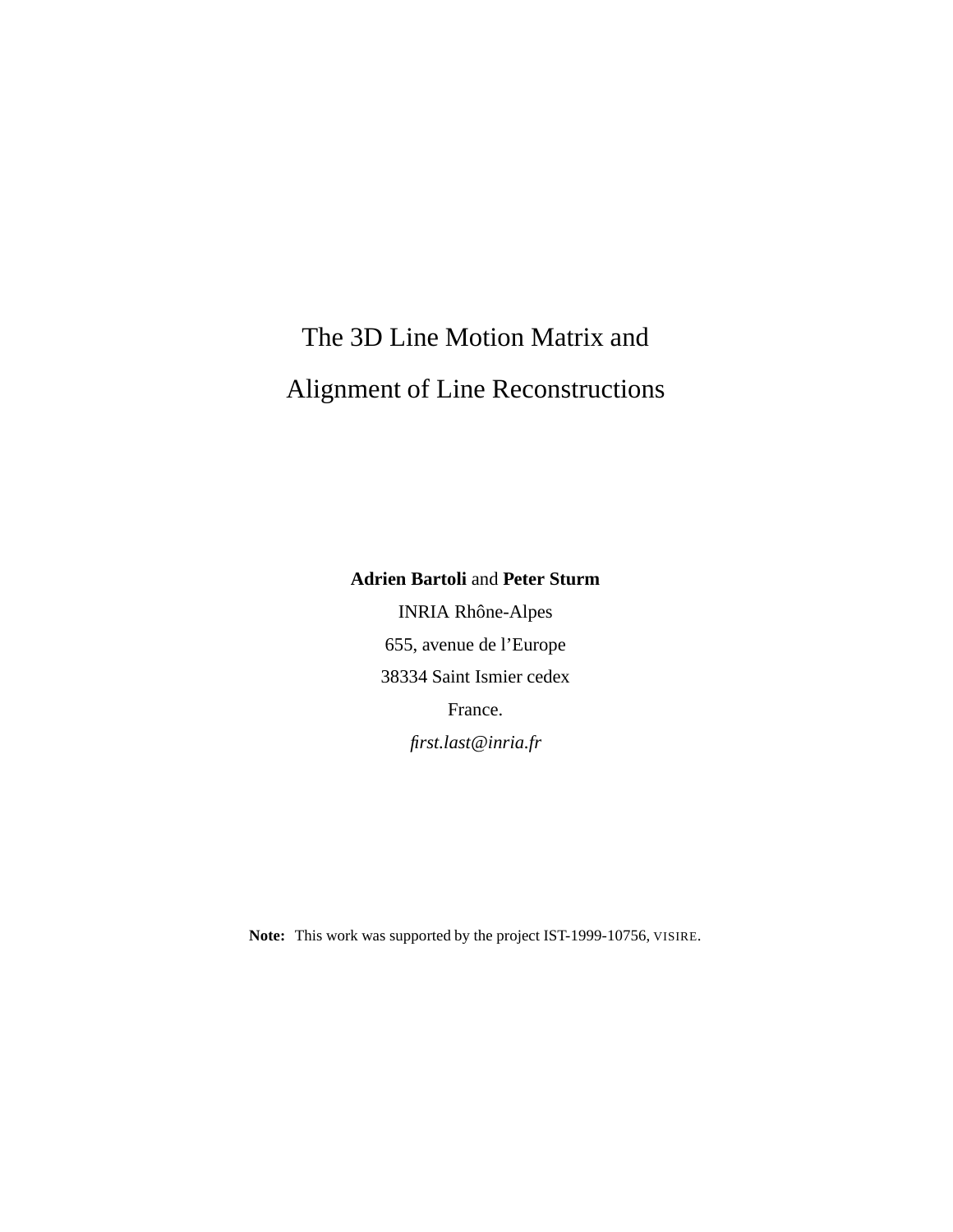#### **Abstract**

We study the problem of aligning two 3D line reconstructions in projective, affine or Euclidean space.

We introduce the  $6 \times 6$  3D line motion matrix that acts on Plücker coordinates. We characterize its algebraic properties and its relation to the usual  $4 \times 4$  point motion matrix, and propose various methods for estimating 3D motion from line correspondences, based on cost functions defined in images or 3D space. We assess the quality of the different estimation methods using simulated data and real images.

**Keywords:** Lines, Reconstruction, Motion.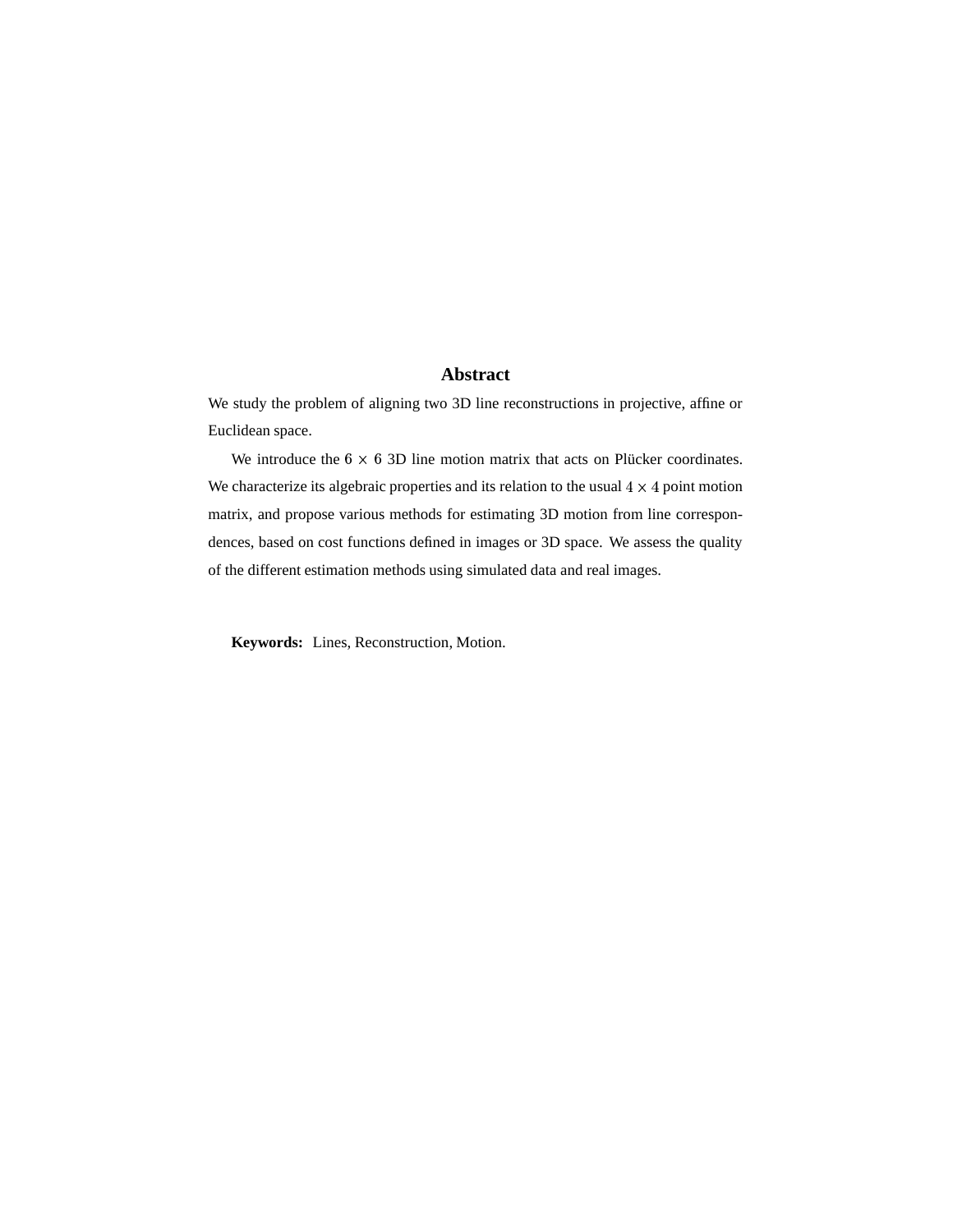# **1 Introduction**

The goal of this paper is to align two reconstructions of a set of 3D lines (figure 1). The recovered motions can be used in many areas of computer vision [6, 7, 15].

Lines are widely used for tracking [11, 27], for visual servoing [1] or for pose estimation [18] and their reconstruction has been well studied (see e.g. [4] for image detection, [22] for matching and [12, 23, 24, 25] for structure and motion).

There are three intrinsic difficulties to motion estimation from 3D line correspondences, even in Euclidean space. Firstly, there is no global linear and minimal parameterization for lines representing their 4 degrees of freedom by 4 global parameters. Secondly, there is no universally agreed error metric for comparing lines. Thirdly, depending on the representation, it may be non trivial to transfer a line between two different bases.

In this paper, which is an extended version of [2], we address the problem of motion computation using line reconstructions from images. We assume that two sets of images are given and independently registered. We also assume that correspondences of lines between these two sets are known. Reconstructing lines from each of these image sets provides the two 3D line sets to be aligned.

In projective, affine, metric and Euclidean space, motion is usually represented by  $4 \times 4$  matrices (homography, affinity, similarity or rigid displacement), with different numbers of parameters, see [13] for more details. This representation is well-suited to points and planes represented using homogeneous coordinates. We call it the *usual motion matrix*.

One way to represent 3D lines is to use Plücker coordinates. They are consistent in that they do not depend on particular points or planes used to define a line. On the other hand, transferring a line between bases is not direct (one must either recover two points lying on it, transfer them and form their Plücker coordinates or transform the  $4 \times 4$  skew-symmetric Plücker matrix representating the line). The problem with the Plücker matrix representation is that applying the motion is quadratic in the entries of the usual motion matrix which therefore can not be estimated linearly from line matches.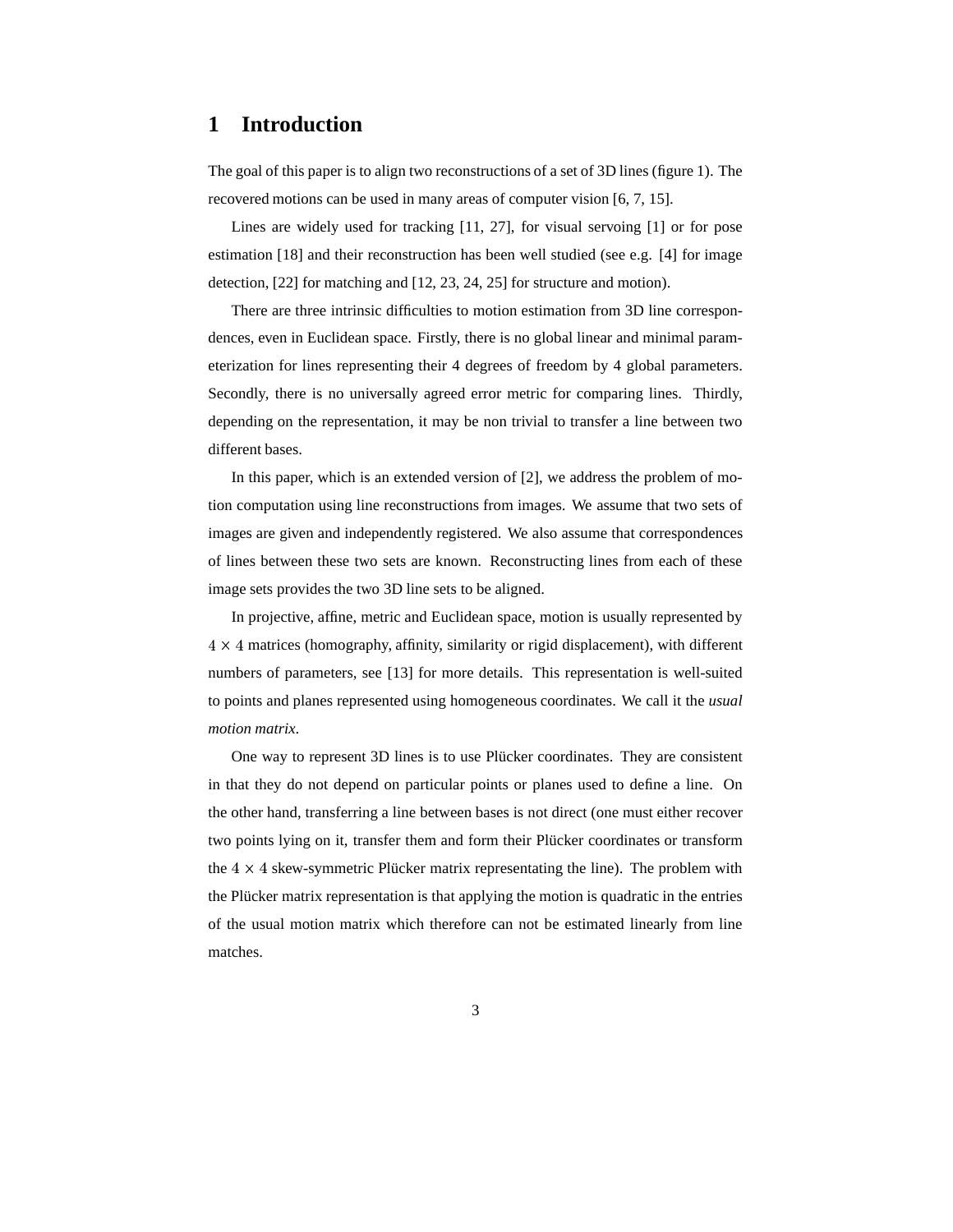

Figure 1: Our problem is to align two corresponding line reconstructions or, equivalently, to estimate the motion between the camera sets.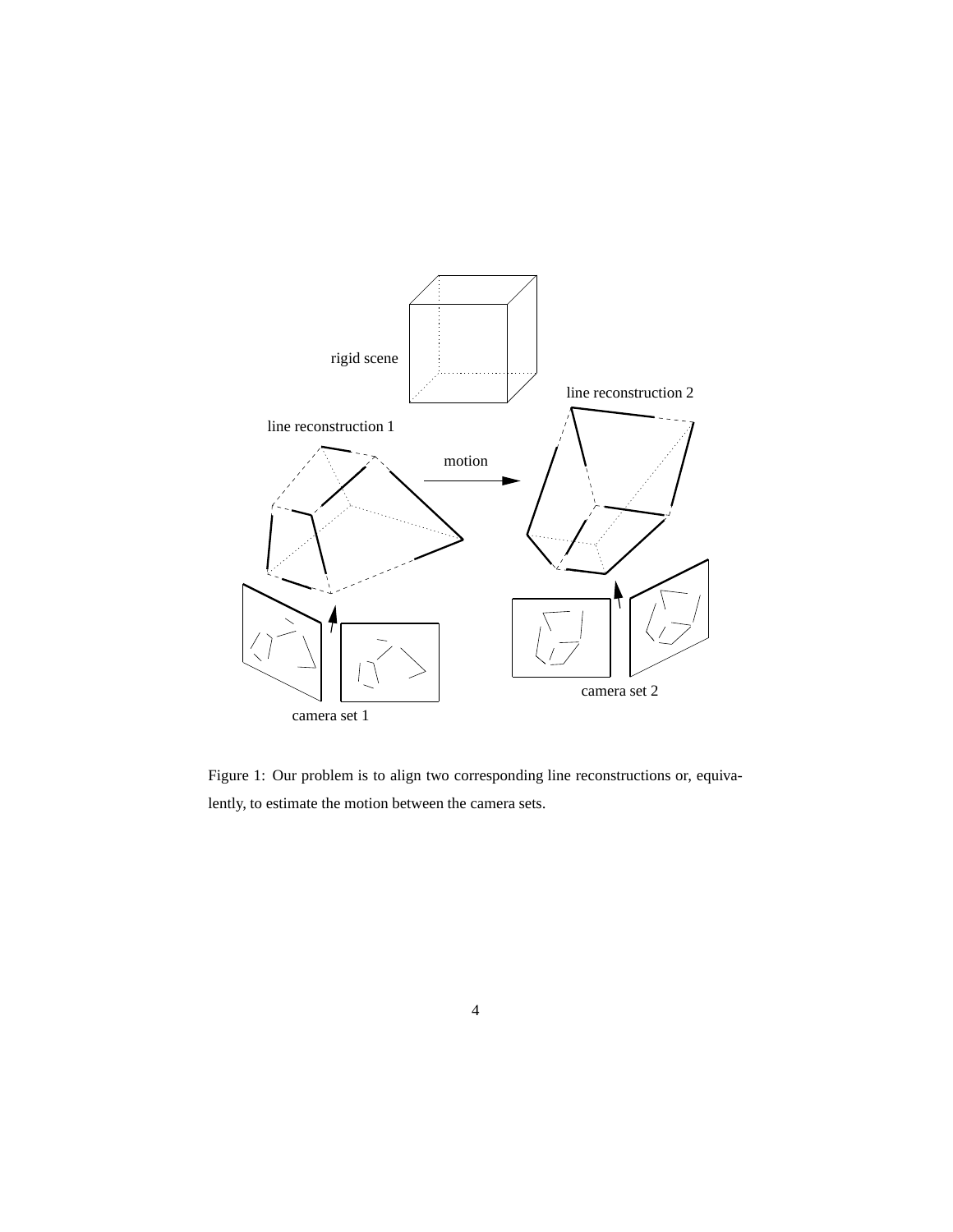To overcome this, we derive a motion representation that is well-adapted to Plücker coordinates in that it transfers them linearly between bases. The transformation is represented by a  $6 \times 6$  matrix that we call the *3D line motion matrix*. We characterize its algebraic properties in terms of the usual motion matrix. The expressions obtained were previously known in the Euclidean case [21]. We also deal with projective and affine spaces. We give a means of extracting the usual motion matrix from the 3D line motion matrix. A given general  $6 \times 6$  matrix can then be corrected so that it exactly represents a motion<sup>1</sup>.

Using this representation, we derive several estimators for 3D motion from line reconstructions. The motion allows lines to be transferred from the first reconstruction into the second one. Cost functions can therefore be expressed either directly in the second reconstruction basis using 3D entities or in image-related quantities, in terms of the observed and reprojected lines in the second set of images.

Our first method is based on the direct comparison of 3D Plücker coordinates. Two other methods are based on algebraic distances between reprojected lines and either observed lines or points lying on them (such as their end-points). A  $6 \times 6$  matrix is recovered linearly, then corrected so that it exactly represents a motion. A fourth method uses a more physically meaningful cost function based on orthogonal distances between reprojected lines and points lying on measured lines. This requires non-linear optimization techniques that need an initialization provided by e.g. one of the proposed linear methods. We also propose a means to quasi-linearly optimize this cost function, which does not require a separate initialization method.

 2 gives some preliminaries and our notations. We introduce the 3D line motion matrix in  $\S 3$  and show in  $\S 4$  how to extract the usual motion matrix from it.  $\S 5$  shows how these techniques can be used to estimate the motion between two reconstructions of 3D lines. We validate our methods on both simulated data and real images in  $\S6$ and 7 respectively, and give our conclusions in 8.

<sup>&</sup>lt;sup>1</sup>Compare this with the case of fundamental matrix estimation using the 8 point algorithm: the obtained  $3 \times 3$  matrix is corrected so that its smallest singular value becomes zero [13].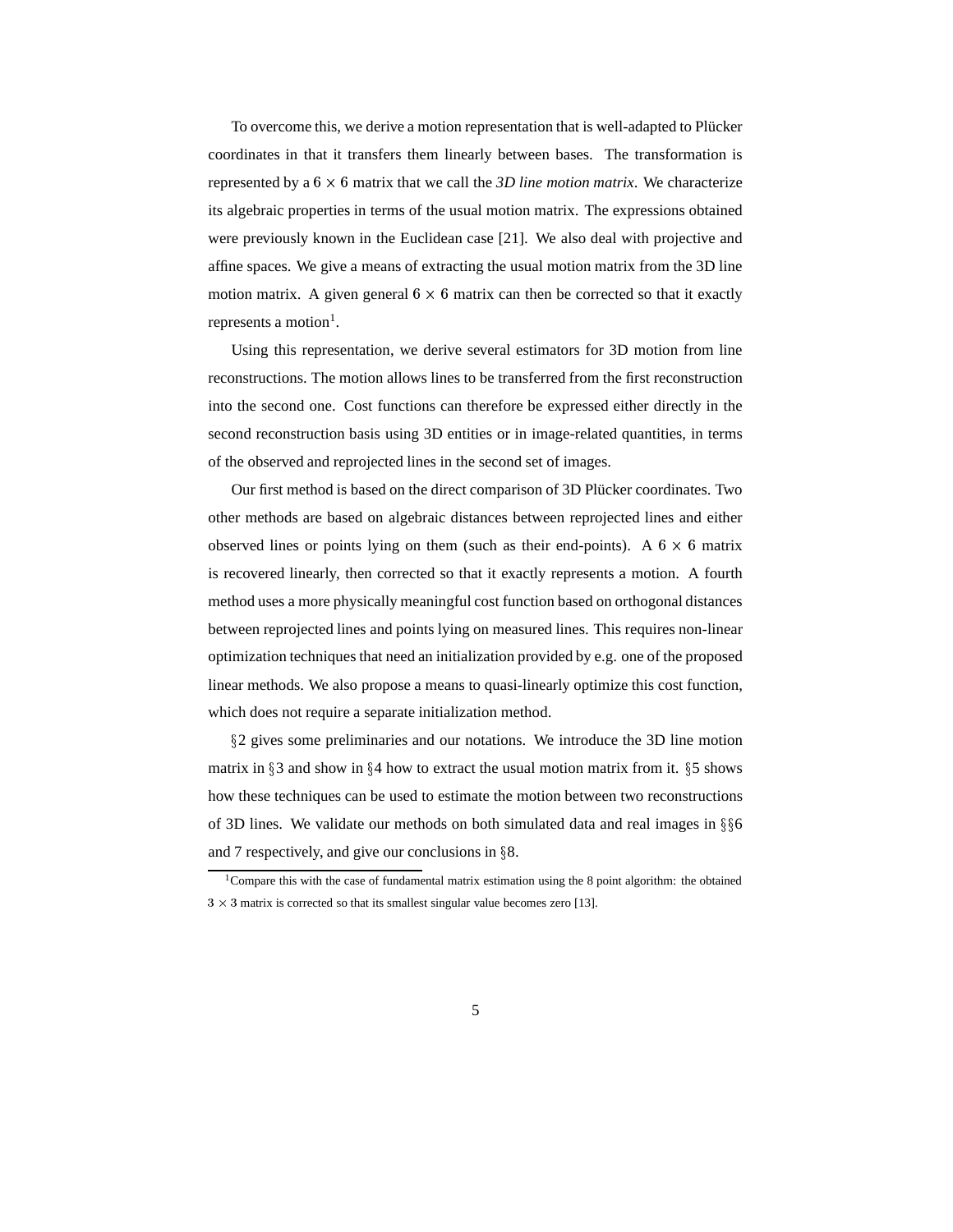#### **2 Preliminaries and Notations**

We make no formal distinction between coordinate vectors and physical entities. Equality up to a non-null scale factor is denoted by  $\sim$ , transposition and transposed inverse by  $\mathsf{T}$  and  $\mathsf{-} \mathsf{T}$ , and the  $\mathsf{F}$ , and the skew-symmetric 3  $\times$  3 matrix associated with the cross product by [.]<sub> $\times$ </sub>, i.e. [**v**] $_{\times}$ **q** = **v**  $\times$  **q**. Vectors are typeset using bold fonts (**L**, **l**), matrices using sans-serif fonts (H, A, D) and scalars in italics. Everything is represented in homogeneous coordinates. Bars represent inhomogeneousleading parts of vectors or matrices, e.g.  $\mathbf{M}^{\mathsf{T}} \sim (\bar{\mathbf{M}}^{\mathsf{T}} \ m)$ . We use  $\mathcal{F}[m]$ . We use  $\|\mathbf{v}\|$  to designate the  $\mathcal{L}_2$ -norm of vector **v**.

**Plücker line coordinates.** Given two 3D points  $M^T \sim (\bar{M}^T m)$  and  $N^T$   $\mathbf{N}^{\mathsf{T}}$  and  $\mathbf{N}^{\mathsf{T}} \sim (\bar{\mathbf{N}}^{\mathsf{T}} n)$ ,  $\blacksquare$  $\tau$   $n$ , one can form the Plucker coordinates of the line joining them as a 6-vector  $L^T \sim$  $(a^{\mathsf{T}} b^{\mathsf{T}})$  defined up to scale [13]:

$$
\begin{cases}\n\mathbf{a} = \bar{\mathbf{M}} \times \bar{\mathbf{N}} \\
\mathbf{b} = m\bar{\mathbf{N}} - n\bar{\mathbf{M}}.\n\end{cases}
$$
\n(1)

@ACB

Note that other choices of constructing 6-vectors of Plücker coordinates are possible. Every choice goes with a bilinear constraint that 6-vectors have to satisfy in order to represent valid line coordinates. For our definition, the constraint is  $\mathbf{a}^T \mathbf{b} = 0$ . An alternative representation is the *Plucker matrix*  $\mathsf{L}$ , which is related to  $\mathsf{L}$  via:

$$
L \sim \left( \begin{array}{cc} [\mathbf{a}]_{\times} & \mathbf{b} \\ -\mathbf{b}^{\mathsf{T}} & 0 \end{array} \right),
$$

and to point coordinates by:

$$
\mathsf{L} \sim \mathbf{M} \mathbf{N}^{\mathsf{T}} - \mathbf{N} \mathbf{M}^{\mathsf{T}}.
$$

This is a skew-symmetric rank-2  $4 \times 4$  matrix.

**Usual motion representation.** Transformations in projective, affine, metric and Euclidean spaces are usually represented by  $4 \times 4$  matrices. In the general projective case, the matrices are unconstrained, while in the affine, metric and Euclidean cases they have the following forms, where R is a  $3 \times 3$  rotation matrix and the other blocks do not have any special form: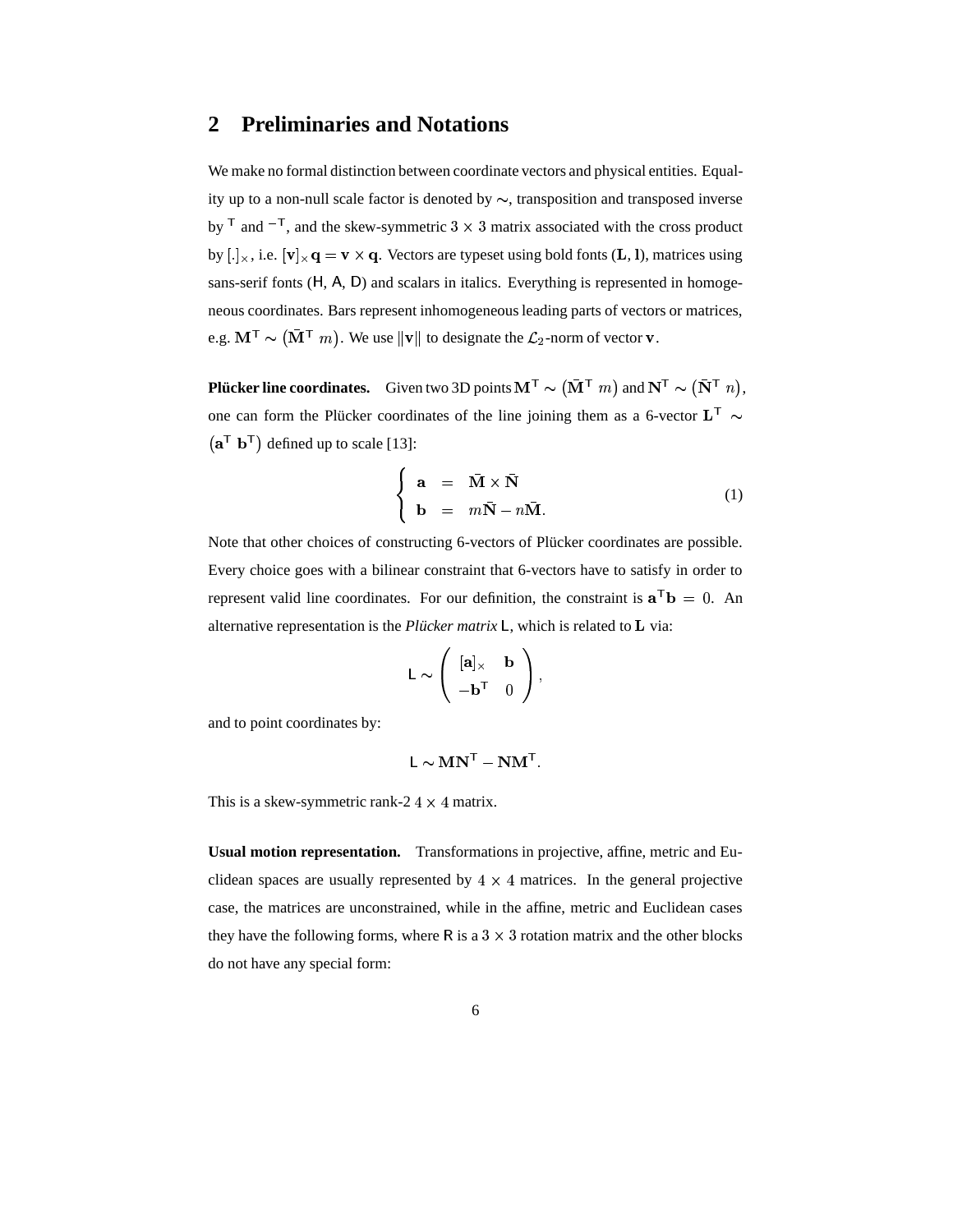| projective:  |                                                                                  | affine:    |                                | metric:      |  | Euclidean:                      |   |  |                                |   |  |
|--------------|----------------------------------------------------------------------------------|------------|--------------------------------|--------------|--|---------------------------------|---|--|--------------------------------|---|--|
| homography H |                                                                                  | affinity A |                                | similarity S |  | displacement D                  |   |  |                                |   |  |
|              | $\mathbf{\tilde{H}}$<br>$h_1$<br>$\mathbf{h}_2^{\mathsf{T}}$<br>$\boldsymbol{h}$ |            | Ā<br>$\mathbf{o}^{\mathsf{T}}$ | t            |  | sR<br>$\mathbf{o}^{\mathsf{T}}$ | t |  | R<br>$\mathbf{o}^{\mathsf{T}}$ | t |  |

This block partitioning of H, A, S and D will be used to define the corresponding 3D line motion matrices in 3.

**Camera settings.** We consider two sets of independently registered cameras. In the projective space, without loss of generality, we can express each set in a canonical reconstruction basis [20], and in particular, we can set reference cameras, e.g. the first ones to:

$$
P \sim P' \sim (I \ 0),
$$

where  $P$  and  $P'$  are the reference cameras of the first and the second set respectively, that we call the *first* and the *second reference cameras*. Let  $H$  be the  $4 \times 4$  usual homography matrix mapping points from the first basis to the second one and  $P'' \sim (\bar{P}'' \, \mathbf{p}'')$ the reference camera of the second set expressed in the first basis. These notations are illustrated on figure 2. We denote by  $\pi_{\infty}$  and  $\pi'_{\infty}$  the planes with coordinates  $(0\ 0\ 0\ 1)^T$  of the two reconstructions. In affine, metric or Euclidean reconstructions, these are the plane at infinity, while in projective reconstructions, they will in general correspond to two finite planes. Let  $\pi_{\infty}^{u}$  be the plane in the first reconstruction corresponding to  $\pi'_{\infty}$ . We also make use of the lines  $\mathbf{L}_{\infty}$  and  $\mathbf{L}'_{\infty}$  lying on  $\pi_{\infty}$ and  $\pi'_{\infty}$  respectively and related by H. In particular,  $\mathbf{L}_{\infty} = \pi_{\infty} \cap \pi''_{\infty} = {\mathbf{Q}} \sim$  $\left(\bar{\mathbf{Q}}^\mathsf{T} \; q\right)^\mathsf{T} \mid \bar{\mathbf{Q}}^\mathsf{T} \mathbf{h}_2 = q = 0 \}.$ 

Let us give a geometrical interpretation of the components of H. This will be useful to subsequently investigate the corresponding properties of the 3D line motion matrices in §3. The fundamental matrix [19] between the reference views is given by:

$$
\mathsf{F} \sim [\mathbf{p}'']_{\times} \bar{\mathsf{P}}'' \sim [\mathbf{h}_1]_{\times} \bar{\mathsf{H}}.
$$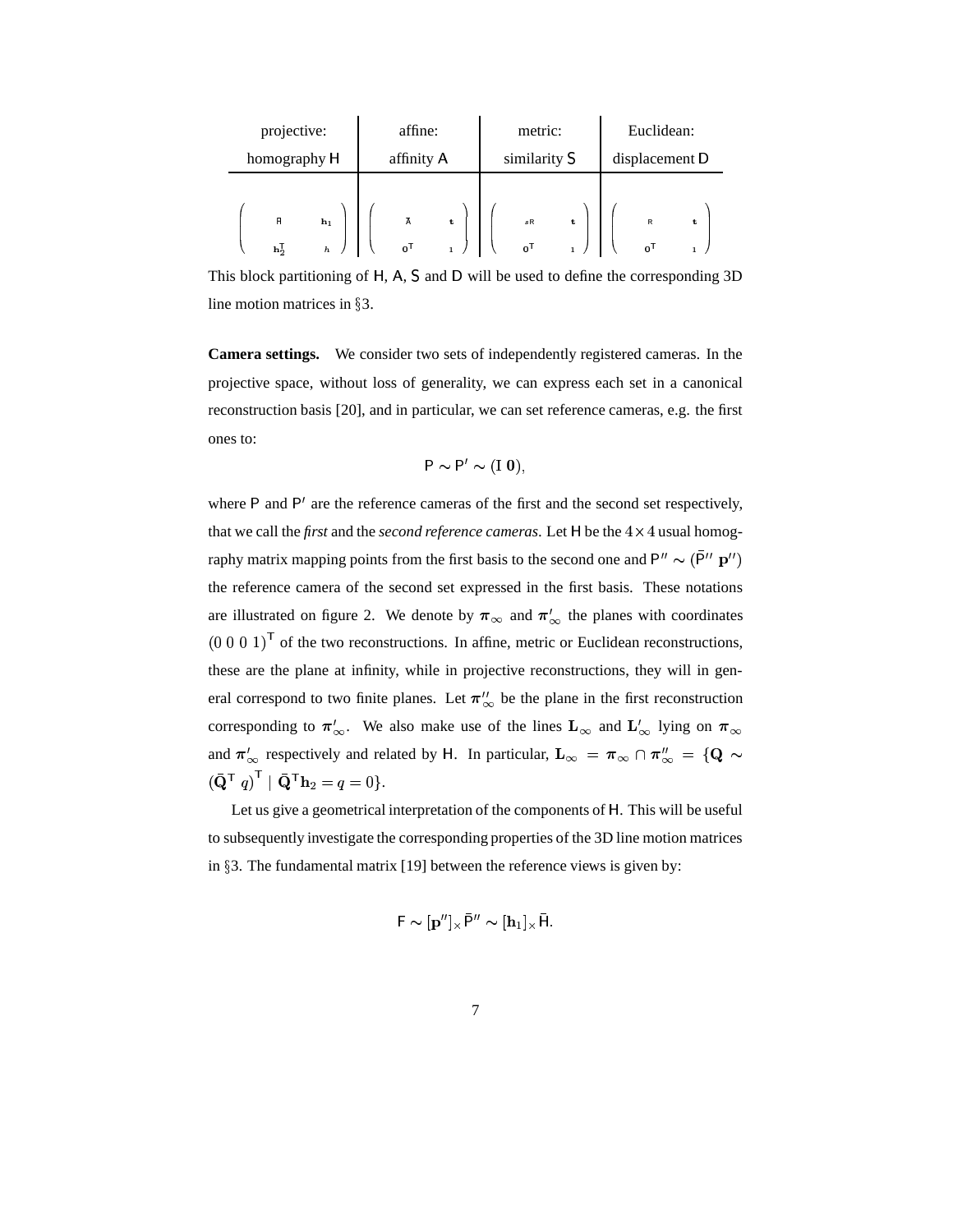

Figure 2: Camera settings. P is the perspective projection matrix from the first basis to the first reference camera and P' from the second basis to the second reference camera.  $P''$  is the projection matrix of the second reference camera expressed in the first basis, i.e. it projects points expressed in the first basis in the second reference camera. P and are  $P^2$  and  $P^2$  are assumed known while  $P''$ , which depends on the motion parameters, is unknown. These settings can be easily transposed to the affine, metric and Euclidean cases.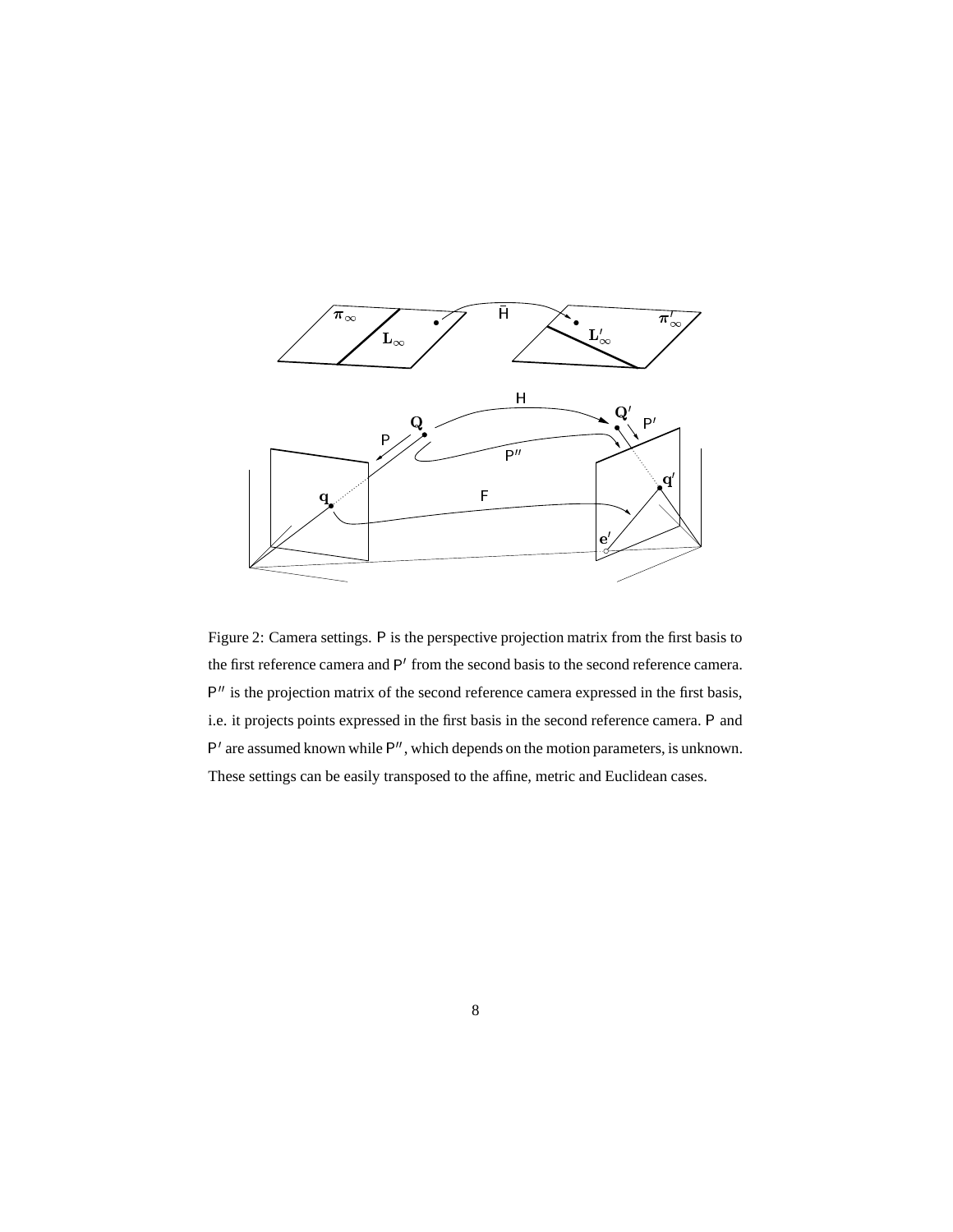Indeed, we have  $(\bar{H} \mathbf{h}_1) \sim (\bar{P}^{\prime\prime} \mathbf{p}^{\prime\prime})$  since:

$$
P'' \sim P'H
$$
  
\n
$$
(\bar{P}'' \mathbf{p}'') \sim (I \mathbf{0}) \begin{pmatrix} \bar{H} & \mathbf{h}_1 \\ \mathbf{h}_2^T & h \end{pmatrix}
$$
  
\n
$$
(\bar{P}'' \mathbf{p}'') \sim (\bar{H} \mathbf{h}_1).
$$

These results may be easily specialized to the affine, metric and Euclidean spaces. The other parts of H can be interpreted as follows:

- H is the 2D plane homography for points between the reference views induced by the plane  $\pi_{\infty}$ . Indeed, let us consider  $Q \in \pi_{\infty}$ . One can easily check that <sup>0</sup> . . . . . . . . and the contract of the contract of the contract of the contract of the contract of the contract of the contract of the contract of the contract of the contract of the contract of the contract of the contract of the contra  ${\bf Q}^{\top} \sim ({\bf q}^{\top} \; 0)$  where  ${\bf q}$  is the corresponding point in the first reference image and  $P'HQ \sim \bar{H}q$ . Hence, if we deal with affine, metric or Euclidean reconstructions, then  $\bar{H}$  is the infinite homography [13] between the two reference views;
- $\bullet$   $\mathbf{h}_1$  contains the coordinates of the second epipole since:  $\mathsf{F}^\mathsf{T} \mathbf{h}_1 \sim \mathsf{P}^{\overline{\mu}}{}^\mathsf{T} [\mathbf{p}^{\prime\prime}]_\times{}^\mathsf{T} \mathbf{h}_1 \sim \mathsf{H}^\mathsf{T} [\mathbf{h}_1]_\times{}^\mathsf{T} \mathbf{h}_1 \sim 0;$
- $\pi_{\infty}'' \sim (\mathbf{h}_2^{\mathsf{T}} h)^{\mathsf{T}}$  contains the coordinates of the plane at infinity of the second basis expressed in the first basis. Indeed,  $\pi''_{\infty} \sim H^{T} \pi'_{\infty} \sim (h_{2}^{T} h)^{T}$ .

**Perspective projection matrix for lines.** With our choice of Plücker coordinates (1), the image projection of a line [8, 13] becomes the  $3 \times 6$  linear transformation  $\widetilde{P}$ :

$$
\widetilde{P} \sim \left( \det(\bar{P}) \bar{P}^{-T} \left[ \mathbf{p} \right]_{\times} \bar{P} \right),\tag{2}
$$

where  $P \sim (\bar{P} \mathbf{p})$  is the  $3 \times 4$  perspective camera matrix. This result can be easily demonstrated by finding the image line joining the projections of two points on the 3D line. An explicit proof is given in the appendix. Specific forms for affine cameras and calibrated perspective cameras are straightforward to derive.

# **3 The 3D Line Motion Matrix**

In this section, we define and examine the properties of the *3D line motion matrix* for the projective space first and then specialize it to the affine, metric and Euclidean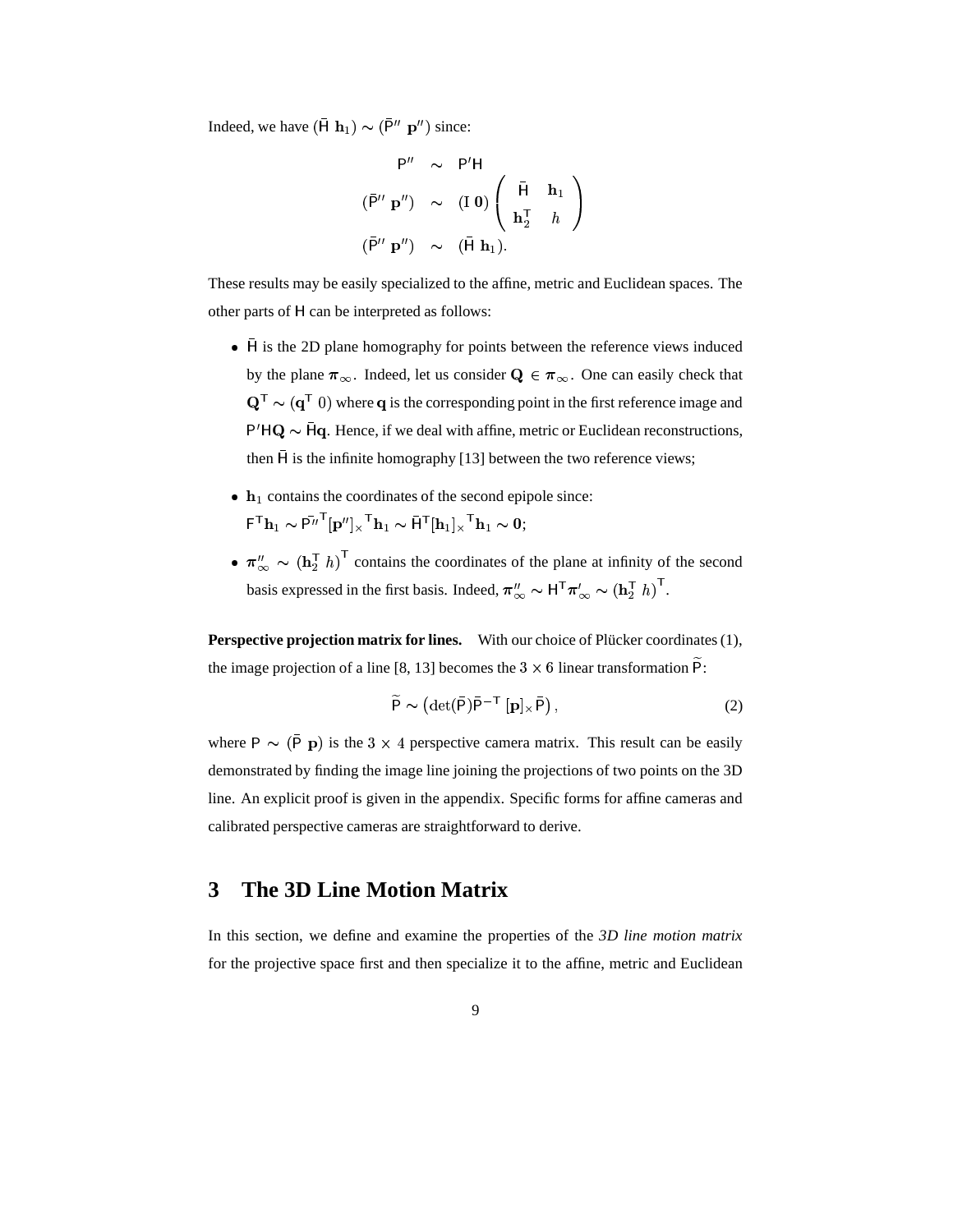spaces respectively.

#### **3.1 The 3D Line Homography Matrix**

*The Pluc¨ ker coordinates of a line, expressed in two different bases, are linearly linked. The*  $6 \times 6$  *matrix*  $\widetilde{H}$  *that we call the* 3D line homography matrix *describes the transformation in the projective case and can be parameterized as:*

$$
\widetilde{\mathsf{H}} \sim \left( \begin{array}{cc} \det(\bar{\mathsf{H}}) \bar{\mathsf{H}}^{-\mathsf{T}} & [\mathbf{h}_1] \times \bar{\mathsf{H}} \\ -\bar{\mathsf{H}}[\mathbf{h}_2] \times & h \bar{\mathsf{H}} - \mathbf{h}_1 \mathbf{h}_2^{\mathsf{T}} \end{array} \right),\tag{3}
$$

*where H* is the usual  $4 \times 4$  homography matrix for points. If  $\mathbf{L}^T \sim (\mathbf{a}^T \mathbf{b}^T)$  +  $\mathbf{F}$  **b**<sup>T</sup>) are *Plucker line coordinates (i.e.*  $\mathbf{a}^T \mathbf{b} = 0$ ), *then*  $\widetilde{H} \mathbf{L}$  *are the Plucker coordinates of the transformed line (i.e.*  $\widetilde{\mathsf{HL}}$  *satisfies the bilinear Plücker constraint).* 

The proof of this result is provided in the appendix. Note that  $\widetilde{H}$  is a 6  $\times$  6 matrix defined up to scale and subject to 20 non-linear constraints since the projective motion has 15 degrees of freedom. Other algebraic properties directly follow from equation (3). Firstly, the determinant of  $\widetilde{H}$  can be expressed in terms of that of H as:

$$
\det(\widetilde{\mathsf{H}}) = (\det(\mathsf{H}))^3,
$$

which means that if H is full-rank, then  $\widetilde{H}$  is also full-rank. Secondly, let  $\widetilde{G}$  denote the 3D line motion matrix corresponding to the usual motion matrix G. Then:

$$
G \sim H^{T} \iff \tilde{G} \sim \tilde{H}^{T}
$$
  

$$
G \sim H^{-1} \iff \tilde{G} \sim \tilde{H}^{-1}.
$$

These properties can be easily verified using any linear algebra symbolic manipulation software such as MAPLE.

**Consistency constraints on**  $\widetilde{H}$ **.** Let  $\widetilde{H}$  be subdivided in  $3 \times 3$  blocks as:

$$
\widetilde{\mathsf{H}} \sim \left( \begin{array}{cc} \widetilde{\mathsf{H}}_{11} & \widetilde{\mathsf{H}}_{12} \\ \widetilde{\mathsf{H}}_{21} & \widetilde{\mathsf{H}}_{22} \end{array} \right).
$$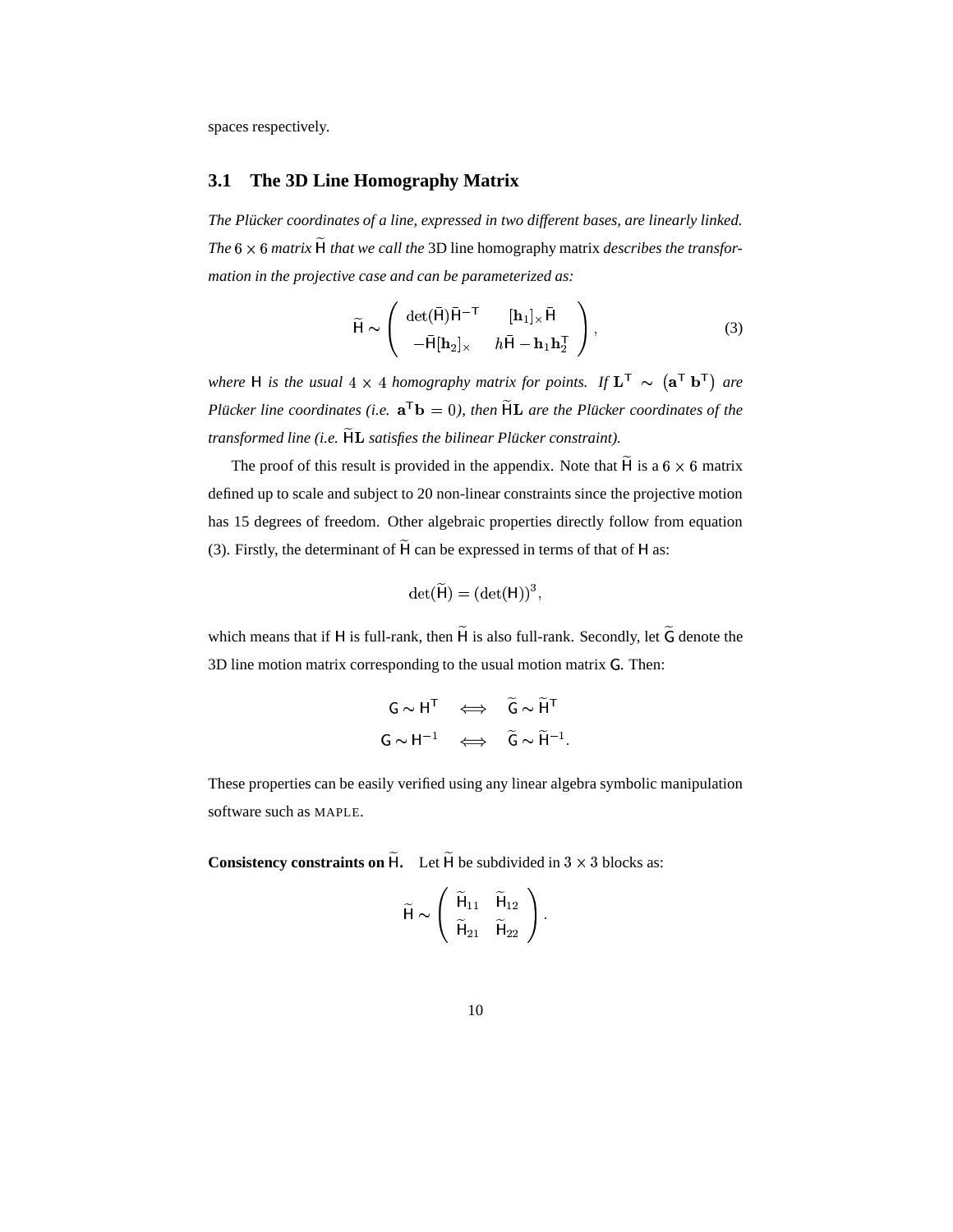By  $\mathbf{r}_{ij,k}$ , we denote the k-th row of matrix  $\widetilde{H}_{ij}$  and by  $\mathbf{c}_{ij,l}$  its l-th column. We express the 20 non-linear consistency constraints that must hold on  $\widetilde{H}$  as follows:

$$
(\mathbf{r}_{11,k}^{\mathsf{T}})(\mathbf{r}_{12,k}) = 0, k = 1...3
$$
  
\n
$$
(\mathbf{r}_{21,k}^{\mathsf{T}})(\mathbf{r}_{22,k}) = 0, k = 1...3
$$
  
\n
$$
(\mathbf{c}_{11,l}^{\mathsf{T}})(\mathbf{c}_{21,l}) = 0, l = 1...3
$$
  
\n
$$
(\mathbf{c}_{12,l}^{\mathsf{T}})(\mathbf{c}_{22,l}) = 0, l = 1...3
$$
  
\n
$$
(\mathbf{r}_{11,k}^{\mathsf{T}})(\mathbf{r}_{22,k'}) + (\mathbf{r}_{12,k}^{\mathsf{T}})(\mathbf{r}_{21,k'}) = 0, k = 1...3, k' = 1...3, k \neq k'
$$
  
\n
$$
(\mathbf{r}_{11,1}^{\mathsf{T}})(\mathbf{r}_{22,1}) + (\mathbf{r}_{12,1}^{\mathsf{T}})(\mathbf{r}_{21,1}) = (\mathbf{r}_{11,2}^{\mathsf{T}})(\mathbf{r}_{22,2}) + (\mathbf{r}_{12,2}^{\mathsf{T}})(\mathbf{r}_{21,2})
$$
  
\n
$$
= (\mathbf{r}_{11,3}^{\mathsf{T}})(\mathbf{r}_{22,3}) + (\mathbf{r}_{12,3}^{\mathsf{T}})(\mathbf{r}_{21,3}).
$$

A detailled derivation is given in the appendix. Note that these contraints are bilinear in the entries of  $\widetilde{H}$ . These constraints are important in that they characterize the algebraic structure of a 3D line homography matrix.

#### **Geometric interpretation of .**

- *the upper-left*  $3 \times 3$  *block*  $\widetilde{H}_{11} \sim \overline{H}^{-1}$ provided a series of the contract of the contract of the contract of  $\sim$   $\bar{H}^{-T}$  *is the 2D plane homography for lines, between the reference views, induced by*  $\pi_{\infty}$ . This follows from the observation made in §2 that  $\widetilde{H}_{11}^{-T} \sim \overline{H}$  is the corresponding plane homography acting on points.
- *the upper-right*  $3 \times 3$  *block*  $\widetilde{H}_{12}$  *is the fun* ; # *is the fundamental matrix between the reference views*, i.e.  $\widetilde{H}_{12} = F$ . Inde  $_2 =$  F. Indeed,  $\widetilde{H}_{12} = [\mathbf{h}_1]_{\times} \widetilde{H}$  $\tilde{H}_{12} = [\mathbf{h}_1] \times \tilde{\mathbf{H}} \sim [\mathbf{p}''] \times \bar{\mathbf{P}}'' \sim \mathsf{F} \text{ (cf §2).}$
- the upper  $3 \times 6$  block  $(\widetilde{H}_{11} \ \widetilde{H}_{12})$  is the  $\sim$   $\sim$   $\sim$   $\sim$   $\sim$   $\sim$   $\sim$ . . . *. . . . . . . .* .  $(x_{12})$  *is the perspective projection matrix for Plücker line coordinates from the first basis to the second reference view*. Indeed,

$$
(\widetilde{\mathsf{H}}_{11} \; \widetilde{\mathsf{H}}_{12}) = (\det(\bar{\mathsf{H}}) \bar{\mathsf{H}}^{-\mathsf{T}} \; [\mathbf{h}_1]_{\times} \bar{\mathsf{H}}) \thicksim (\det(\bar{\mathsf{P}}'') \bar{\mathsf{P}}'' \; [\mathbf{p}]_{\times} \bar{\mathsf{P}}) \thicksim \widetilde{\mathsf{P}},
$$

where  $\tilde{P}$  corresponds to the perspective projection matrix (2) for Plücker line coordinates (1) and  $P''$  is the perspective projection matrix from the first basis to the second reference view (see figure 2).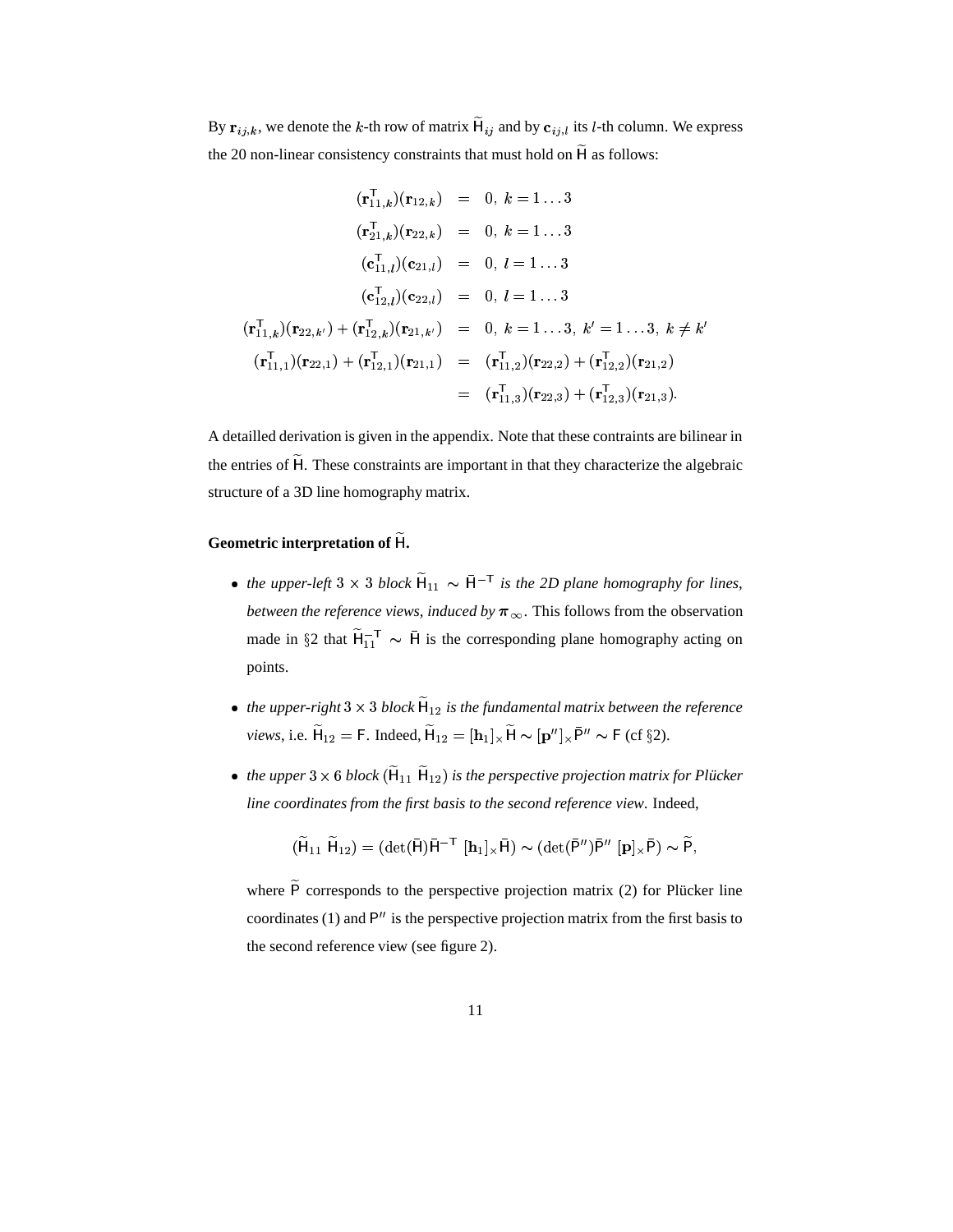• *the lower-left*  $3 \times 3$  *block*  $\widetilde{H}_{21} \sim \overline{H}[\mathbf{h}_2]$  $_1 \sim \bar{H}[\mathbf{h}_2]_{\times}$  is a degenerate line-to-point homog*raphy between the reference views*, which can be interpreted as follows. Let be an image line in the first reference view. The intersection of 1 and the line of equation  $\mathbf{h}_2$  is a point  $\mathbf{q} \thicksim [\mathbf{h}_2]_\times$  l. The backprojection of  $\mathbf{q}$  onto  $\boldsymbol{\pi}_\infty$  lies on  $\mathbf{L}_\infty$ and is given by  $\mathbf{Q}_{\infty}^{\mathsf{T}} \sim (\mathbf{q}^{\mathsf{T}} \; 0)$ . Its corresponding point in the second reconstruction lies therefore on  $\mathbf{L}'_{\infty}$  and is given by  $\mathbf{Q}'_{\infty}^{\mathsf{T}} \sim (\mathbf{q}'^{\mathsf{T}} \ 0)$  with  $\mathbf{q}' \sim \overline{\mathsf{H}}[\mathbf{h}_2]_{\times} \mathsf{l}$ . Projecting  $\mathbf{Q}'_{\infty}$  into the second reference view gives finally  $\mathbf{q}' \sim \bar{\mathbf{H}}[\mathbf{h}_2]_{\times}$ l.

So,  $\widetilde{\mathsf{H}}_{21}$  is someho 1 is somehow reciprocal to a fundamental matrix that maps points to lines. Whereas a fundamental matrix gives matching constraints for image points,  $\widetilde{\mathsf{H}}_{21}$ does not give any matching constraints for general lines (there are none between two views).

- the lower-right  $3 \times 3$  block  $\widetilde{H}_{22}$  is the 2D plane homography for points, in*duced* by  $\pi_{\infty}$  (expressed in the second basis), between the reference views. Indeed, we have shown that  $\bar{H}$  is a plane homography and  $h_1$  the second epipole corresponding to the pair of reference views. Using the formulation of [20],  $H_{22} = hH - h_1h_2$  is the 2  $\mathbf{h}_1 \mathbf{h}_2^{\mathsf{T}}$  is the 2D plane homography induced by the plane  $(\mathbf{h}_2^{\mathsf{T}} \ h)^{\mathsf{T}}$ , which are the coordinates of the plane at infinity of the second basis expressed in the first one.
- *the lower*  $3 \times 6$  *block*  $(\widetilde{H}_{21} \widetilde{H}_{22})$  *trai*  $_1$   $\widetilde{H}_{22}$ ) transfers a line **L** from the first basis to the  $\frac{1}{s}$  *second* one and projects its intersection point with  $\pi'_{\infty}$  *into the second reference view.* This can be seen as follows.  $\mathbf{Q'}_{\infty}^T \sim (\mathbf{q'}^T \ 0)$  with  $\mathbf{q'} \sim (\widetilde{H}_{21} \ \widetilde{H}_{22}) \mathbf{L}$  is  $({\bf q'}^{\mathsf{T}}\;0)$  with  ${\bf q'} \sim (\widetilde{\mathsf{H}}_{21} \; \widetilde{\mathsf{H}}_{22}){\bf L}$  is the point at infinity of  $\widetilde{H}L$  which projects to  $q'$  in the second reference view.

#### **3.2 The 3D Line Affinity Matrix**

*For affine reconstructions, the 3D line motion matrix has the following form and we call it the* 3D line affinity matrix*:*

$$
\widetilde{A} \sim \left( \begin{array}{cc} \det(\overline{A})\overline{A}^{-T} & [\mathbf{t}]_{\times}\overline{A} \\ 0 & \overline{A} \end{array} \right). \tag{4}
$$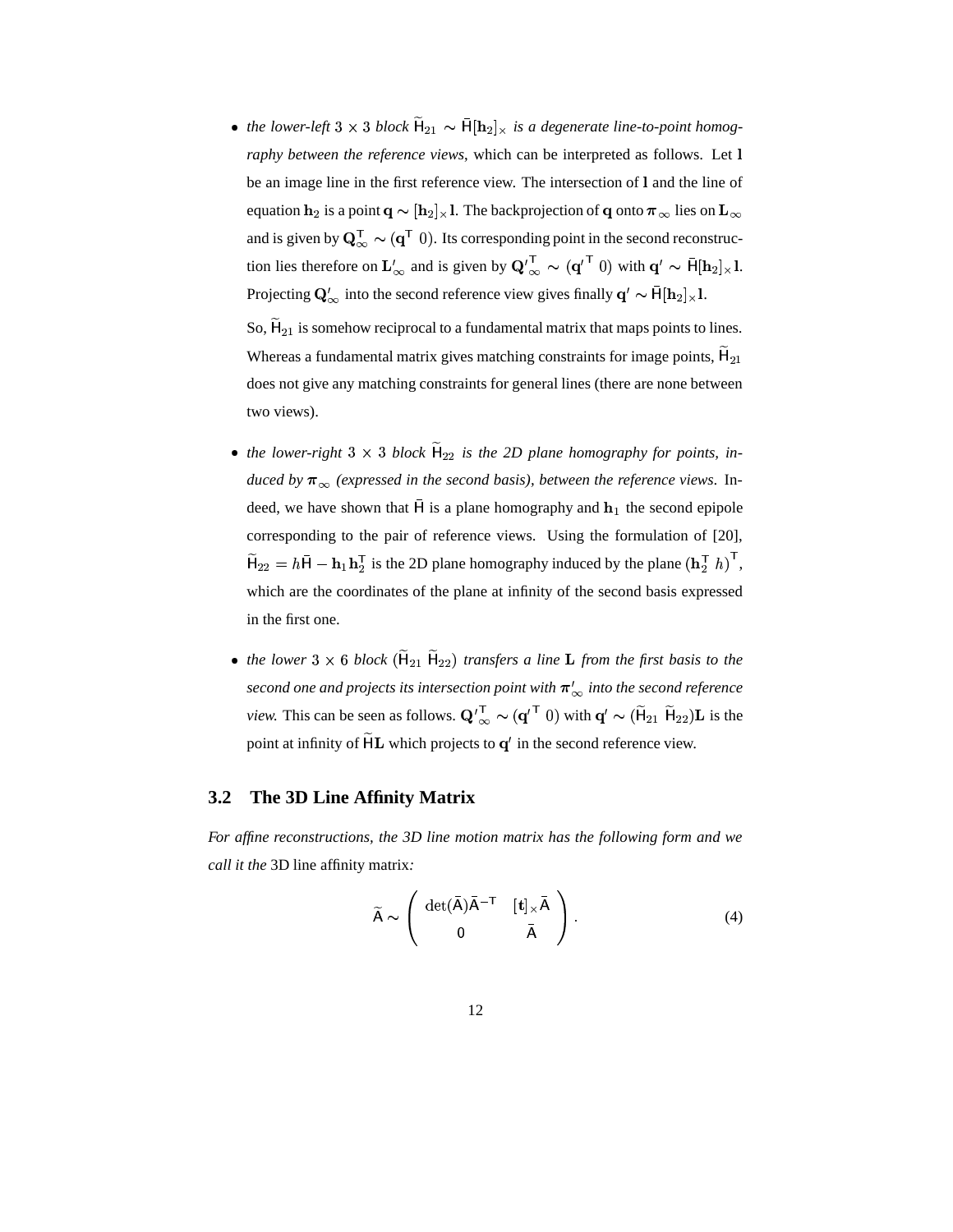This result is obtained by specializing the 3D line homography matrix (3). The geometric interpretation of this matrix is very similar to the projective case. In particular,  $\overline{A}$  is the homography at infinity between the two reference views. Note that a 6  $\times$  6 matrix defined up to scale representing an affinity is subject to 23 constraints, many of them being linear or bilinear.

#### **3.3 The 3D Line Similarity Matrix**

*In metric space, the 3D line motion matrix has the following form and we call it the* 3D line similarity matrix*:*

$$
\widetilde{S} \sim \left( \begin{array}{cc} sR & [t]_{\times}R \\ 0 & R \end{array} \right). \tag{5}
$$

This result is obtained by specializing the 3D line homography matrix (3). The geometric interpretation of this matrix is straightforward. The  $3 \times 3$  upper-right block  $[t]_x$ R is the essential matrix between the reference views while the other two non-zero  $3 \times 3$  blocks give the rotation matrix between the reference cameras, as well as the relative scale of the two reconstructions. Note that a  $6 \times 6$  matrix defined up to scale representing a similarity is subject to 28 constraints.

#### **3.4 The 3D Line Displacement Matrix**

*In Euclidean space, the 3D line motion matrix has the following form and we call it the* 3D line displacement matrix*:*

$$
\widetilde{D} \sim \left(\begin{array}{cc} R & [t]_{\times}R \\ 0 & R \end{array}\right). \tag{6}
$$

This result is obtained by specializing the 3D line homography matrix (3). It coincides with that obtained in [21]. The geometric interpretation of this matrix is very similar to the metric case. Note that an homogeneous  $6 \times 6$  matrix representing a rigid displacement is subject to 29 constraints.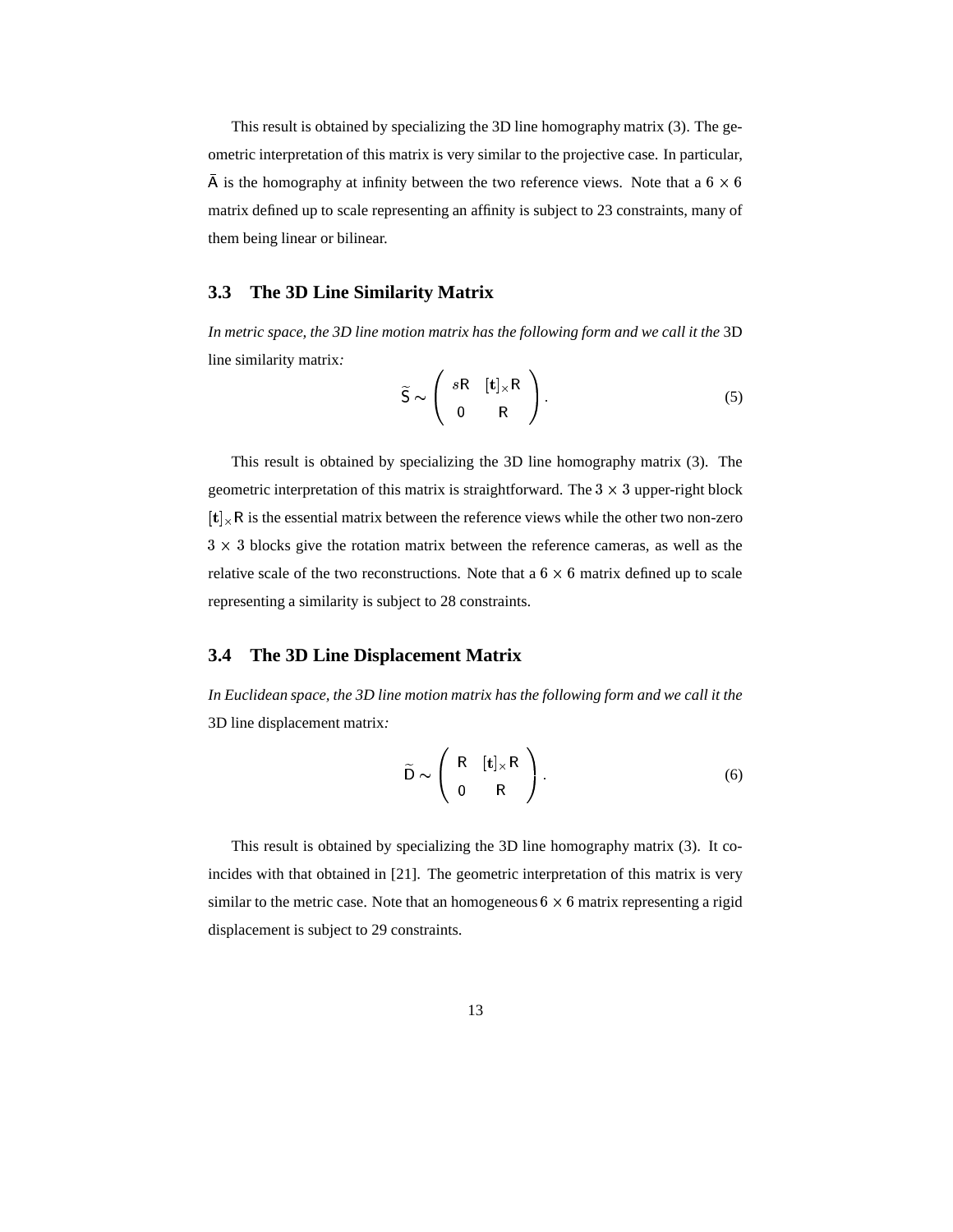# **4 Extracting the Usual Motion Matrix from the 3D Line Motion Matrix**

Given a  $6 \times 6$  3D line motion matrix, one can extract the corresponding motion parameters, i.e. the usual  $4 \times 4$  motion matrix. In this section, we show how to extract a usual motion matrix from a 3D line motion matrix in projective, affine, metric and Euclidean spaces. We also give solutions for the cases where the  $6 \times 6$  matrix considered is corrupted by noise and therefore does not exactly correspond to a motion, i.e. it differs from the forms  $(3)$ ,  $(4)$ ,  $(5)$  or  $(6)$ .

#### **4.1 Projective Space**

We give an algorithm for the noise-free case in table 1. Its simple proof is given in the appendix. In the presence of noise,  $\widetilde{H}$  does not exactly satisfy the constraints (3) and steps 2-4 have to be achieved in a least squares sense (see below). From there, one can further improve the result, e.g. by non-linear minimization of the Frobenius norm between the given (inexact) line homography matrix and the one corresponding to the recovered usual motion parameters.

| Let $\widetilde{H}$ be subdivided in 3 × 3 blocks as: $\widetilde{H} \sim \begin{pmatrix} \tilde{H}_{11} & \tilde{H}_{12} \\ \tilde{H}_{21} & \tilde{H}_{22} \end{pmatrix}$ . |  |
|-------------------------------------------------------------------------------------------------------------------------------------------------------------------------------|--|
| 1. $\bar{H}$ : compute $\bar{H} = \pm \sqrt{ \det(\tilde{H}_{11}) } \; \tilde{H}_{11}^{-T}$                                                                                   |  |
| 2. $\mathbf{h}_1$ : compute $[\mathbf{h}_1]_{\times} = \pm \mathbf{H}_{12} \mathbf{H}^{-1}$                                                                                   |  |
| 3. $\mathbf{h}_2$ : compute $[\mathbf{h}_2]_{\times} = \pm \bar{\mathbf{H}}^{-1} \bar{\mathbf{H}}_{21}$                                                                       |  |
| 4. <i>h</i> : compute <i>h</i> via $hI_{3\times 3} = \pm (H_{22} + h_1 h_2^T) \bar{H}^{-1}$ .                                                                                 |  |

Table 1: Extracting the homography matrix from the 3D line homography matrix. Note that extracted values are defined up to a global change of sign.

We give one way to perform a least squares estimation. Other algorithms might be possible. Steps 2 and 3 require to fit a skew-symmetric 3  $\times$  3-matrix  $[\mathbf{w}]_{\times}$  to a general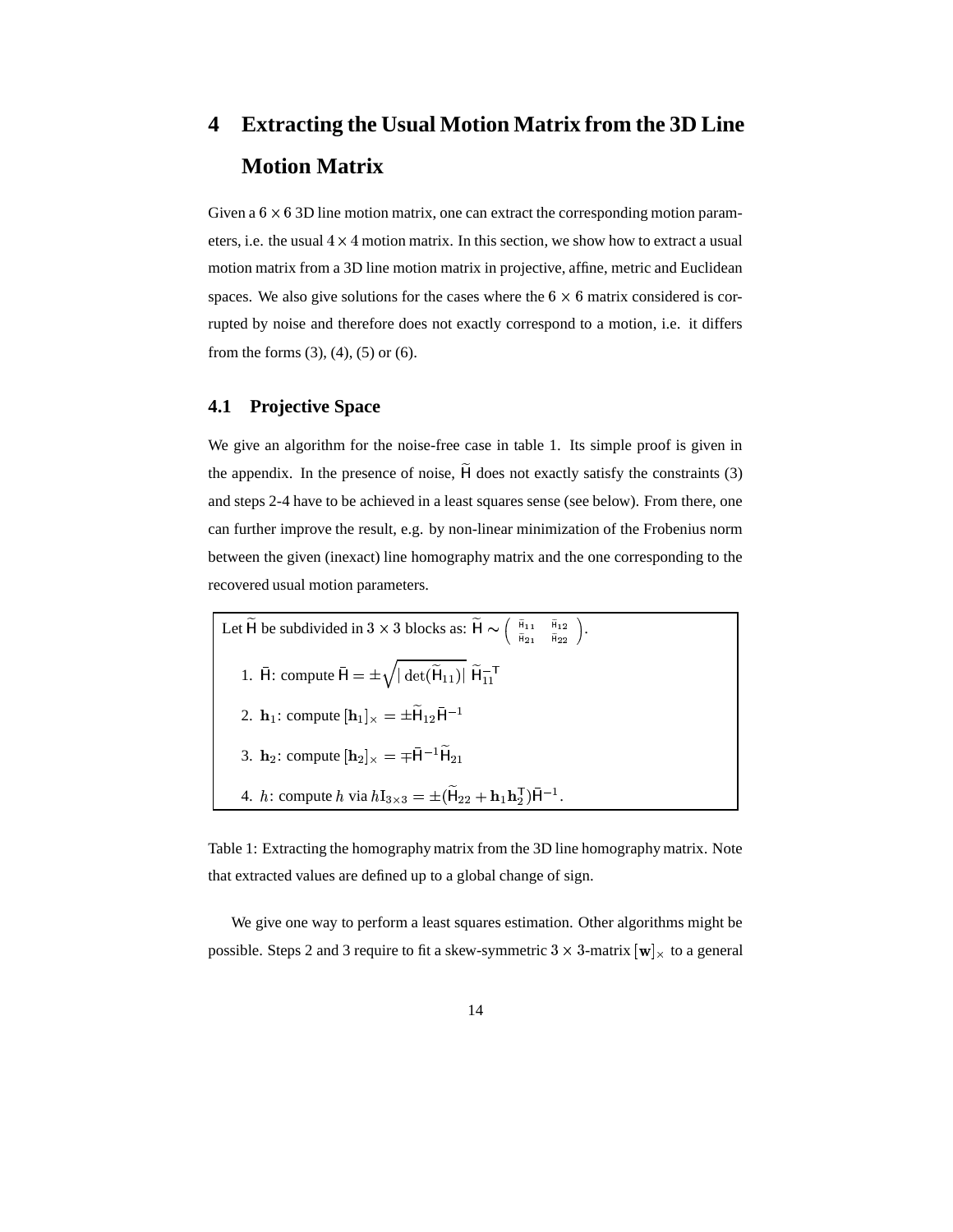$3 \times 3$  matrix W. The following solution minimizes the Frobenius norm of  $[w]_{\times} - W$ :  $w = \frac{1}{2}(W_{32} - W_{23} - W_{13} - W_{31} - W_{21} - W_{13})$  $_{13}-W_{31}-W_{2}$  $W_{21} - W_{12}$ ). Step 4 requires to fit a scaled  $3 \times 3$ identity matrix  $\lambda I$  to a general  $3 \times 3$ -matrix  $\Lambda$ . The following solution minimizes the Frobenius norm of  $\lambda I - \Lambda$ :  $\lambda = \frac{1}{3} \sum_i \Lambda_{ii}$ .

#### **4.2 Affine Space**

We give a straightforward algorithm in table 2. This algorithm is valid for the noise-free case. For the noisy case, one can modify the proposed steps as follows.

Let  $\widetilde{A}$  be subdivided in  $3 \times 3$  blocks as:  $\widetilde{A} \sim \begin{pmatrix} \widetilde{A}_{11} & \widetilde{A}_{12} \\ \widetilde{A}_{11} & \widetilde{A}_{12} \end{pmatrix}$ .  $\begin{pmatrix} \tilde{A}_{11} & \tilde{A}_{12} \end{pmatrix}$  . 1.  $\bar{A}$ : compute  $\bar{A} = \tilde{A}_{22}$ 2. **t**: compute  $[\mathbf{t}]_{\times} = \widetilde{A}_{12} \overline{A}^{-1}$ . # \$- ; .

Table 2: Extracting the affinity matrix from the 3D line affinity matrix.

For step 1,  $\bar{A}$  can be recovered from  $\tilde{A}_{11}$  as well as  $\tilde{A}_{22}$ . Their average, possibly weighted, can be used to recover  $\bar{A}$ . Step 2 can be conducted as indicated for the projective case in the previous section.

#### **4.3 Metric Space**

We give an algorithm for the noise-free case in table 3. For the noisy case, one might

Let  $\widetilde{S}$  be subdivided in  $3 \times 3$  blocks as:  $\widetilde{S} \sim \begin{pmatrix} \widetilde{S}_{11} & \widetilde{S}_{12} \\ \widetilde{S}_{11} & \widetilde{S}_{12} \end{pmatrix}$ .  $\left( \begin{array}{cc} \tilde{\mathsf{S}}_{11} & \tilde{\mathsf{S}}_{12} \end{array} \right)$  . 1. normalize  $\widetilde{S}$  such that  $\det(\widetilde{S}_{22}) = 1$ ; 2. s: compute  $s = \sqrt[6]{\det(\widetilde{S}_{11})}$ ;  $_{11});$ 3. R: compute  $R = \widetilde{S}_{22}$ ; 4. **t**: compute  $[\mathbf{t}]_{\times} = \widetilde{\mathsf{S}}_{12} \mathsf{R}^{\mathsf{T}}$ . ; # <sup>F</sup>  $\mathbf{r}_{\perp}$  . The set of  $\mathbf{r}_{\perp}$ 

Table 3: Extracting the similarity matrix from the 3D line similarity matrix.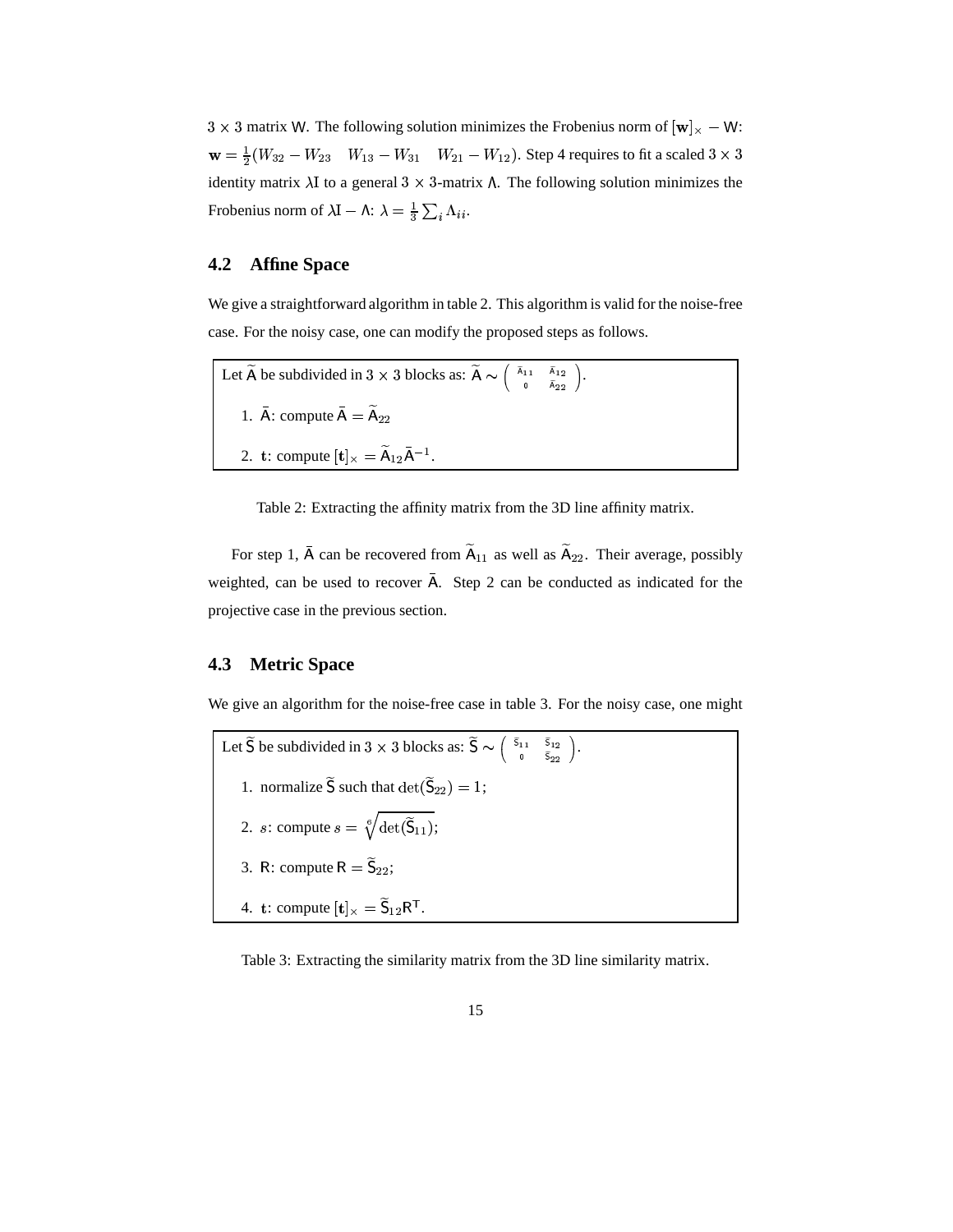average the two versions of R available from  $\widetilde{D}$  as  $R = (\widetilde{D}_{11}/s^2 + \widetilde{D}_{22})/2$  and correct the result so that the obtained matrix exactly represents a rotation by using e.g. [16] or  $T$  where  $R = U\Sigma V$ <sup>T</sup> is the SVD (i)  $\textsuperscript{T}$  is the SVD (Singular Value Decomposition) of R. Step 4 can be achieved as indicated for the affine and projective cases.

#### **4.4 Euclidean Space**

We give an algorithm for the noise-free case in table 4. For the noisy case, one might

Let  $\widetilde{D}$  be subdivided in  $3 \times 3$  blocks as:  $\widetilde{D} \sim \begin{pmatrix} \widetilde{D}_{11} & \widetilde{D}_{12} \\ \vdots & \vdots \\ \widetilde{D}_{n1} & \widetilde{D}_{nn} \end{pmatrix}$ .  $\left(\begin{array}{cc} \widetilde{\mathsf{D}}_{11} & \widetilde{\mathsf{D}}_{12} \end{array}\right)$  . 1. normalize  $\widetilde{D}$  such that  $\det(\widetilde{D}_{11}) = 1$ ; 2. R: compute  $R = \widetilde{D}_{11}$ ; 3. **t**: compute  $[\mathbf{t}]_{\times} = \widetilde{\mathsf{D}}_{12} \mathsf{R}^{\mathsf{T}}$ . # <sup>F</sup>  $T_{\rm L}$  and  $T_{\rm C}$ 

Table 4: Extracting the displacement matrix from the 3D line displacement matrix.

average the two versions of R available from  $\widetilde{D}$  as  $R = (\widetilde{D}_{11} + \widetilde{D}_{22})/2$  $+$   $\widetilde{D}_{22})/2$  and correct the result so that the obtained matrix exactly represents a rotation as in the metric case. Step 3 can be achieved as indicated for the affine and projective cases.

# **5 Aligning Two Line Reconstructions**

We now describe how the 3D line motion matrix can be used to align two sets of  $N$ corresponding 3D lines expressed in Plücker coordinates. We examine the projective case but the method can also be used for affine, metric or Euclidean frames. We assume that the two sets of cameras are independently weakly calibrated, i.e. their projection matrices are known up to a 3D homography, so that a projective basis is attached to each set [20]. Lines can be projectively reconstructed in these two bases. Our goal is to align these 3D lines i.e. to find the projective motion between the two bases, using the line reconstructions.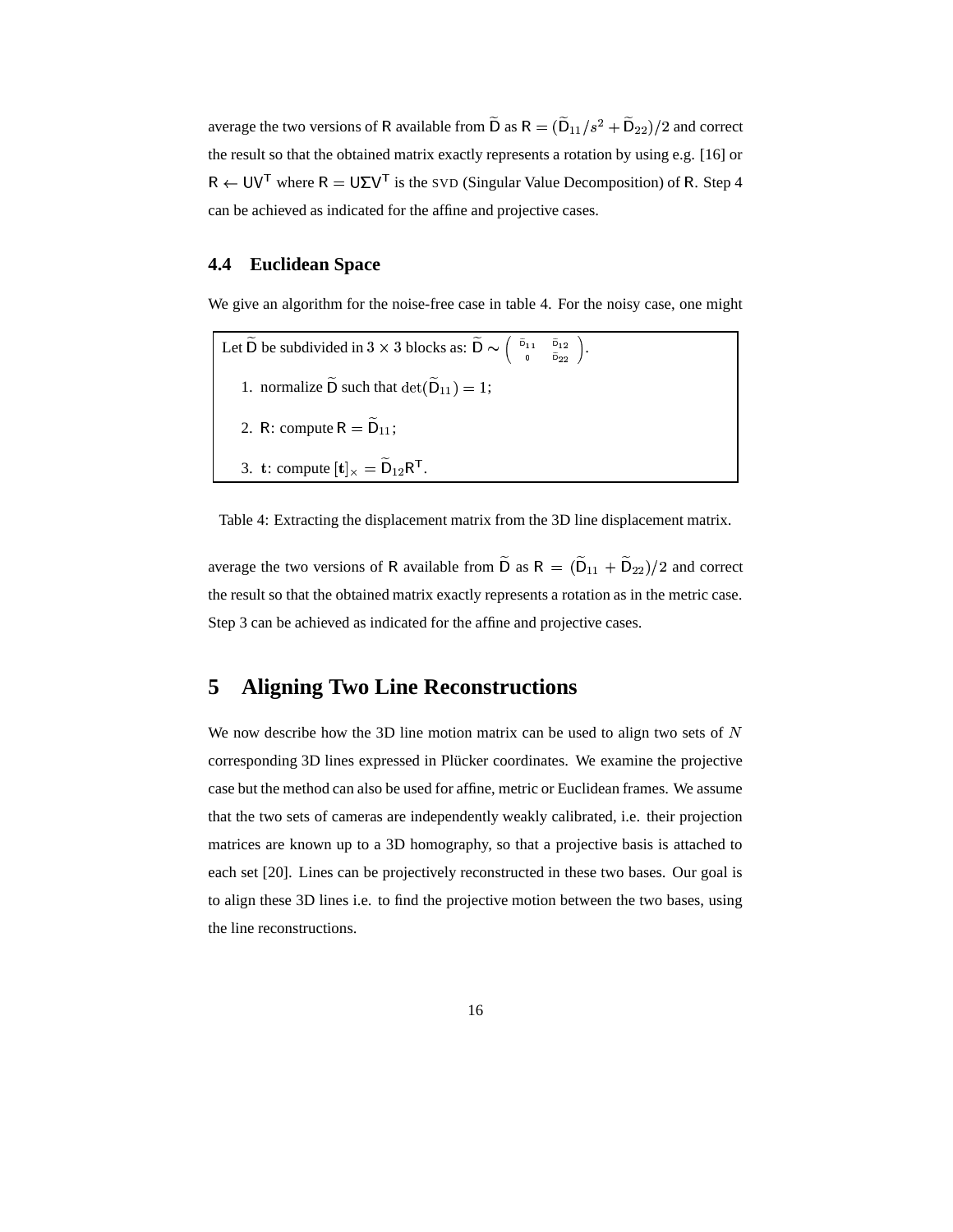#### **5.1 General Estimation Scheme**

Estimation is performed by finding  $\arg \min_{\tilde{\mathbf{\mu}}} \mathcal{C}$  where  $\mathcal{C}$  is the cost function considered. The scale ambiguity is removed by using the additional constraint  $\|\widetilde{H}\|^2 = 1$ . Nonlinear optimization is performed directly on the usual motion parameters (the 16 entries of H and using the constraint  $\|\mathbf{H}\|^2 = 1$ ) whereas the other estimators determine an approximate 3D line homography matrix  $\widetilde{H}$  first, then recover the usual homography matrix using the algorithm in table 1. The employed cost functions are non-symmetric, taking into account the errors only in the second set of images.

#### **5.2 Estimation Based on a 3D Cost Function**

Our first alignment method is "*Lin 3D*". One of the difficulties of using 3D lines for motion estimation is that there is no universally agreed error metric between two 3D lines. For that reason, we propose only one estimator based on 3D entities. This estimator is based on a direct comparison of Plücker coordinates. A measure of the distance between two 3D lines **L** and  $\hat{\mathbf{L}}$  is given by:

$$
d_{3D}^2(\mathbf{L},\widehat{\mathbf{L}}) = \sum_{k \in \{1...6\}} \left( \sum_{l \in \{1...6\}, l \neq k} \left( L_k \widehat{L}_l - L_l \widehat{L}_k \right)^2 \right).
$$

It can be constructed as follows. Consider the  $6 \times 6$  matrix  $Z = L\hat{L}^T - \hat{L}L^T$ . If I  $\mathbf{Z} = \mathbf{L} \widehat{\mathbf{L}}^{\mathsf{T}} - \widehat{\mathbf{L}} \mathbf{L}^{\mathsf{T}}$ . If  $\mathbf{L}$  and  $\widehat{\mathbf{L}}$  are identical, all entries of Z vanish. Therefore,  $d_{3D}(\mathbf{L}, \widehat{\mathbf{L}}) = \frac{\|\mathbf{Z}\|_{\mathcal{F}}}{\sqrt{2}}$ , where  $\|\cdot\|_{\mathcal{F}}$  is # the Frobenius matrix norm, can be used as a distance measure between **L** and  $\hat{L}$ .

The distance  $d_{3D}$  induces the following cost function:

$$
{\cal C}_{3D}=\sum_i d^2_{3D}(\mathbf{L}_{2_i},\widehat{\mathbf{L}}_{2_i}),
$$

where  $\mathbf{L}_{b i}$  is the *i*-th reconstructed line in the *b*-th basis ( $b \in \{1, 2\}$ ) and  $(2)$  and  $\widehat{\mathbf{L}}_{2i} \sim \widetilde{\mathbf{H}} \mathbf{L}_{1i}$  <sup>4</sup> is the estimated line after transfer from the first to the second basis.

Finding  $\widetilde{H}$  that minimizes  $\mathcal{C}_{3D}$  is a linear least squares problem. Concretely, it may be solved by finding the null-vector of a  $30N \times 36$  matrix, using e.g. SVD.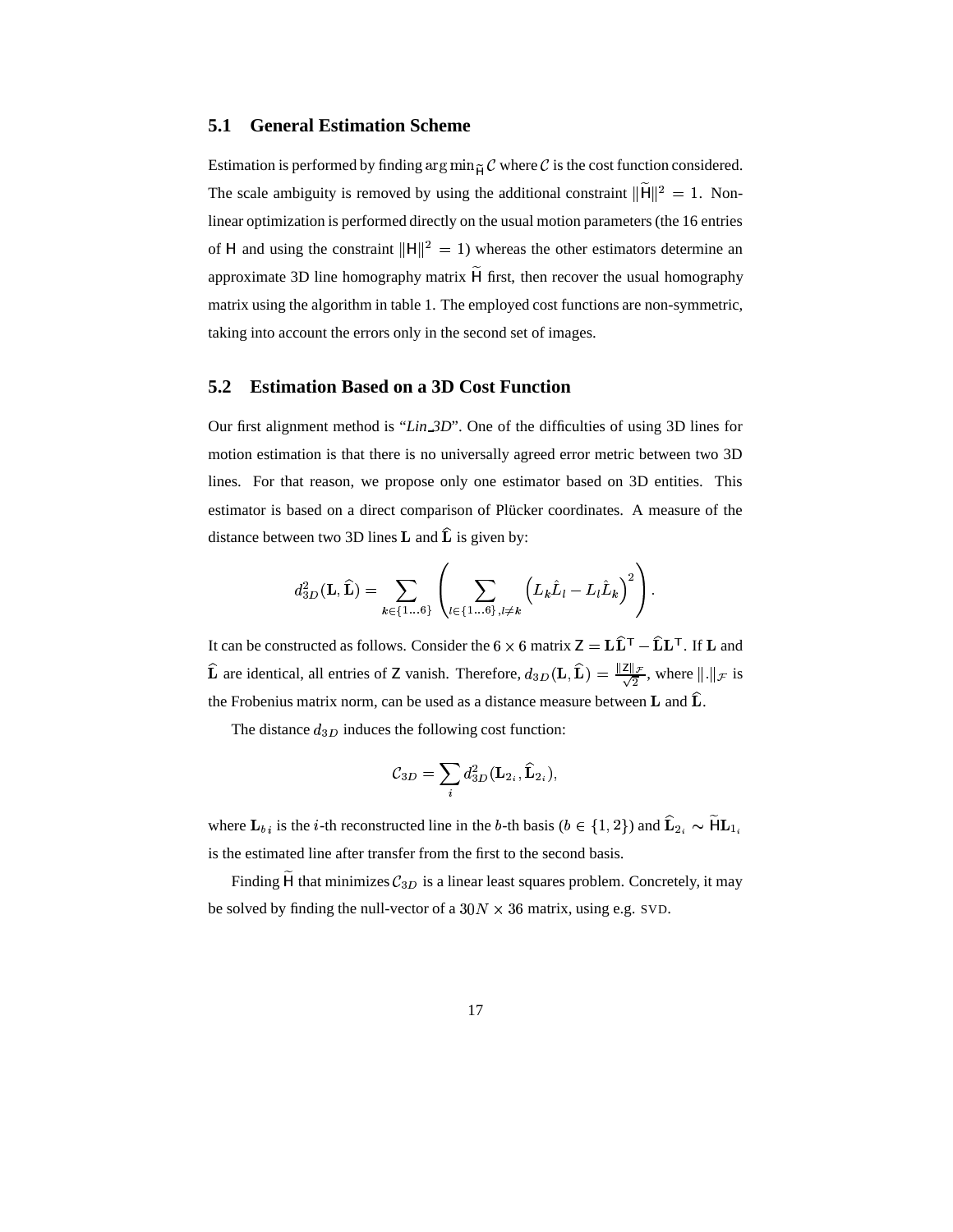#### **5.3 Estimation Based on 2D (Image-Related) Cost Functions**

The following cost functions are based on minimizing discrepancies between reprojected lines and lines extracted in images. Concretely, we consider the projections in the second set of images, of 3D lines in the first set, after transfer using the  $\tilde{H}$  to be estimated. The discrepancy of these reprojected lines and observed ones is measured by comparing 2D lines directly or by computing the distance between reprojected lines and points on observed ones. The following cost functions are expressed in terms of observed image lines, their end-points or an arbitrary number of points along the line, and reprojected lines in the second set of images. These points need not be corresponding points.

If end-points are not available then they can be hallucinated, e.g. by intersecting the image lines with the image boundaries. The linear and quasi-linear methods need at least 7 lines to solve for the motion while the non-linear one needs 5 (which is the minimum number) but requires an initial guess.

We derive a joint projection matrix mapping a 3D line to a set of image lines in the second set of images. Let  $P'_i$  be the projection matrices of the  $M$  images corresponding to the second set of cameras (expressed in the second basis) and  $\tilde{P}'_i$  the corresponding  $3 \times 6$  line projection matrices (cf equation (2)). Similarly, let P<sub>j</sub> and P<sub>j</sub> be the point and line projection matrices for the first set of cameras (expressed in the first basis).

**Linear estimation 1.** Our second alignment method "*Lin 2D 1*" directly uses the line equations in the images. End-points need not be defined. We define an algebraic <sup>B</sup> measure of the distance between two image lines 1 and  $\hat{\mathbf{l}}$  by  $d^2(\mathbf{l},\hat{\mathbf{l}}) =$  $\widehat{I}$  =  $\Vert I \times \widehat{I} \Vert^2$ . This distance does not have any direct physical meaning, but it is zero if the two lines are identical and simple in that it is bilinear. If  $l$  and  $\hat{l}$  had unit norm and if they were interpreted as vectors in Euclidean 3D space, then  $d^2(1,1)$  would be the absolute value **Contract Contract Contract Contract Contract Contract Contract Contract Contract Contract Contract Contract Contract Contract Contract Contract Contract Contract Contract Contract Contract Contract Contract Contract Contr** of the sine of the angle between them.

This distance induces the cost function:

$$
\mathcal{C}_1 = \sum_i \sum_j d^2(\mathbf{l}_{ij}, \mathbf{\widehat{i}}_{ij}),
$$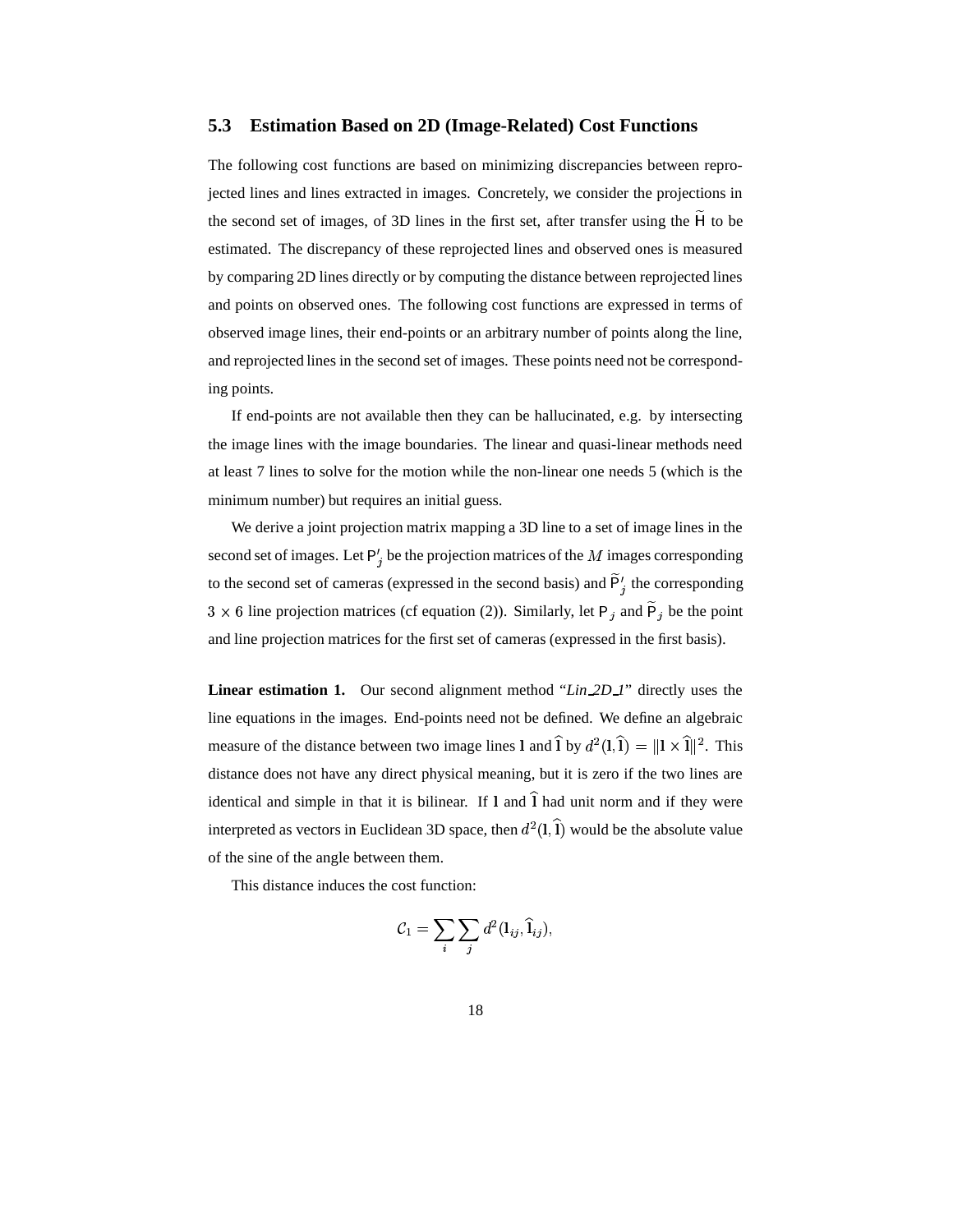where  $l_{ij}$  is the *i*-th observed line in the *j*-th image of the second set and  $\hat{l}_{ij}$  the corresponding reprojection:  $\hat{\mathbf{l}}_{ij} \sim \widetilde{\mathsf{P}}'_i \widetilde{\mathsf{H}} \mathbf{L}_{1_i}$ . We 1  $\widetilde{P}'_i \widetilde{H} L_1$ . We norma  $_{1i}$ . We normalize observed image lines such that  $||l_{ij}||^2 = 1$ . Finding  $\tilde{H}$  that minimizes  $\mathcal{C}_1$  is a linear least squares problem that may be solved by computing the null-vector of a  $3MN \times 36$  matrix using e.g. SVD.

**Linear estimation 2.** Our third method "*Lin 2D 2*" uses points lying on the lines in the second image set and the algebraic distance  $d_a^2(\mathbf{x}, \mathbf{l}) = (\mathbf{x}^T \mathbf{l})^2$  between - . - - - $)$ <sup>2</sup> between an image point x and a line 1. This distance would have a physical meaning, i.e. the orthogonal distance between **x** and l, if they were normalized such that  $x_3 = 1$  and  $l_1^2 + l_2^2 = 1$ .

If we consider the end-points  $x_{ij}$  and  $y_{ij}$  of each line i of the j-th image of the second image set, this gives the cost function:

$$
\mathcal{C}_2 = \sum_i \sum_j \left( d_a^2(\mathbf{x}_{ij},\widehat{\mathbf{l}}_{ij}) + d_a^2(\mathbf{y}_{ij},\widehat{\mathbf{l}}_{ij}) \right).
$$

One can observe that an arbitrary number of points could be incorporated in  $\mathcal{C}_2$  in a straightforward manner. Finding  $\widetilde{H}$  that minimizes  $\mathcal{C}_2$  is a linear least squares problem that may be solved by computing the null-vector of a  $2MN \times 36$  matrix using e.g. SVD.

**Non-linear estimation 1.** Our fourth method "*NLin 2D 1*" uses a geometrical cost function based on the orthogonal distance between reprojected 3D lines and their measured end-points [17], defined as  $d_{\perp}^2(\mathbf{x}, \mathbf{l}) = \frac{(\mathbf{x}^T \mathbf{l})^2}{l^2 + l^2}$  (provided  $x_3 = 1$ ):

$$
\mathcal{C}_3 = \sum_i \sum_j \left( d_\perp^2(\mathbf{x}_{ij},\widehat{\mathbf{l}}_{ij}) + d_\perp^2(\mathbf{y}_{ij},\widehat{\mathbf{l}}_{ij}) \right).
$$

This is non-linear in the reprojected lines  $\hat{\mathbf{l}}_{ij}$  and consequently in the entries of  $\tilde{\mathbf{H}}$ , which implies the use of non-linear optimization techniques. We use the Levenberg-Marquardt algorithm [10] with numerical differentiation. The unknowns are minimally parameterized (we optimize directly the entries of  $H$ , not  $\widetilde{H}$ ), so no subsequent correction is needed to recover the motion parameters.

**Quasi-linear estimation.** The drawbacks of non-linear optimization are that the implementation may be complicated. For these reasons, we also developed a quasi-linear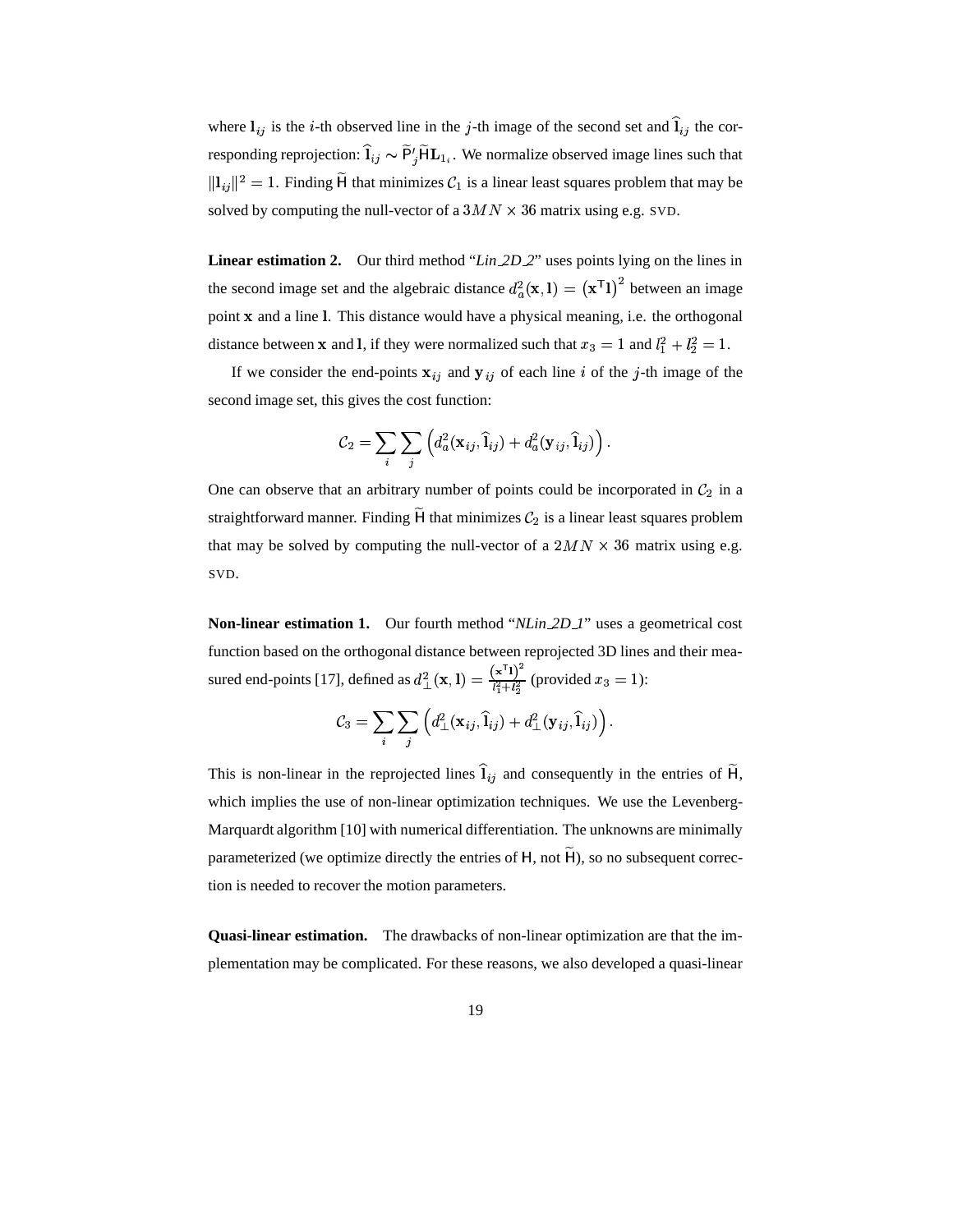estimator "*Qlin\_2D*" that minimizes the same cost function  $C_3$ . Consider the cost functions  $C_2$  and  $C_3$ . Both depend on the same data, measured image points on the line (such as end-points) and reprojected lines, the former using an algebraic and the latter the orthogonal distance. We can relate these distances by:

$$
d_{\perp}^{2}(\mathbf{x}, \mathbf{l}) = w d_{a}^{2}(\mathbf{x}, \mathbf{l}) \text{ where } w = \frac{1}{l_{1}^{2} + l_{2}^{2}},
$$
 (7)

and rewrite  $C_3$  as:

$$
\mathcal{C}_3 = \sum_i \sum_j w_{ij} \left( d_a^2(\mathbf{x}_{ij}, \hat{\mathbf{l}}_{ij}) + d_a^2(\mathbf{y}_{ij}, \hat{\mathbf{l}}_{ij}) \right).
$$
 (8)

The non-linearity is hidden in the weight factors  $w_{ij}$ . If they were known, the cost function would be a sum of squares of terms that are linear in the entries of  $\tilde{H}$ . This leads to the following iterative algorithm. Weights, assumed unknown, are initialized to unity and iteratively updated. The loop is ended when the weights or equivalently the residual errors converge. The algorithm is summarized in table 5. It is a quasilinear optimization that converges from the minimization of an algebraic error to the geometrical one. Its main advantages are that it is simple to implement (as a loop over a linear method) and that it gives reliable results as will be seen in the next sections.

- 1. *initialization*: set  $w_{ij} = 1$ ;
- 2. *estimation*: estimate  $\widetilde{H}$  using standard weighted least squares; the 6  $\times$  6  $\vert$ matrix obtained is corrected so that it represents a motion, see algorithm 1;
- 3. *weighting*: use  $\widetilde{H}$  to update the weights  $w_{ij}$  according to equation (7);
- 4. *iteration*: iterate steps 2 and 3 until convergence (see text).

Table 5: Quasi-linear motion estimation from 3D line correspondences.

**Non-linear estimation 2.** The cost function  $C_3$  employed in methods *NLin 2D\_1* and *QLin 2D* is expressed only in terms of entities of the second set of images. Hence, it is not symmetric with respect to the two sets of images. Our sixth method "*NLin 2D 2*"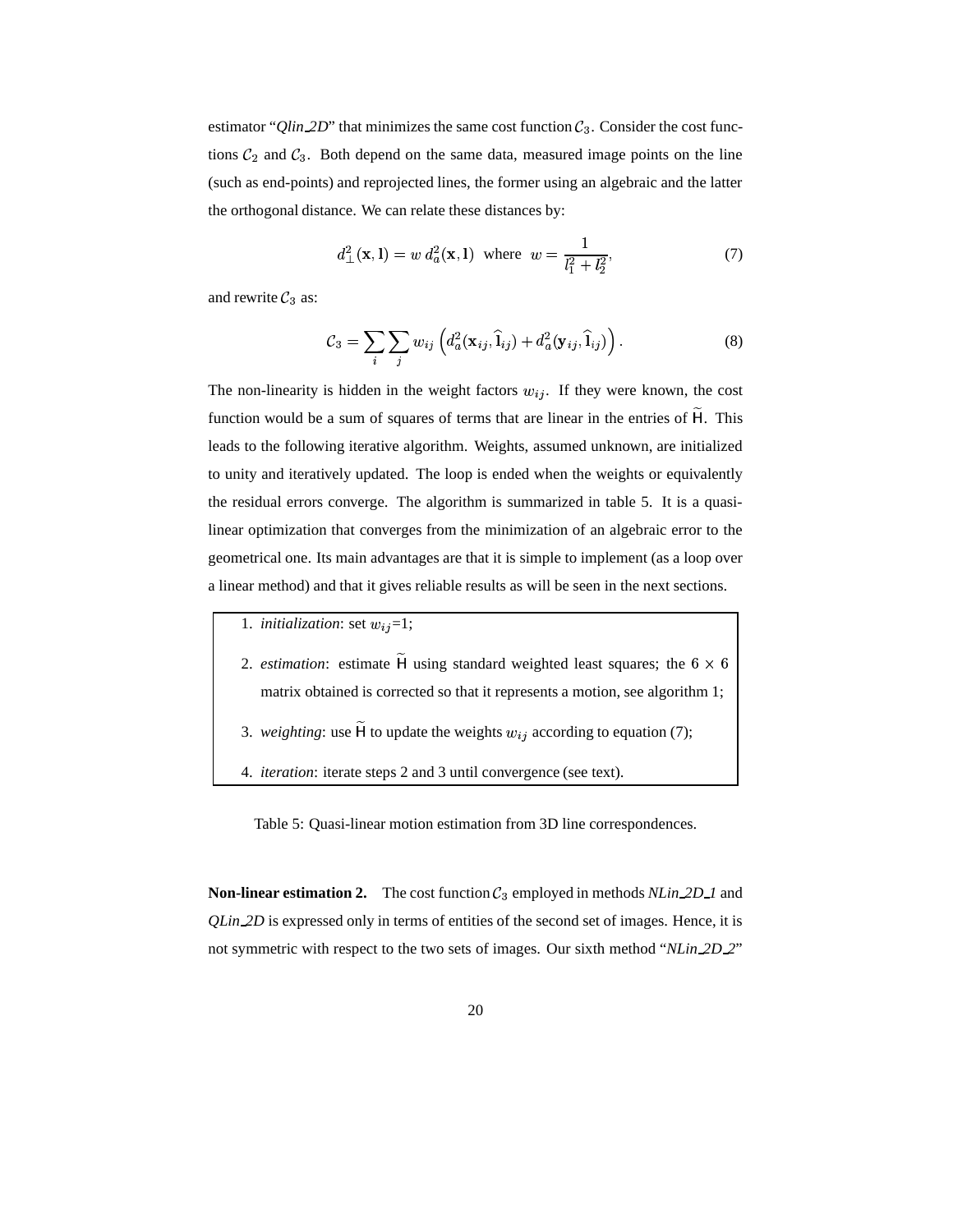is based on a cost function  $\mathcal{C}_4$ , similar to  $\mathcal{C}_3$ , but that is symmetric with respect to the two sets of images.

Let  ${\bf x}'_{i,j}$  and  ${\bf y}'_{i,j}$  designate the end-points of line i in the j-th image of the first set. In order to write the expression of  $\mathcal{C}_4$ , we need the lines  $\hat{\mathbf{l}}'_{i,j}$  projected in the first image set, after transfer from the second basis. They are given by  $\hat{I}'_{ii} \sim \tilde{P}_i \tilde{H}^{-1} L_{2i}$ . T  $\widetilde{\mathsf{P}}_i \widetilde{\mathsf{H}}^{-1} \mathbf{L}_{2i}$ . The  ${}^{1}$ **L**<sub>2<sub>i</sub></sub>. The cost function  $C_4$  can then be expressed as:

$$
\mathcal{C}_4 = \mathcal{C}_3 + \sum_i \sum_j \left( d^2_{\perp} (\mathbf{x}'_{ij}, \hat{\mathbf{l}}_{ij}) + d^2_{\perp} (\mathbf{y}'_{ij}, \hat{\mathbf{l}}'_{ij}) \right).
$$
 (9)

This is a non-linear function. As for method *NLin 2D 1*, we optimize the entries of using the Levenberg-Marquardt algorithm with numerical differentiation. At each optimization step, we form matrix  $\widetilde{H}$ . We do not compute directly the inverse of the  $6 \times 6$  matrix  $\widetilde{H}$  to get  $\widetilde{H}^{-1}$ , but we rather compute the  $4 \times 4$  matrix  $H^{-1}$  and form the corresponding 3D line homography matrix, which is  $\widetilde{H}^{-1} = (H^{-1})$  $\overline{A} = \overline{H^{-1}}$ .  $\widetilde{1}$ ).

**Other cost functions.** Other distance measures between image lines have been proposed in the literature. In [24], the authors proposed the total squared distance, i.e. the sum of squared orthogonal distances along two line segments. In [25], the overlap between line segments is considered. These distances could be used for motion estimation within the above described framework, requiring non-linear optimization.

It would also be possible to use a symmetric cost function, i.e. over the two sets of images, as in [5] for the case of points.

**Singularities.** It has been shown that there exist critical sets of 3D lines [3]. In the case of motion estimation from 3D line correspondences, [21] shows that these sets may contain an infinite number of lines. For example, if all observed lines are coplanar, motion estimation is ambiguous. We did not encounter such a singular situation during our experiments.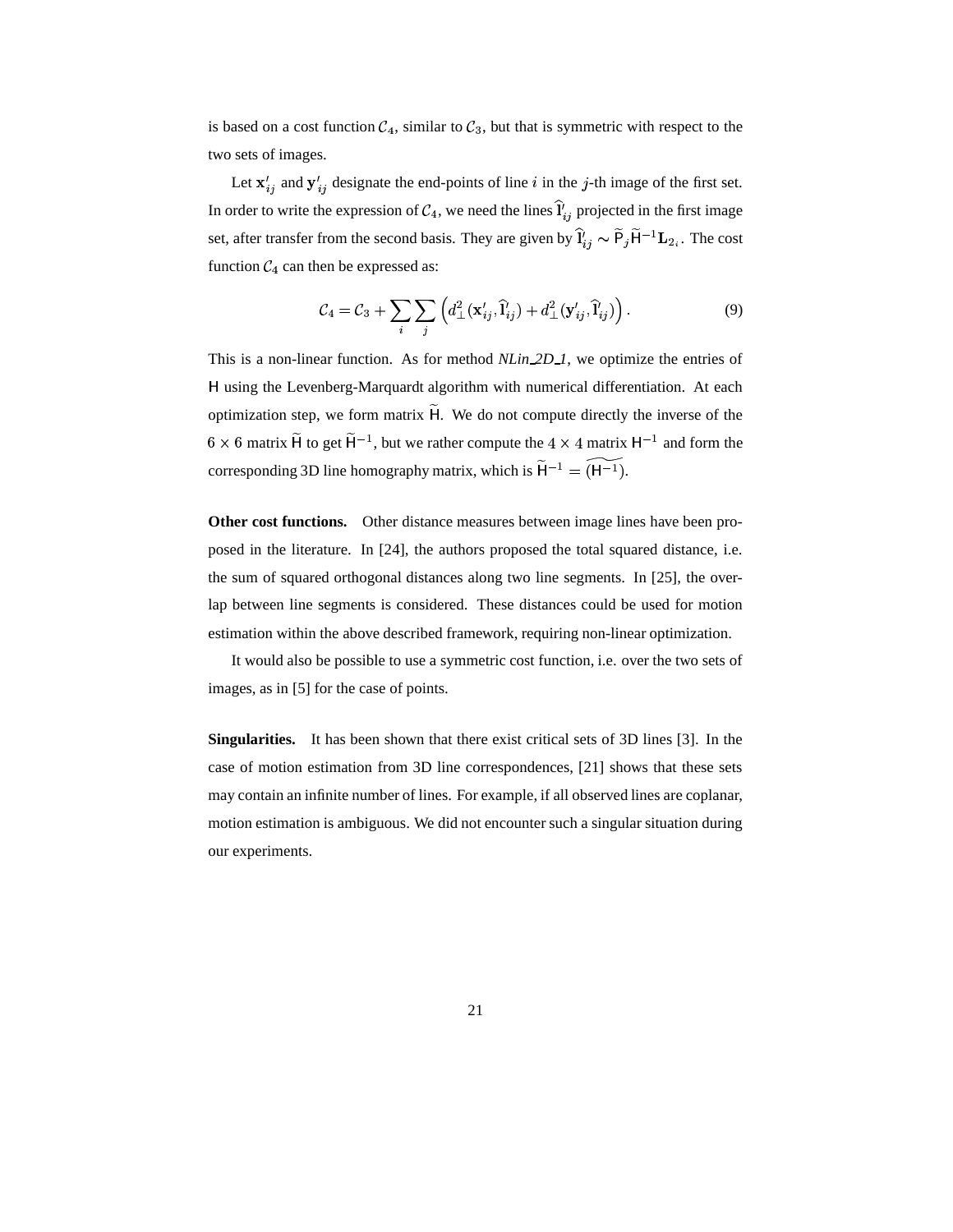#### **6 Results Using Simulated Data**

We first compare our estimators using simulated data. The test bench consists of four cameras that form two stereo pairs observing a set of  $N = 50$  3D lines randomly chosen in a sphere lying in the fields of view of all cameras. Lines are projected onto the image planes, end-points are hallucinated at the image boundaries and corrupted by additive Gaussian noise, and the equations of the image lines are estimated from these noisy end-points.

A canonical projective basis [20] is attached to each camera pair and used to reconstruct the lines in projective space. We then compute the 3D homography between the two projective bases using the estimators given in  $\S$ 5. We assess the quality of an estimated motion by measuring the RMS (Root Mean Square) of the Euclidean reprojection error (orthogonal distances between reprojected lines and end-points in both image pairs). This corresponds to the symmetric cost function  $C_4$  (equation (9)) minimized by the non-linear algorithm *NLin 2D 2*. We also monitor the computational cost of each method. We show median results over 100 trials.

**Accuracy.** Figure 3 shows the error as the level of added noise varies. The non-linear method is initialized using the quasi-linear one (an initialization from *Lin2 2D 2* gives similar results). We observe that the methods *Lin 3D* (based on an algebraic distance between 3D Plucker coordinates), *Lin* 2D 1 and *Lin* 2D 2 perform worse than the others. This is due to the fact that the cost functions used in these methods are not physically meaningful and biased compared to  $C_4$ . Method *QLin 2D* gives results close to those obtained using *NLin 2D 1*. It is therefore a good compromise between the linear and non-linear methods, achieving good results while keeping simplicity of implementation. However, we observed that in a few cases (about 4%), the quasi-linear method does not enhance the result obtained by *Lin 2D 2* while *NLin 2D* does. *QLin 2D* estimates more parameters than necessary and this may cause numerical instabilities. The method that best minimizes the reprojection error is *NLin 2D 2*. This results could have been expected since this method consists in minimizing the reprojection error.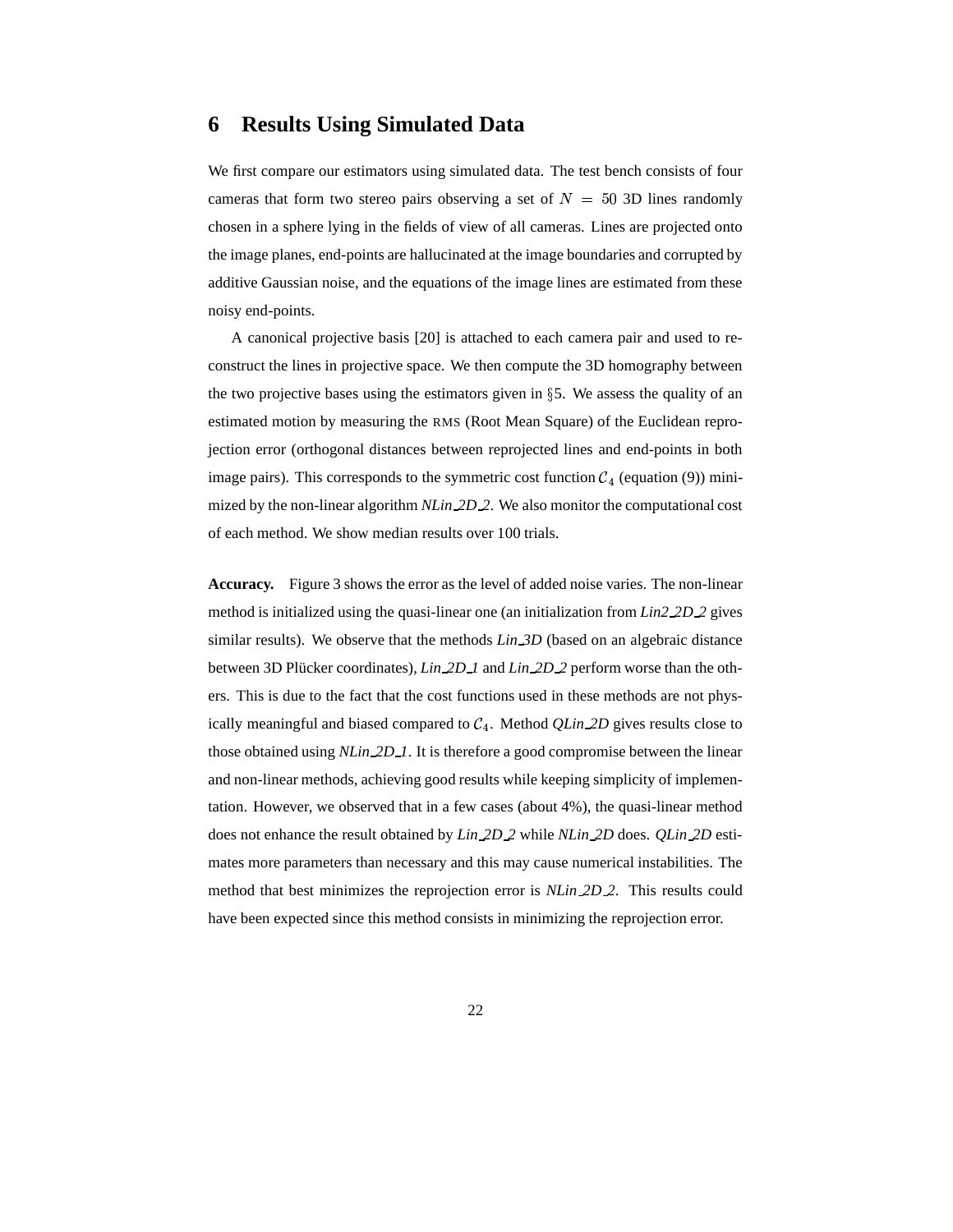

Figure 3: Comparison of the reprojection error versus added image noise for different motion estimators. The order of methods in the legend corresponds to the curves from top to bottom.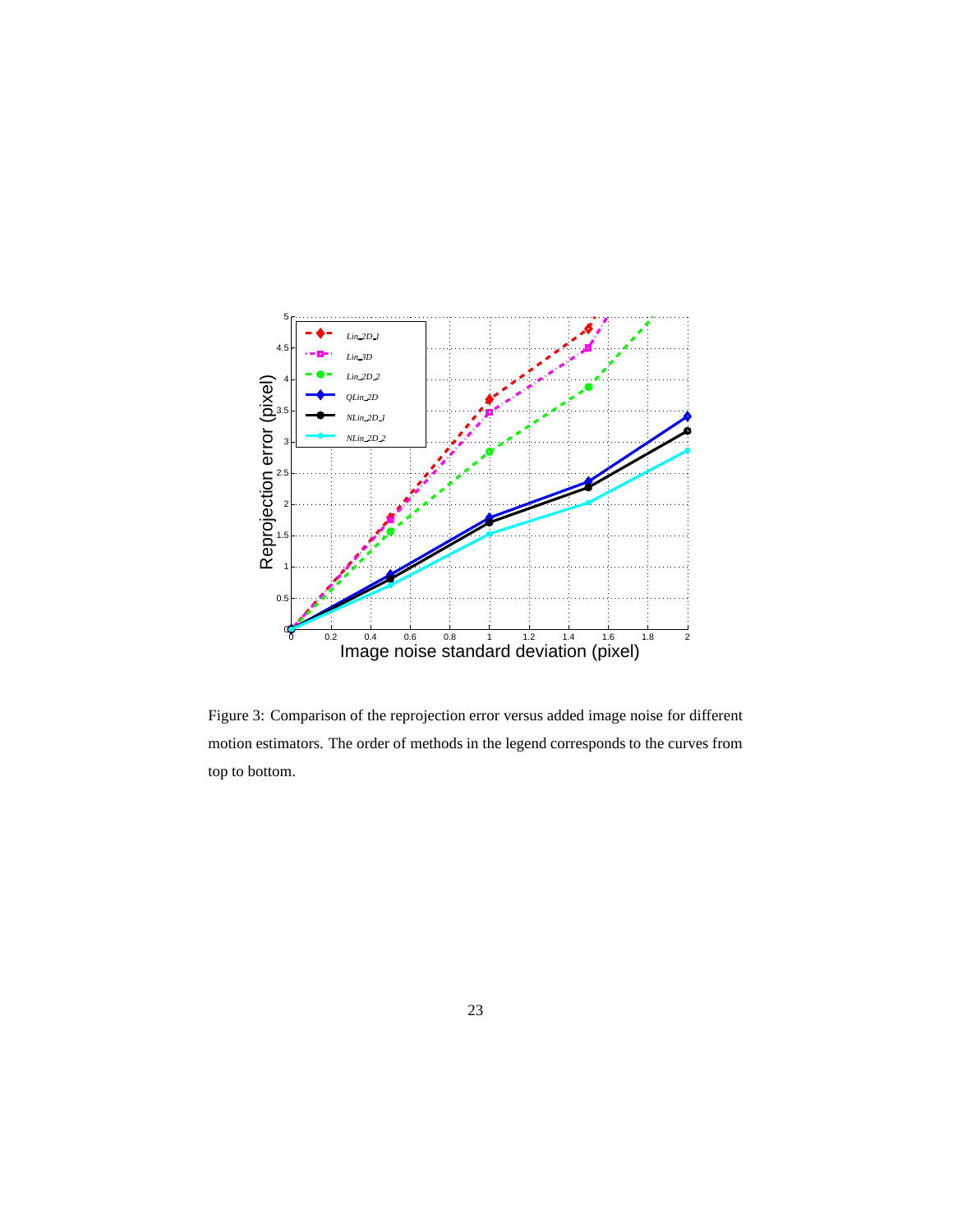**Computational cost.** Figure 4 shows the computational cost as the level of added noise varies. These results have been obtained using our C implementation, on a 850 Mhz. Pentium III PC running under Windows. As expected, the linear meth-



Figure 4: Comparison of the computation time versus added image noise for different motion estimators. The order of methods in the legend corresponds to the curves from top to bottom.

ods (*Lin 2D 1*, *Lin 2D 2* and *Lin 3D*) give constant results, i.e. that do not depend upon the level of added noise. Note that for these methods, the computational cost is dominated by the singular value decomposition needed to solve the linear system. Hence, the computational cost is directly linked to the size of the linear system associated to the method. This explains that method  $Lin_3D$ , with a  $30N \times 36$  linear system to solve, has a much higher computational cost than methods *Lin 2D 1* and *Lin 2D 2* which have respectively  $6N \times 36$  and  $4N \times 36$  systems to solve.

On the other hand, non-linear methods (*QLin 2D*, *NLin 2D 1* and *NLin 2D 2*) give results depending on the added noise level. Indeed, the noise level influences the num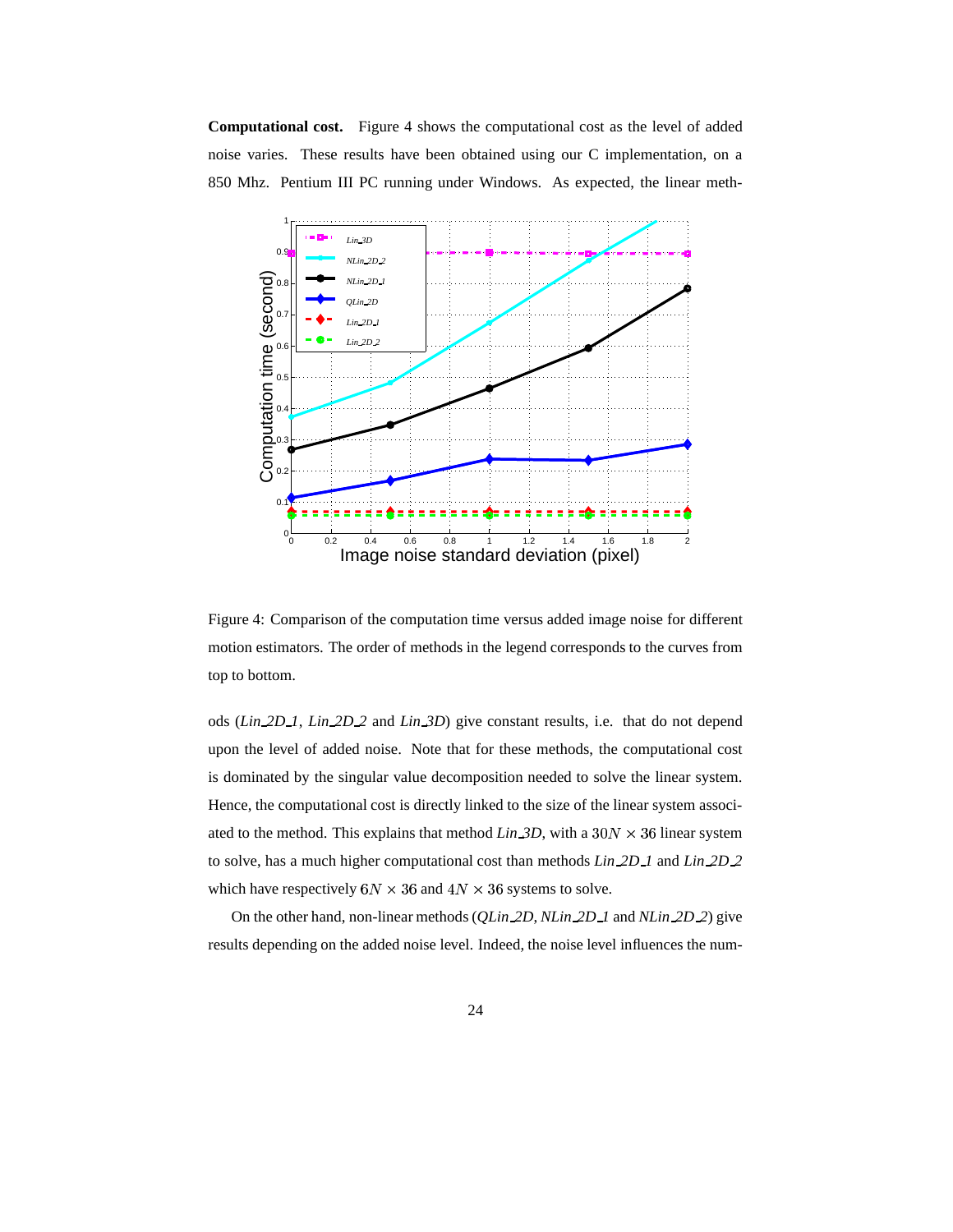ber of iterations needed by the method to convergence and hence, the computational cost. As for linear methods, the computational cost for method *QLin 2D* is dominated by the singular value decomposition of successive linear systems, i.e. step 2 of the algorithm shown in table 5. Hence, the computational cost is roughly given by the number of iterations multiplied by the computational cost of method *Lin 2D 2*, on which *QLin* 2D is based. This corresponds to what can be observed on figure 4. For methods *NLin 2D 1* and *NLin 2D 2*, we observe that the computational cost of each Levenberg-Marquardt iteration is dominated by the computation of the differentiation of the cost function, and slightly influenced by the resolution of the normal equations. The fact that *NLin 2D 2* has roughly twice the computational cost of *NLin 2D 1* is explained by the fact that the number of terms in the symmetric cost function  $\mathcal{C}_4$  is twice that of the cost function  $C_3$ .

### **7 Results on Real Images**

We test our algorithms using real images. Two scenarios are considered, described in the following two sections.

The first one considers two projective line reconstructions obtained from a weakly calibrated stereo rig. The overlap between the two reconstructions is large and the recovered motion is expected to be accurate. A stereo self-calibration technique is then applied to upgrade the reconstructions to metric space.

The second scenario is based on metric reconstructions obtained from multiple views of an indoorscene. The overlap between the two reconstructionsis small. Hence, the alignment is expected to be unstable.

#### **7.1 Largely Overlapping Reconstructions**

We use images taken with a weakly calibrated stereo rig, shown on figure 5. Weakly calibrated means that the fundamental matrix between the left and right images is known. In practice, we estimate it from point correspondences using the maximum likelihood estimation technique given in [26]. The epipolar geometry is the same for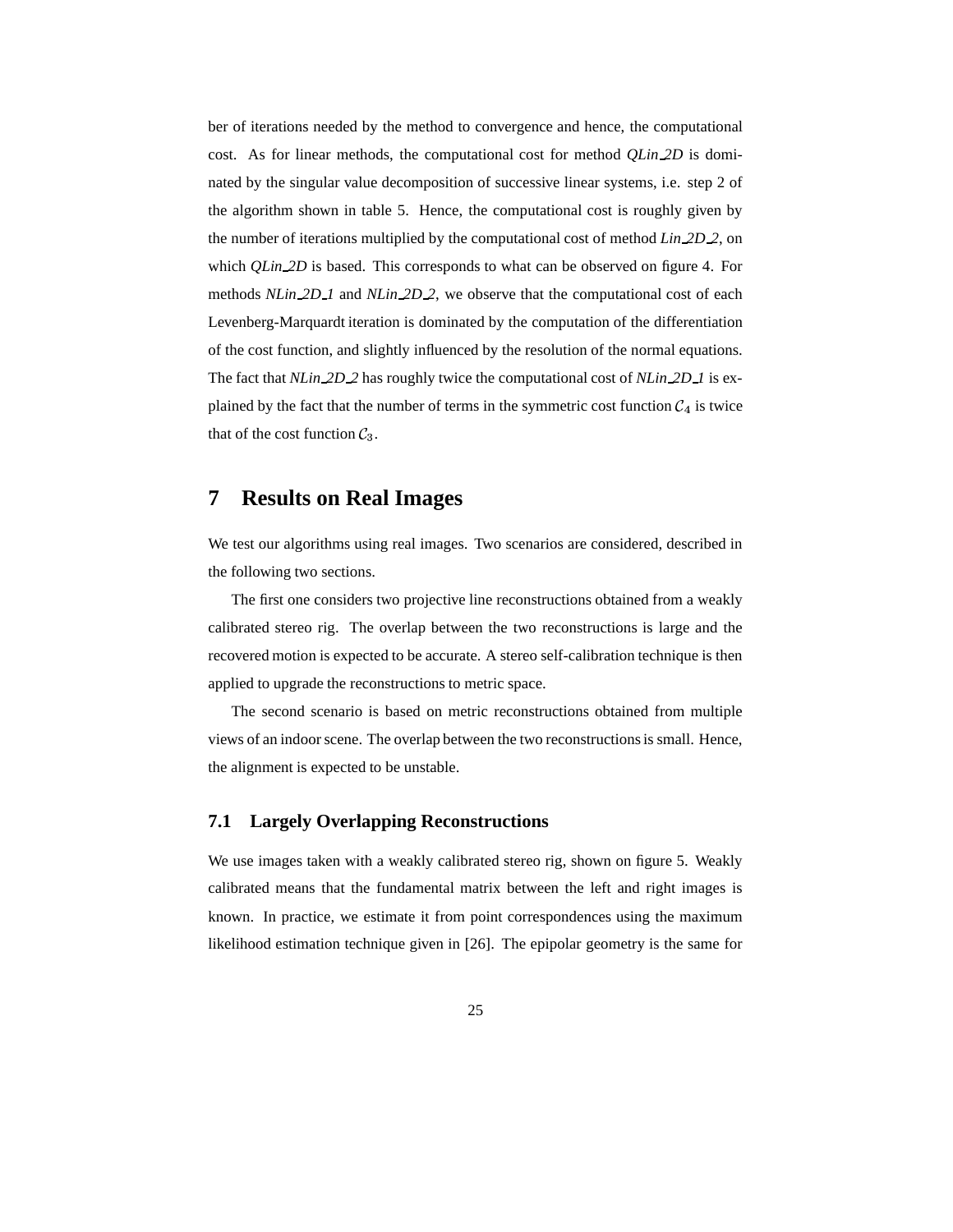both image pairs. Hence, stereo self-calibration techniques can be applied to recover camera calibration from the computed 3D motion. From the fundamental matrix, we



Figure 5: The two image pairs of a ship part used in the experiments, overlaid with extracted lines. Note that the extracted end-points do not necessarily correspond.

define a canonical reconstruction basis for each pair [20]. This also gives the line pro jection matrices  $\tilde{P}_i$  and  $\tilde{P}'_i$ . We track 21 lines across images by hand and projectively reconstruct them for each image pair. One can observe that all lines are visible in each of the 4 images of figure 5.

**Motion estimation.** We use the methods of §5 to estimate the projective motion between the two reconstructions, but since we have no 3D ground truth we will only show the result of transferring the set of reconstructed lines from the first to the second 3D frame, using the 3D line homography matrix, and reprojecting them. Figure 6 shows these reprojections, which confirms that the non-linear and quasi-linear methods achieve better results than the linear ones. Note that the results appear visually slightly worse for method *NLin 2D 2* compared to method *NLin 2D 1* since the former minimizes the reprojection error in both image sets, while the latter uses only the second image set.

We measure the reprojection error (in both image sets) and computational cost for each method: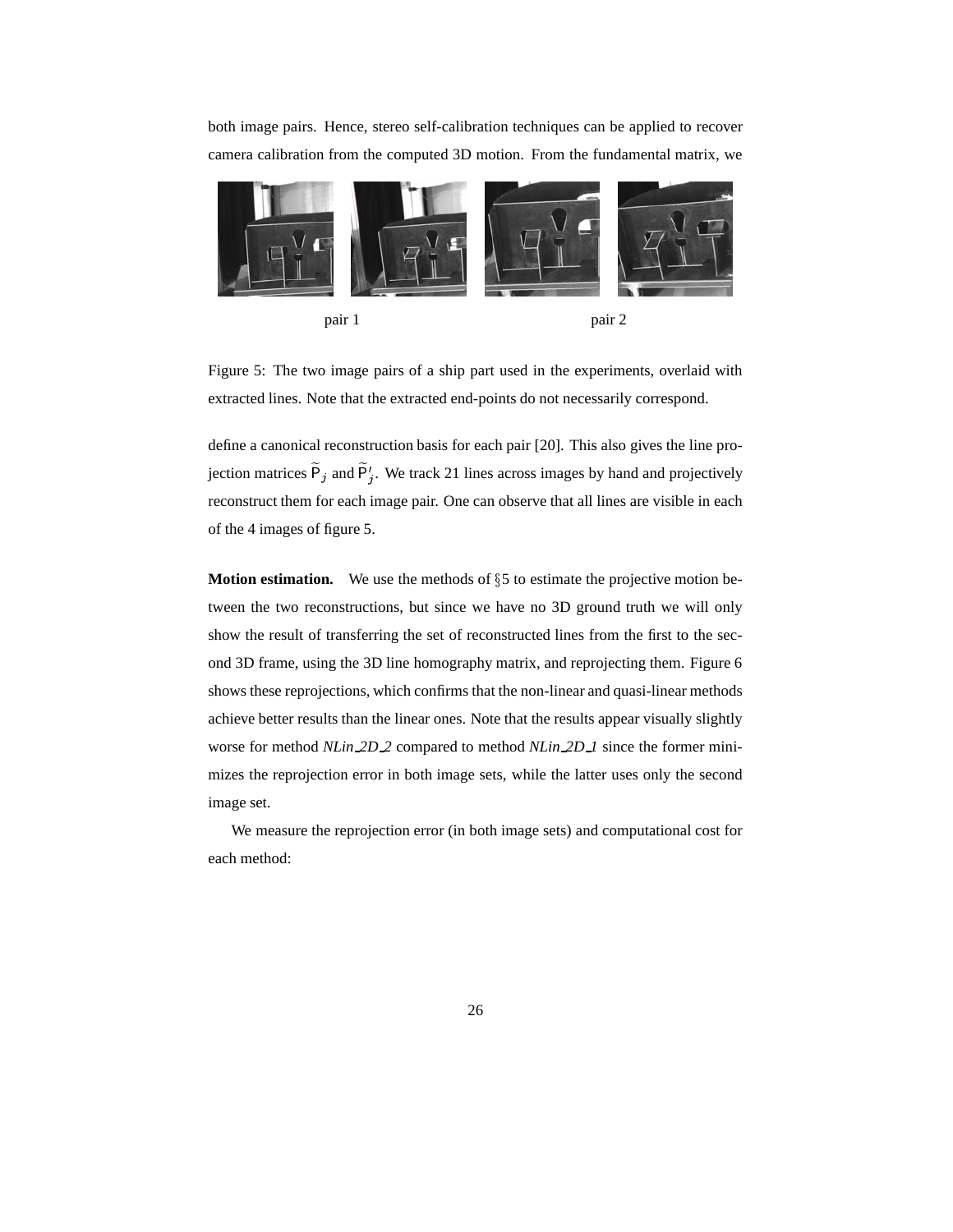











Figure 6: The lines transferred from the first reconstruction and reprojected onto the second image pair are shown overlaid on the left image of the second pair in black for different methods while observed image lines are shown in white.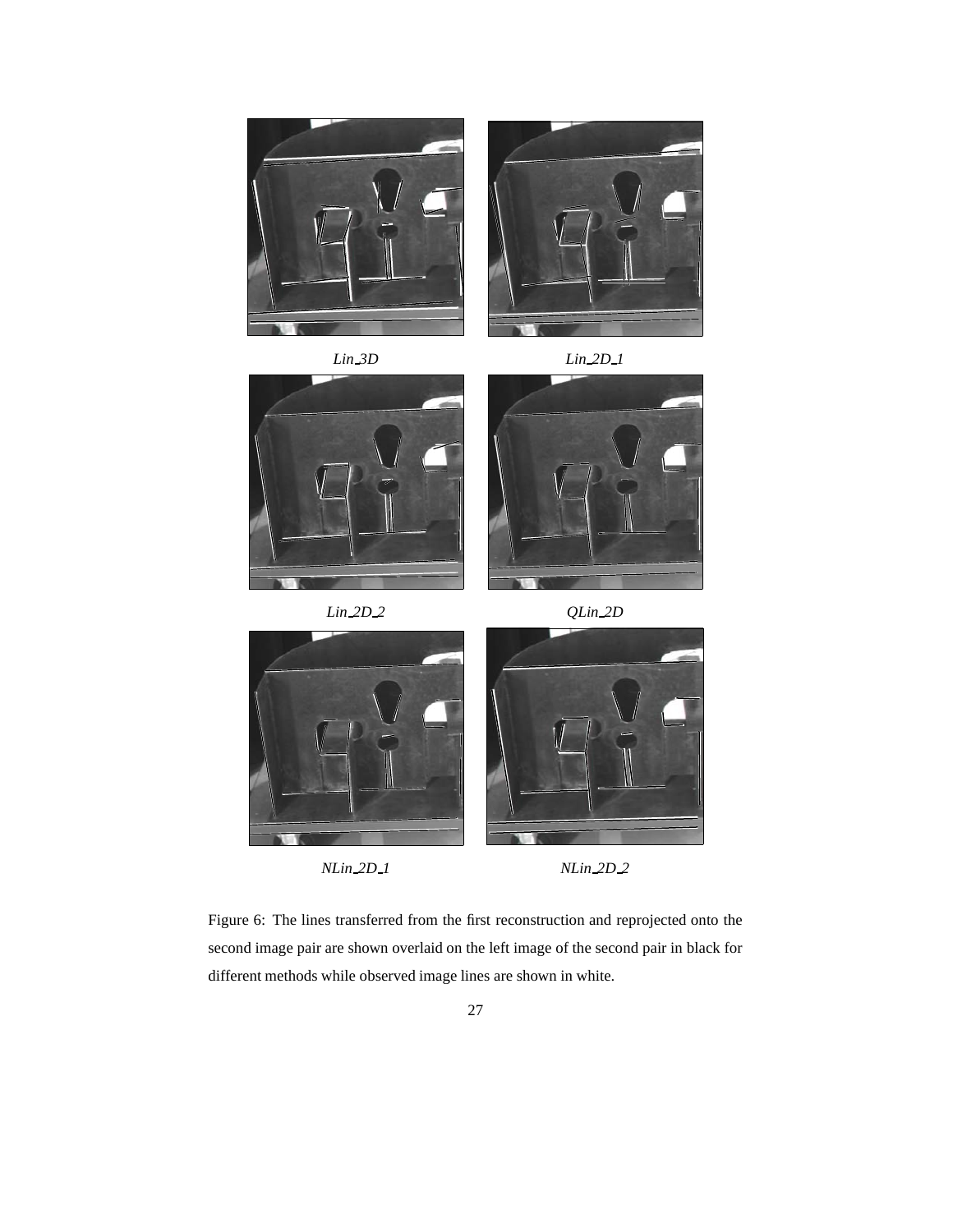| method       | reprojection error (pixel) | computation time (second) |  |  |
|--------------|----------------------------|---------------------------|--|--|
| $Lin_3D$     | 3.45                       | 0.16                      |  |  |
| $Lin_2D_1$   | 3.36                       | 0.03                      |  |  |
| $Lin_2D_2$   | 2.83                       | 0.02                      |  |  |
| $N Lin_2D_1$ | 2.05                       | 0.15                      |  |  |
| OLin_2D      | 1.93                       | 0.09                      |  |  |
| $N Lin_2D_2$ | 1.53                       | 0.26                      |  |  |

 $\mathbf{r}$ 

 $\mathbf{r}$ 

These results confirm those observed on figure 6: non-linear and quasi-linear methods achieve better results than linear ones. The methods with the lowest computational costs are *Lin 2D 1* and *Lin 2D 2*, while the method with the highest computational cost is *NLin 2D 2*. Methods *Lin 3D* and *NLin 2D 1* have roughly the same computational cost.

Even if there are some differences between the methods, it can be said that all of them give a correct result, i.e. the reprojection error is reasonable.

**Self-calibration.** We use the usual  $4 \times 4$  homography matrix estimated with the method *NLin* 2D<sub>1</sub> to self-calibrate the stereo rig using the method described in [14] with a three-parameter camera (zero skew and unit aspect ratio).

The usual  $4 \times 4$  upgrade matrix, which converts a projective point reconstruction into a metric one, has the following form  $[14]$ , where K is the matrix of intrinsic parameters of the left camera,  $\mathbf{a}^T \sim (\bar{\mathbf{a}}^T a)$  the coordinates of the plane at infinity in the reconstruction basis and  $f$  the focal length:

$$
\mathsf{H}_u \sim \left( \begin{array}{cc} \mathsf{K}^{-1} & \mathbf{0} \\ \bar{\mathbf{a}}^{\mathsf{T}} & a \end{array} \right),
$$

which gives the  $6 \times 6$  *3D line upgrade matrix* as:

$$
\widetilde{\mathsf{H}}_u \sim \left( \begin{array}{cc} \frac{1}{f^2} \mathsf{K}^\mathsf{T} & 0 \\ -\mathsf{K}^{-1} [\bar{\mathbf{a}}]_{\times} & a \mathsf{K}^{-1} \end{array} \right).
$$

We compare the intrinsic parameters recovered for the left camera to those estimated using off-line calibration [9]: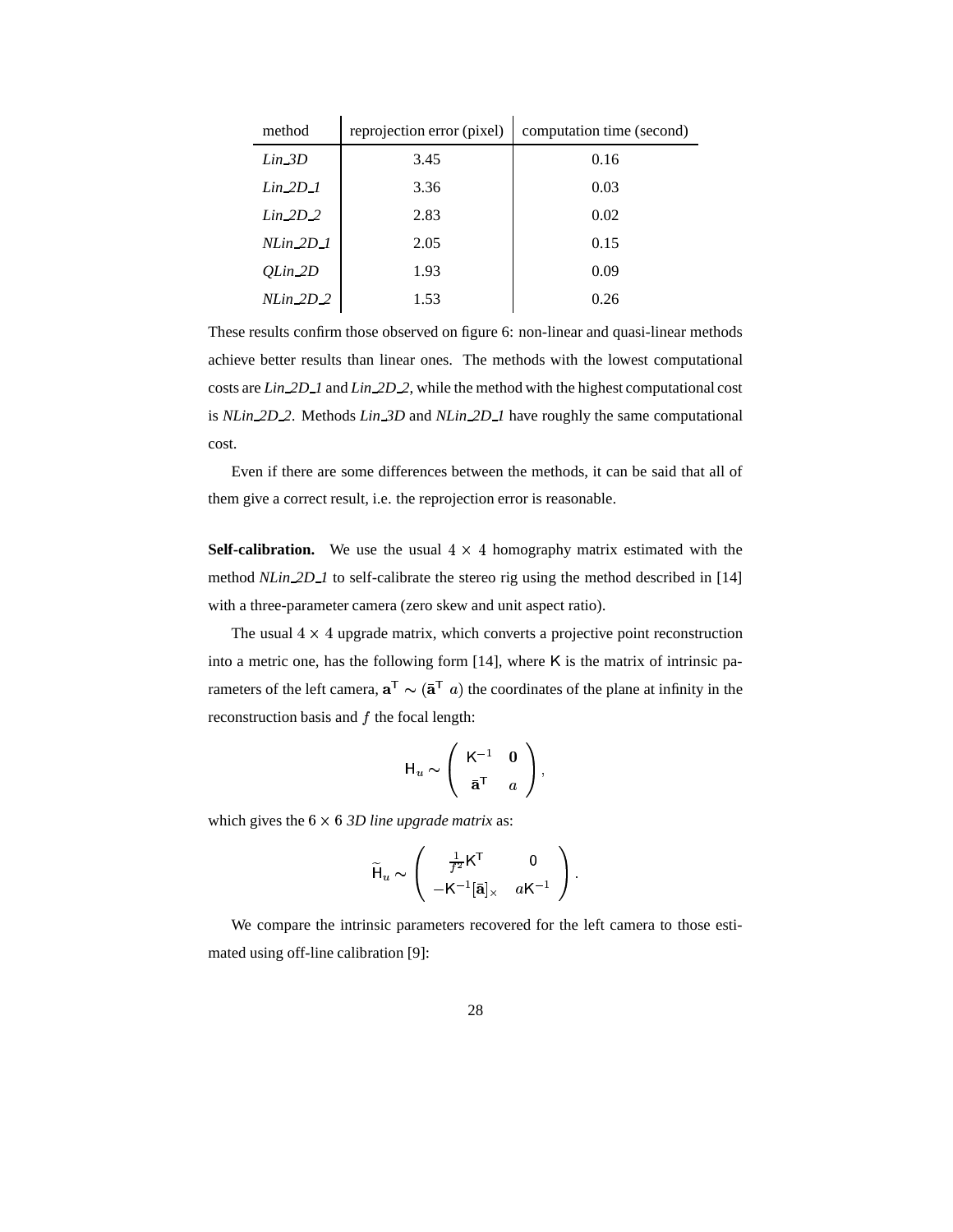

Figure 7: Reconstructed lines after self-calibration.

| parameter | self-calib. | off-line calib. | $%$ error |
|-----------|-------------|-----------------|-----------|
|           | 1514.22     | 1461.02         | 3.51      |
| $u_0$     | 252.93      | 267.98          | 5.95      |
| υo        | 250.68      | 241.03          | 3.84      |

where  $(u_0, v_0)$  are the image coordinates of the principal point.

Figure 7 shows different points of view of the reconstruction we obtained from the first pair. We hallucinate 3D end-points by intersecting the viewing rays of image endpoints with the reconstructed lines from the first pair (we use those from the left image of the first pair). Qualitatively, the result seems to be correct.

#### **7.2 Slightly Overlapping Reconstructions**

We use two sets of images, shown on figures 8 and 9, taken with a calibrated camera. For each image set, we use point correspondences to get camera positions and used them to reconstruct 3D lines, as shown on figure 10 and 11.

The observed scene is composed of two stacks of boxes and a laptop. In the first image set, the leftmost stack of boxes is not visible, while in the second image set, the laptop is not visible. Hence, even if 40 lines are reconstructed from each image set, the overlap is constituted by 15 lines only, lying on the middle stack of boxes and closely located in space.

We apply our alignment algorithms to these data. The results are visible on figure 12. Visually, the results lie in two categories. The linear methods give very biased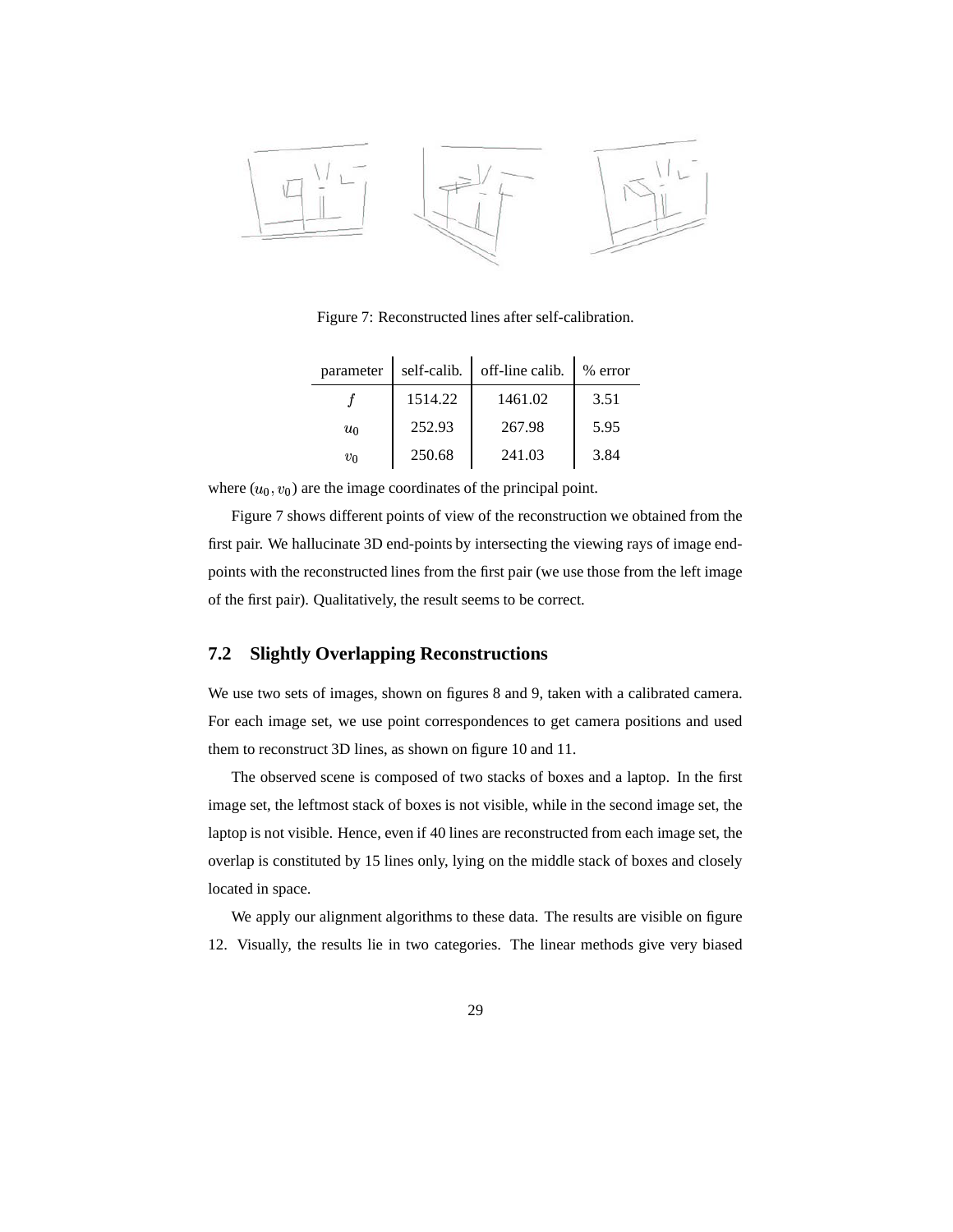

Figure 8: The first set of images, overlaid with extracted lines.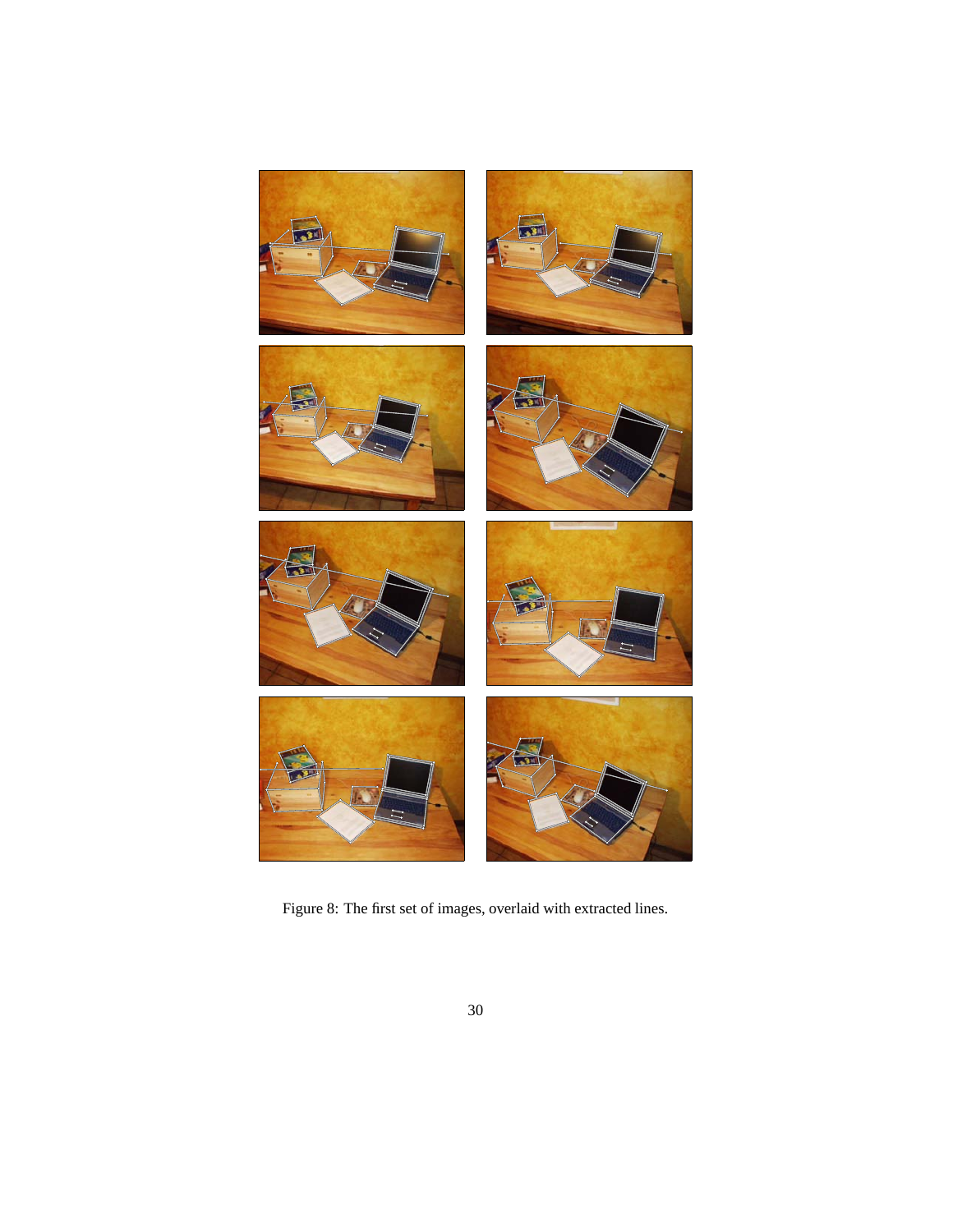

Figure 9: The second set of images, overlaid with extracted lines.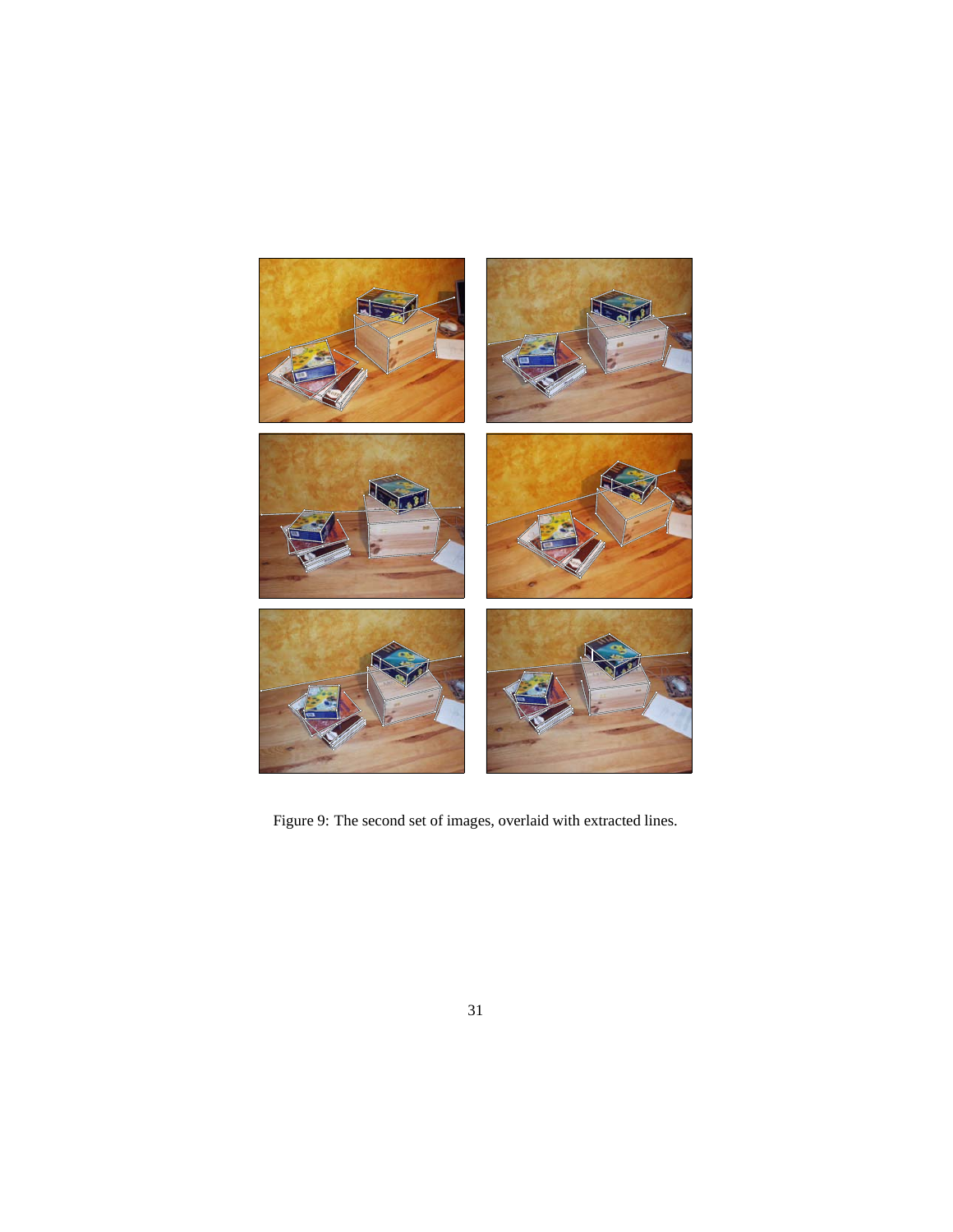

Figure 10: The 40 lines reconstructed from the first set of images.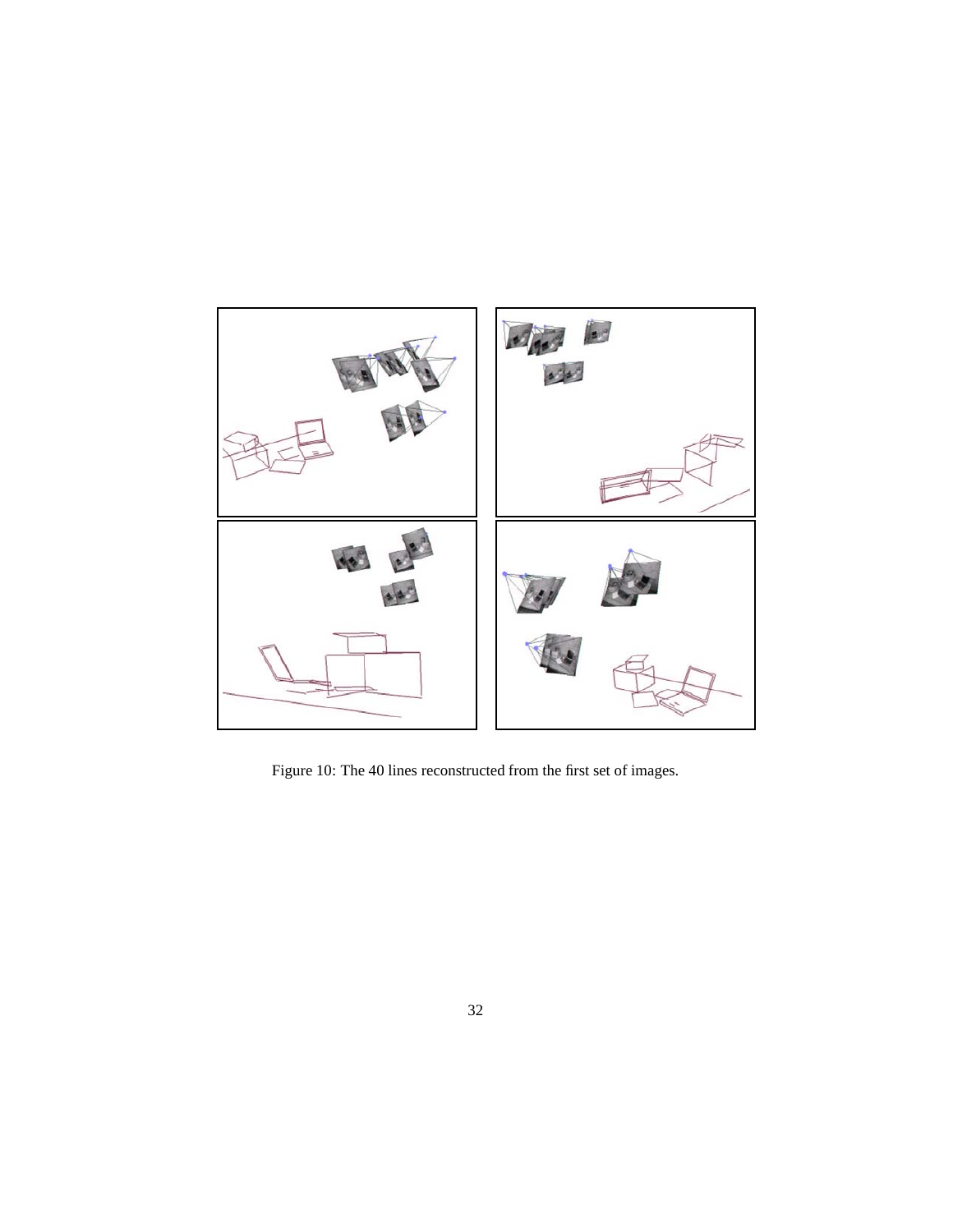

Figure 11: The 40 lines reconstructed from the second set of images.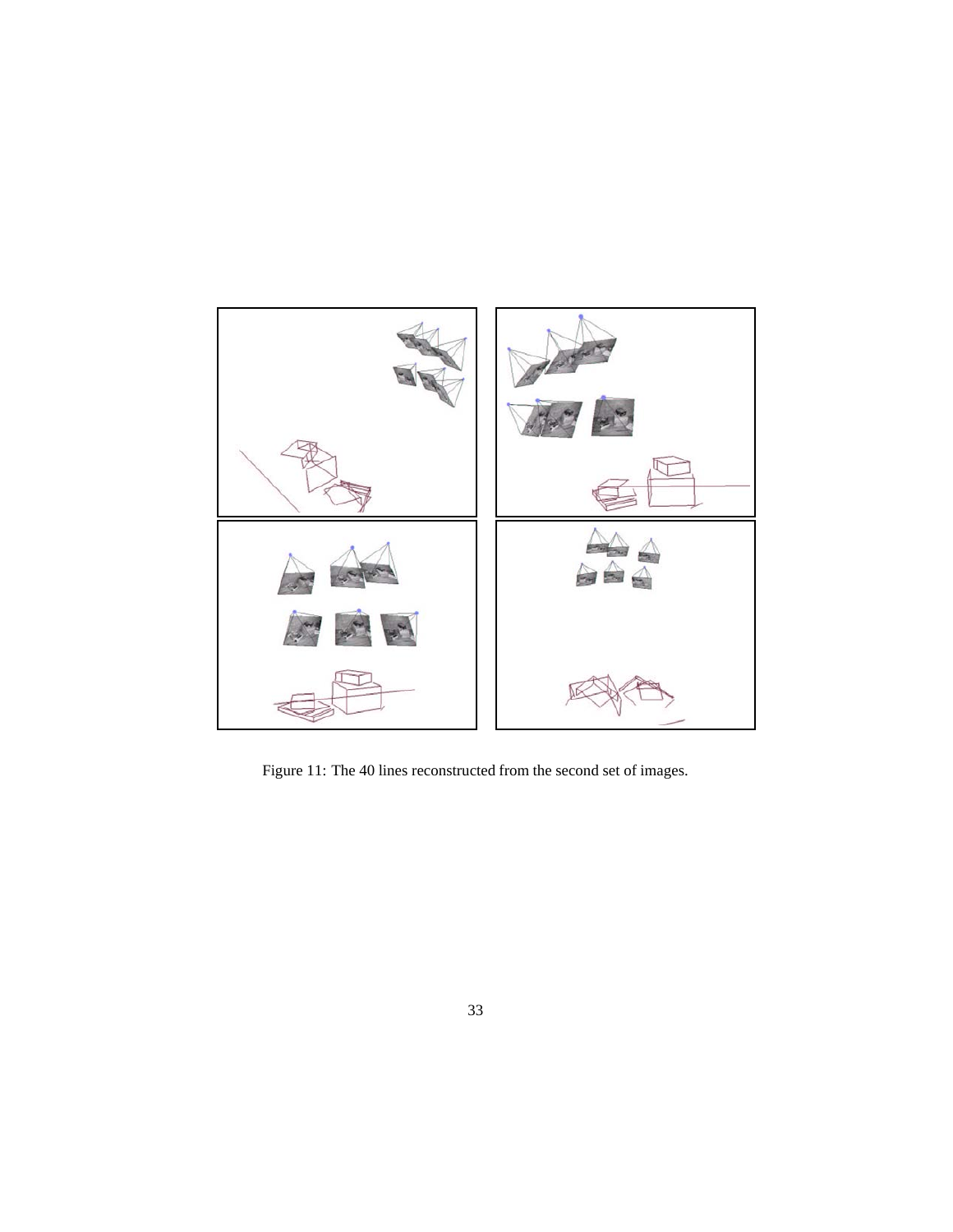

Figure 12: The two reconstructed sets of lines, from to to bottom: without alignment, alignment with linear methods and alignment with non-linear/quasi-linear methods. The left column shows views of the reconstructions, while the right column shows the reprojection in an original image.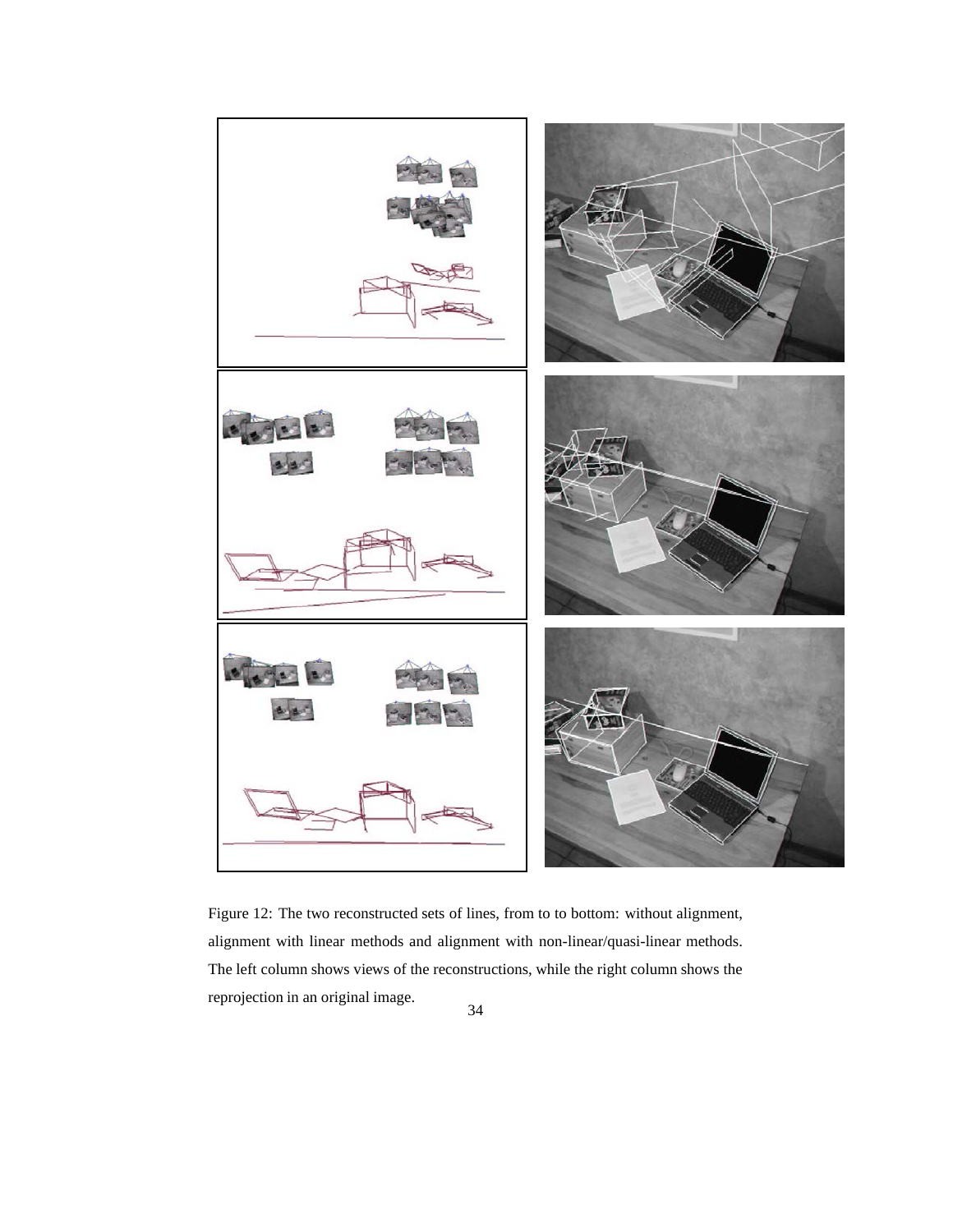results, leading to bad alignment, while the non-linear methods (including the quasilinear one) give reliable results.

 $\overline{1}$ 

| method       | reprojection error (pixel) | computation time (second) |
|--------------|----------------------------|---------------------------|
| $Lin_3D$     | 14.49                      | 0.12                      |
| $Lin 2D_1$   | 15.10                      | 0.02                      |
| $Lin_2D_2$   | 13.28                      | 0.01                      |
| $N Lin_2D_1$ | 2.95                       | 0.17                      |
| OLin 2D      | 2.91                       | 0.08                      |
| $NLin_2D_2$  | 1.76                       | 0.31                      |

We measure the reprojection error and computational cost for each method:

 $\overline{1}$ 

These measurements confirm the previous observation: the reprojection error is of an order of 10 pixels for linear methods, which is large, while it is of an order of a few pixels for non-linear/quasi-linear methods. These results are explained by the fact that only a few line correspondences are available and that they are closely located in space.

## **8 Conclusions**

We addressed the problem of estimating the motion between two line reconstructions in the general projective case. We used Plücker coordinates to represent 3D lines and showed that they could be transferred linearly between two reconstruction bases using  $a 6 \times 6 3D$  line homography matrix. We specialized this result to the affine, metric and Euclidean cases. We investigated the algebraic properties of this matrix and showed how to extract the usual  $4 \times 4$  motion matrices (i.e. homography, affinity or rigid displacement) from them.

We then proposed several 3D and image-based estimators for the motion between two line reconstructions. Experimental results on both simulated and real data show that the linear estimators perform worse than the non-linear ones, especially when the cost function is expressed in 3D space. The non-linear and quasi-linear estimators, based on orthogonal image errors give similar good results. Concerning the computational cost, we show that linear methods based on 2D cost functions are not expensive,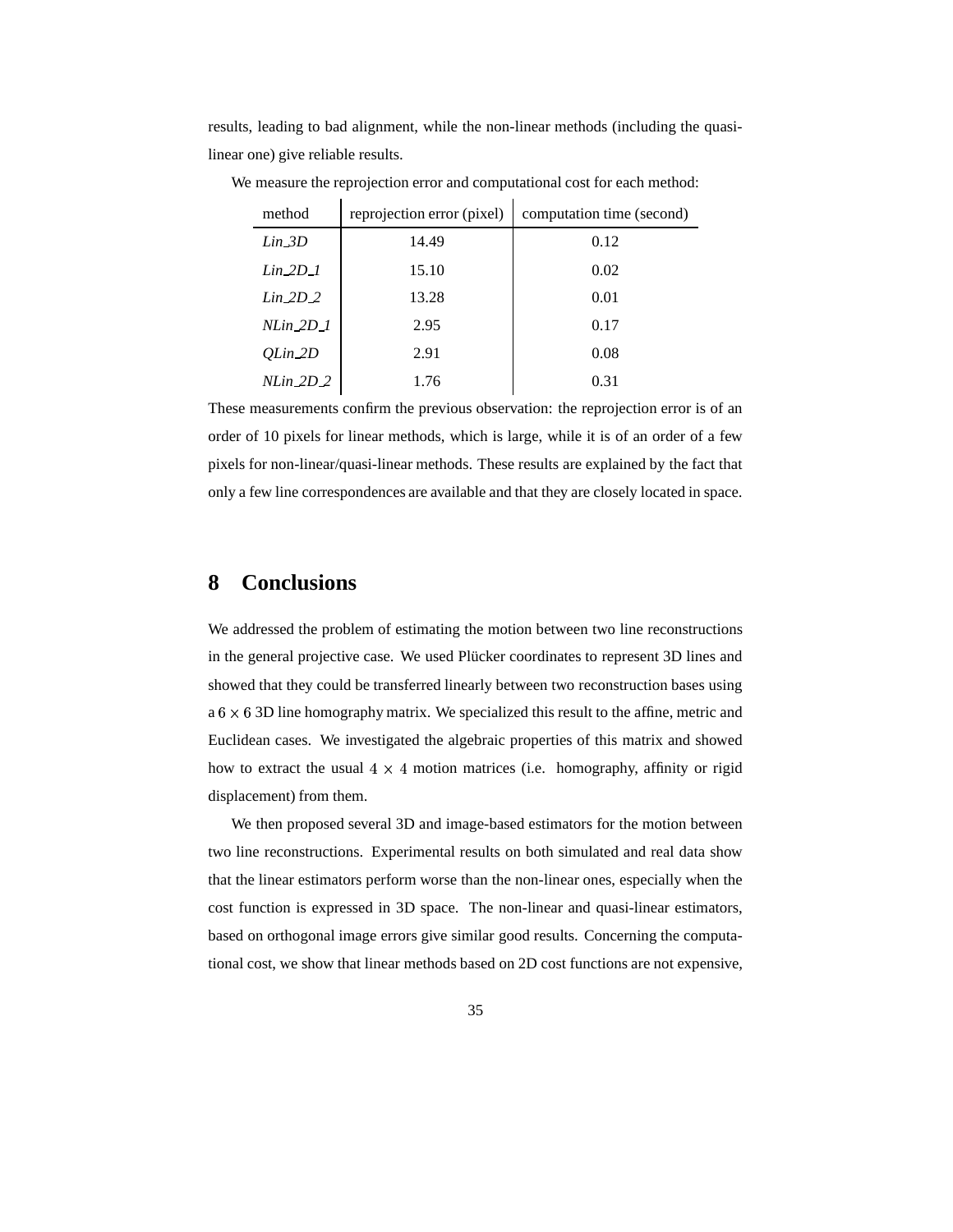

Figure 13: Some views of the reconstructions aligned with the non-linear method *NLin 2D 2*, consisting of 65 lines and 14 cameras.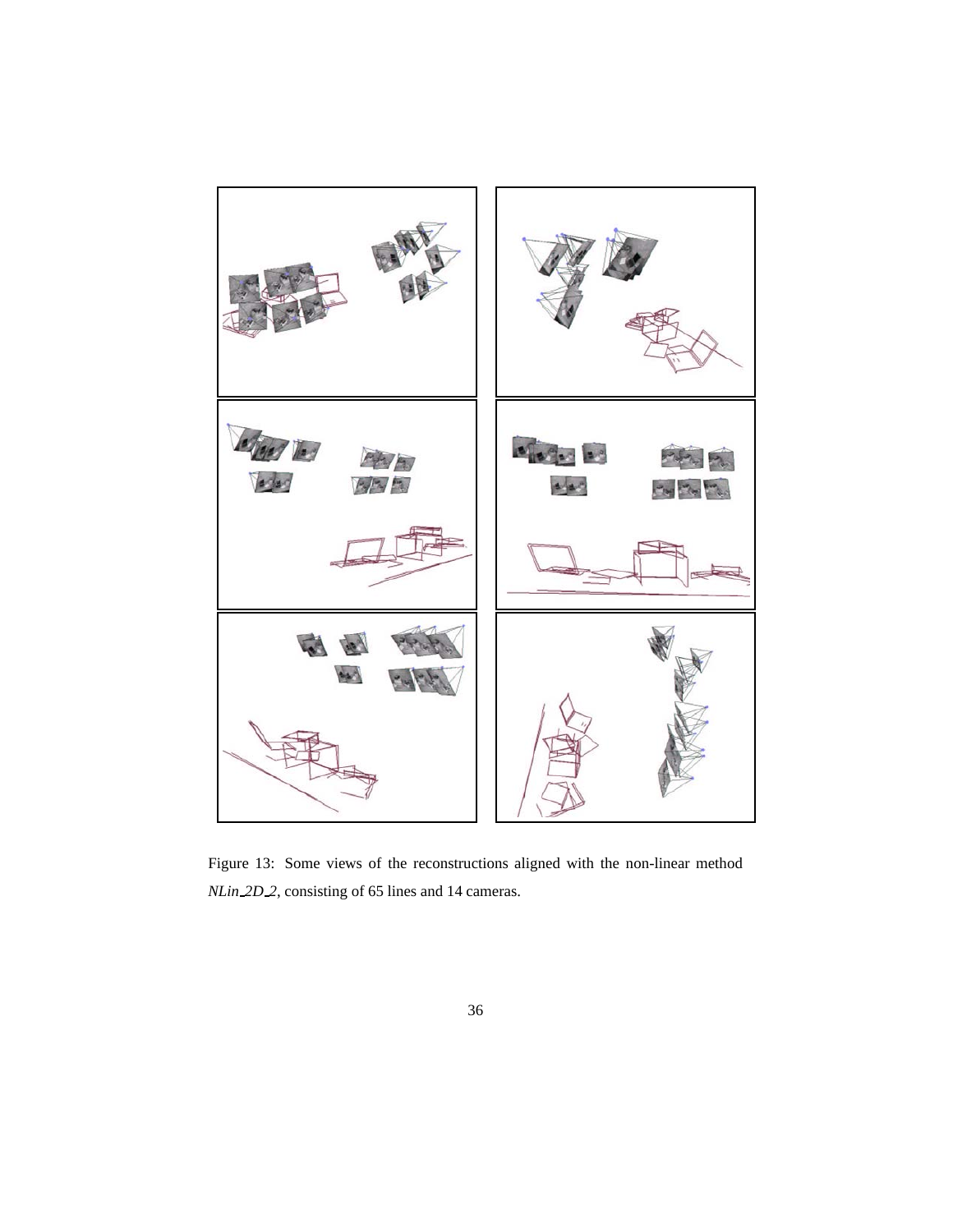compared to non-linear methods, while the linear method based on a 3D cost function may be as expensive as a non-linear method.

More specifically, when the overlap between the two reconstructions is large, as it can be expected when a continuous image sequence is processed, the alignement obtained with linear methods is reliable. Hence these methods could be used for realtime stereo tracking of lines, in a manner similar to [6].

# **A Proofs and Derivations**

In this appendix, we derive and prove some results mentioned in this paper.

**Perspective projection matrix for lines.** Consider a line with Plücker coordinates  $\sim$  ( $\mathbf{a}^{\mathsf{T}}$  b<sup>T</sup>) defined by two points  $\mathbf{M}^{\mathsf{T}} \sim (\bar{\mathbf{M}}^{\mathsf{T}} m)$  and  $\mathbf{N}^{\mathsf{T}}$  $\sim (\bar{M}^T m)$  and  $N^T \sim (\bar{N}^T n)$  that  $\sim (\bar{N}^{\dagger} n)$  that are projected onto  $\bf{m}$  and  $\bf{n}$  respectively by the perspective projection matrix  $\bf{P}$ . The corresponding image line is l. Expanding its expression leads to the perspective projection matrix for lines,  $\widetilde{P}$  as:

1 ~ m × n  
\n~ (PM) × (PN)  
\n~ (P
$$
\overline{M}
$$
 + m $\overline{p}$ ) × (P $\overline{N}$  + n $\overline{p}$ )  
\n~ (P $\overline{M}$ ) × (P $\overline{N}$ ) + m $\overline{p}$  × (P $\overline{N}$ ) - n $\overline{p}$  × (P $\overline{M}$ )  
\n~ det(P) $\overline{p}$ <sup>-T</sup>( $\overline{M}$  ×  $\overline{N}$ ) + [p]<sub>x</sub>P(m $\overline{N}$  - n $\overline{M}$ )  
\n~ P $\overline{p}$  where  $\overline{p}$  ~ (det( $\overline{p}$ ) $\overline{p}$ <sup>-T</sup> [p]<sub>x</sub> $\overline{p}$ ). ■

**Deriving the 3D line homography matrix.** Consider a line with coordinates  $L_1^T \sim$ +  $\begin{bmatrix} 1 & b_1^{\mathsf{T}} \end{bmatrix}$  defined by two points  $M_1^{\mathsf{T}} \sim (\bar{M}_1^{\mathsf{T}} m_1)$  and  $N_1^{\mathsf{T}} \sim (\bar{N}_1^{\mathsf{T}} n_1)$  in the first projective basis and Plücker coordinates  $\mathbf{L}_2^{\mathsf{T}} \sim (\mathbf{a}_2^{\mathsf{T}} \mathbf{b}_2^{\mathsf{T}})$  $\sqrt{ }$   $\sqrt{ }$   $\sqrt{ }$   $\sqrt{ }$   $\sqrt{ }$   $\sqrt{ }$   $\sqrt{ }$   $\sqrt{ }$   $\sqrt{ }$   $\sqrt{ }$   $\sqrt{ }$   $\sqrt{ }$   $\sqrt{ }$   $\sqrt{ }$   $\sqrt{ }$   $\sqrt{ }$   $\sqrt{ }$   $\sqrt{ }$   $\sqrt{ }$   $\sqrt{ }$   $\sqrt{ }$   $\sqrt{ }$   $\sqrt{ }$   $\sqrt{ }$   $\sqrt{ }$   $\sqrt{ }$   $\sqrt{ }$   $\sqrt{ }$   $\sqrt{ }$   $\sqrt{ }$   $\sqrt{ }$   $\sqrt{$  $(\frac{1}{2} \mathbf{b}_2^{\mathsf{T}})$  defined by points  $\mathbf{M}_2^{\mathsf{T}} \sim$ #  $(\bar{\mathbf{M}}_2^{\mathsf{T}} \ m_2)$  and  $\mathbf{N}_2^{\mathsf{T}} \sim (\bar{\mathbf{N}}_2^{\mathsf{T}} \ n_2)$  in the second projective basis. Expanding the expressions for  $a_2$  and  $b_2$  according to the definition of Plücker coordinates (1) gives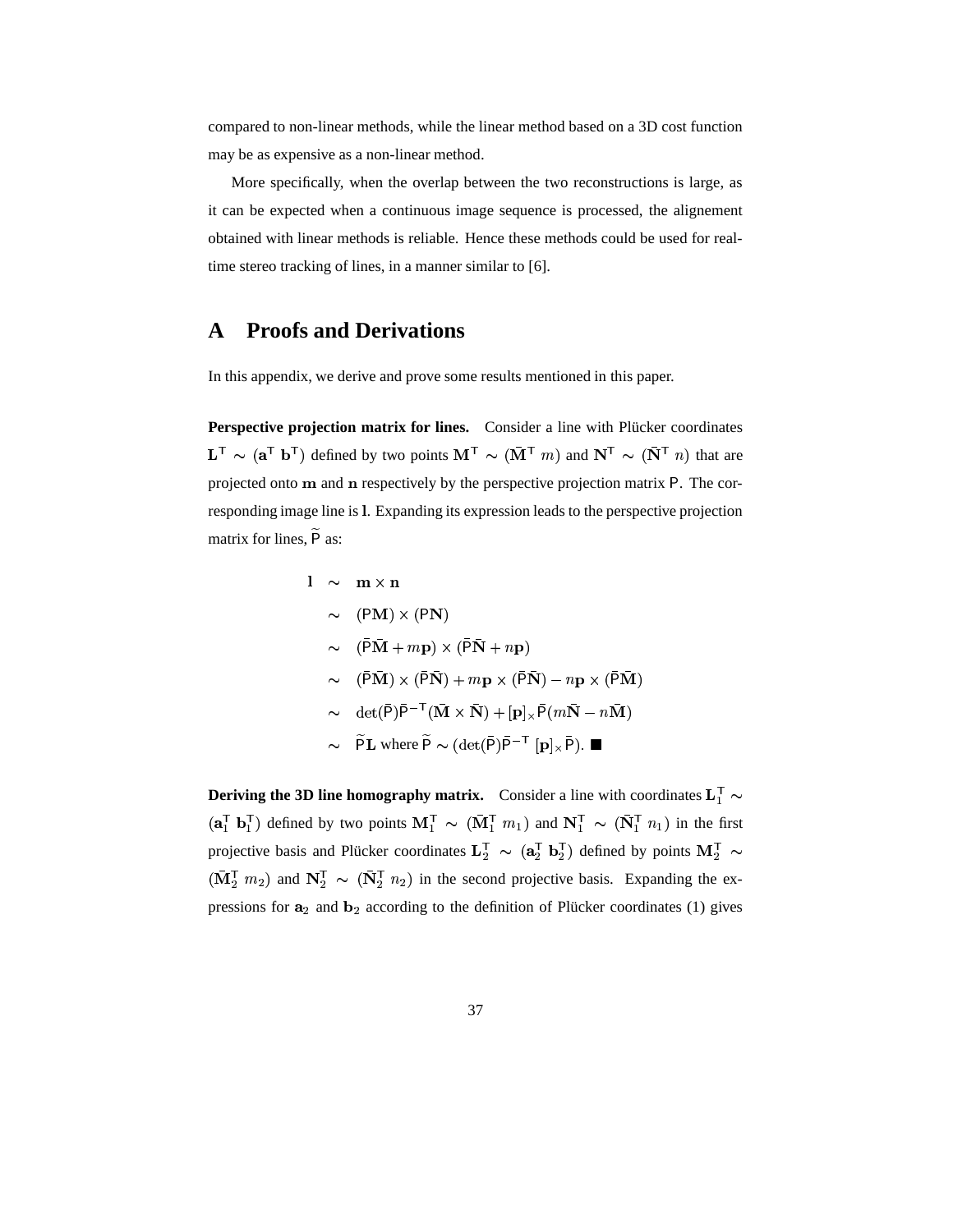respectively the 3  $\times$  6 upper and lower parts of  $\widetilde{H}$ :

$$
\mathbf{a}_2 = \bar{\mathbf{M}}_2 \times \bar{\mathbf{N}}_2
$$
  
\n
$$
= (\bar{\mathbf{H}}\bar{\mathbf{M}}_1 + m_1\mathbf{h}_1) \times (\bar{\mathbf{H}}\bar{\mathbf{N}}_1 + n_1\mathbf{h}_1)
$$
  
\n
$$
= \det(\bar{\mathbf{H}})\bar{\mathbf{H}}^{-T}(\bar{\mathbf{M}}_1 \times \bar{\mathbf{N}}_1) + [\mathbf{h}_1] \times \bar{\mathbf{H}} (m_1\bar{\mathbf{N}}_1 - n_1\bar{\mathbf{M}}_1)
$$
  
\n
$$
= \det(\bar{\mathbf{H}})\bar{\mathbf{H}}^{-T}\mathbf{a}_1 + [\mathbf{h}_1] \times \bar{\mathbf{H}}\mathbf{b}_1,
$$

$$
\mathbf{b}_2 = m_2 \overline{\mathbf{N}}_2 - n_2 \overline{\mathbf{M}}_2
$$
  
\n
$$
= \mathbf{h}_2^{\mathsf{T}} (\overline{\mathbf{M}}_1 \overline{\mathbf{H}} \overline{\mathbf{N}}_1 - \overline{\mathbf{N}}_1 \overline{\mathbf{H}} \overline{\mathbf{M}}_1)
$$
  
\n
$$
+ \mathbf{h}_2^{\mathsf{T}} (\overline{\mathbf{M}}_1 \mathbf{h}_1 n_1 - \overline{\mathbf{N}}_1 \mathbf{h}_1 m_1)
$$
  
\n
$$
+ h \overline{\mathbf{H}} (m_1 \overline{\mathbf{N}}_1 - n_1 \overline{\mathbf{M}}_1)
$$
  
\n
$$
= -\overline{\mathbf{H}} [\mathbf{h}_2]_{\times} \mathbf{a}_1 - \mathbf{h}_1 \mathbf{h}_2^{\mathsf{T}} \mathbf{b}_1 + h \overline{\mathbf{H}} \mathbf{b}_1.
$$

The specialization of this result to the affine, metric and Euclidean spaces shown in §§3.2 and 3.4 respectively is straightforward.

**Deriving the 20 consistency constraints on the 3D line homography matrix.** We prove 20 non-linear consistency constraints that must hold on the entries of a 3D line homography matrix. Note that there exist other possible constraints. We use the notation defined in 3.1.

Consider the product  $\widetilde{H}_{11} \widetilde{H}_{12}^T$ . Its ex ; ;  $I<sub>12</sub>$ . Its expansion leads to:

$$
\widetilde{H}_{11}\widetilde{H}_{12}^{\mathsf{T}} \sim \overline{H}^{-\mathsf{T}}\overline{H}^{\mathsf{T}}[h_1]_{\times} \sim [h_1]_{\times},
$$

which is a skew-symmetric matrix. It means that its diagonal entries vanish, which corresponds to the following 3 constraints on the 3D line homography matrix:

$$
({\bf r}_{11.k}^{\sf T})( {\bf r}_{12,k})=0, \ k=1 \ldots 3.
$$

Note that 3 other constraints could be derived from this equation based on the offdiagonal entries.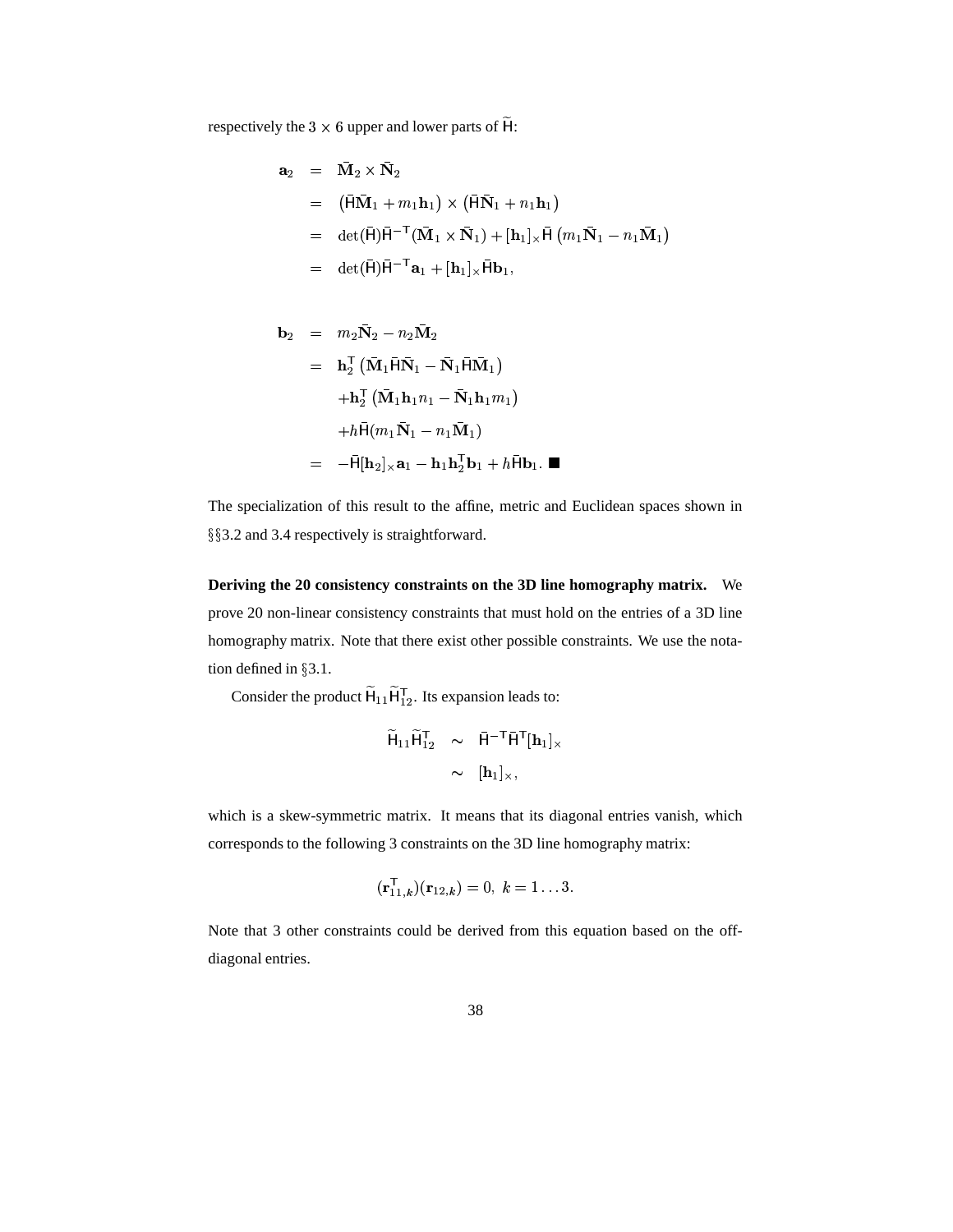Similarly, consider the product  $\widetilde{\mathsf{H}}_{21} \widetilde{\mathsf{H}}_{22}^{\mathsf{T}}$ . Its expar  $_{22}^{\mathsf{T}}$ . Its expansion leads to:

$$
\widetilde{\mathsf{H}}_{21}\widetilde{\mathsf{H}}_{22}^{T} \sim \widetilde{\mathsf{H}}[\mathbf{h}_{2}]_{\times} (h\widetilde{\mathsf{H}}^{T} - \mathbf{h}_{2}\mathbf{h}_{1}^{T})
$$
\n
$$
\sim \widetilde{\mathsf{H}}[\mathbf{h}_{2}]_{\times}h\widetilde{\mathsf{H}}^{T} - \widetilde{\mathsf{H}}[\mathbf{h}_{2}]_{\times}\mathbf{h}_{2}\mathbf{h}_{1}^{T}
$$
\n
$$
\sim \widetilde{\mathsf{H}}[\mathbf{h}_{2}]_{\times}\widetilde{\mathsf{H}}^{T}
$$
\n
$$
\sim [\widetilde{\mathsf{H}}^{-T}\mathbf{h}_{2}]_{\times},
$$

where we used the rule:

$$
[\mathbf{J}\mathbf{g}]_{\times} = \det(\mathbf{J})\mathbf{J}^{-T}[\mathbf{g}]_{\times}\mathbf{J}^{-1} \sim \mathbf{J}^{-T}[\mathbf{g}]_{\times}\mathbf{J}^{-1}.
$$
 (10)

As previously, we end up with a skew-symmetric matrix whose diagonal entries vanish, giving another 3 constraints:

$$
(\mathbf{r}_{21,k}^{\mathsf{T}})(\mathbf{r}_{22,k})=0, \ k=1 \ldots 3.
$$

Similarly, observe that:

$$
\widetilde{\mathsf{H}}_{11}^{\mathsf{T}} \widetilde{\mathsf{H}}_{21} \sim \widetilde{\mathsf{H}}^{-1} \widetilde{\mathsf{H}}[\mathbf{h}_2]_{\times} \sim [\mathbf{h}_2]_{\times},
$$

and that:

$$
\widetilde{H}_{12}^{\mathsf{T}}\widetilde{H}_{22} \sim \widetilde{H}^{\mathsf{T}}[\mathbf{h}_1]_{\times}(h\bar{\mathsf{H}} - \mathbf{h}_1\mathbf{h}_2^{\mathsf{T}})
$$
\n
$$
\sim \widetilde{H}^{\mathsf{T}}[\mathbf{h}_1]_{\times}\bar{\mathsf{H}}
$$
\n
$$
\sim [\bar{\mathsf{H}}^{-1}\mathbf{h}_1]_{\times},
$$

which gives, respectively, the following 6 constraints:

$$
(\mathbf{c}_{11,l}^{\mathsf{T}})(\mathbf{c}_{21,l}) = 0, l = 1...3
$$
  

$$
(\mathbf{c}_{12,l}^{\mathsf{T}})(\mathbf{c}_{22,l}) = 0, l = 1...3.
$$

The first 12 constraints are derived. We derive the remaining 8 contraints as follows. Consider the following equation:

$$
\widetilde{\mathsf{H}}_{11} \widetilde{\mathsf{H}}_{22}^{\mathsf{T}} + \widetilde{\mathsf{H}}_{12} \widetilde{\mathsf{H}}_{21}^{\mathsf{T}} \quad \sim \quad \mathrm{det}(\bar{\mathsf{H}}) \bar{\mathsf{H}}^{-\mathsf{T}} (h \bar{\mathsf{H}}^{\mathsf{T}} - \mathbf{h}_2 \mathbf{h}_1^{\mathsf{T}}) + [\mathbf{h}_1]_{\times} \bar{\mathsf{H}} [\mathbf{h}_2]_{\times} \bar{\mathsf{H}}^{\mathsf{T}}.
$$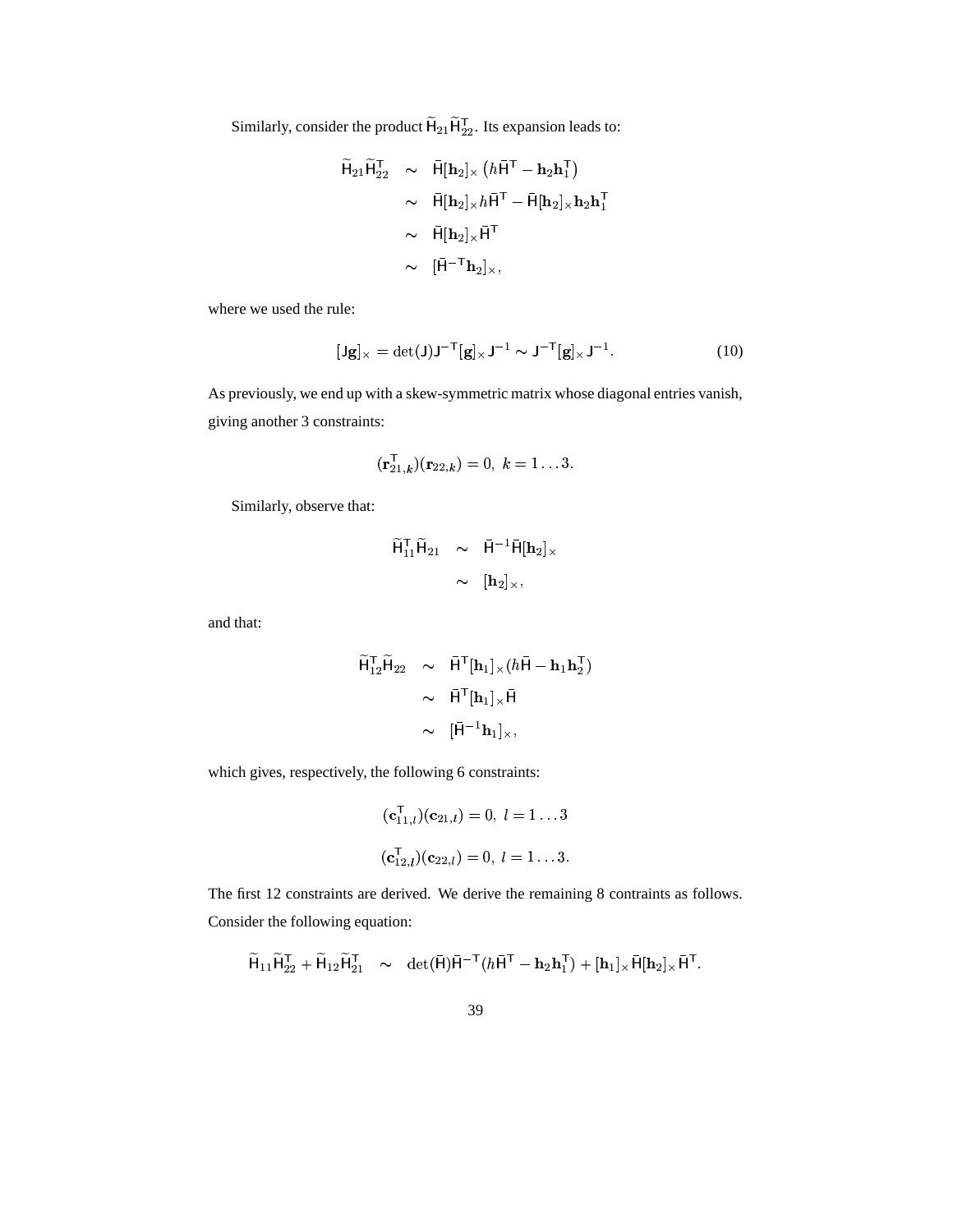After expansion and by using equation (10) for the last term, we obtain:

$$
\widetilde{\mathsf{H}}_{11}\widetilde{\mathsf{H}}_{22}^{\mathsf{T}} + \widetilde{\mathsf{H}}_{12}\widetilde{\mathsf{H}}_{21}^{\mathsf{T}} \sim h\mathbf{I} - \det(\bar{\mathsf{H}})\bar{\mathsf{H}}^{-\mathsf{T}}\mathbf{h}_2\mathbf{h}_1^{\mathsf{T}} + [\mathbf{h}_1]_{\times} \det(\bar{\mathsf{H}})[\bar{\mathsf{H}}^{-\mathsf{T}}\mathbf{h}_2]_{\times} \sim h\mathbf{I} - \bar{\mathsf{H}}^{-\mathsf{T}}\mathbf{h}_2\mathbf{h}_1^{\mathsf{T}} - [\mathbf{h}_1]_{\times}[\bar{\mathsf{H}}^{-\mathsf{T}}\mathbf{h}_2]_{\times}^{\mathsf{T}}.
$$

Define  $\mathbf{a} = \bar{\mathbf{H}}^{-T} \mathbf{h}_2$  and  $\mathbf{b} = \mathbf{h}_1$  and use the following rule:

$$
\mathbf a \mathbf b^\mathsf{T} + [\mathbf b]_\times [\mathbf a]_\times^\mathsf{T} = (\mathbf a^\mathsf{T} \mathbf b) \mathbf I,
$$

which gives:

$$
\widetilde{\mathsf{H}}_{11}\widetilde{\mathsf{H}}_{22}^{\mathsf{T}} + \widetilde{\mathsf{H}}_{12}\widetilde{\mathsf{H}}_{21}^{\mathsf{T}} \sim h\mathbf{I} - (\mathbf{h}_2^{\mathsf{T}}\bar{\mathsf{H}}^{-1}\mathbf{h}_1)\mathbf{I}
$$

$$
\sim \mathbf{I}.
$$

From this equation, we deduce that all diagonal entries of matrix  $\widetilde{\sf H}_{11}\widetilde{\sf H}_{22}^{\sf T}$  +  $\widetilde{\sf H}_{12}$ ; ; . . . . . . . # #  $_{12}$ H $_{21}^{T}$  are and the contract of the contract of the contract of the contract of the contract of the contract of the contract of the contract of the contract of the contract of the contract of the contract of the contract of the contra #  $_1$  are equal and all off-diagonal entries are zero, which gives the remaining 8 constraints:

$$
(\mathbf{r}_{11,k}^{\mathsf{T}})(\mathbf{r}_{22,k'}) + (\mathbf{r}_{12,k}^{\mathsf{T}})(\mathbf{r}_{21,k'}) = 0, k \in 1...3, k' \in 1...3, k \neq k'
$$
  

$$
(\mathbf{r}_{11,1}^{\mathsf{T}})(\mathbf{r}_{22,1}) + (\mathbf{r}_{12,1}^{\mathsf{T}})(\mathbf{r}_{21,1}) = (\mathbf{r}_{11,2}^{\mathsf{T}})(\mathbf{r}_{22,2}) + (\mathbf{r}_{12,2}^{\mathsf{T}})(\mathbf{r}_{21,2})
$$
  

$$
= (\mathbf{r}_{11,3}^{\mathsf{T}})(\mathbf{r}_{22,3}) + (\mathbf{r}_{12,3}^{\mathsf{T}})(\mathbf{r}_{21,3}). \blacksquare
$$

**Extracting the usual homography matrix from the 3D line homography matrix.** To prove the correctness of algorithm 1 we may reform the 3D line homography matrix  $H'$  corresponding to the extracted usual motion parameters (given by equation (3)) and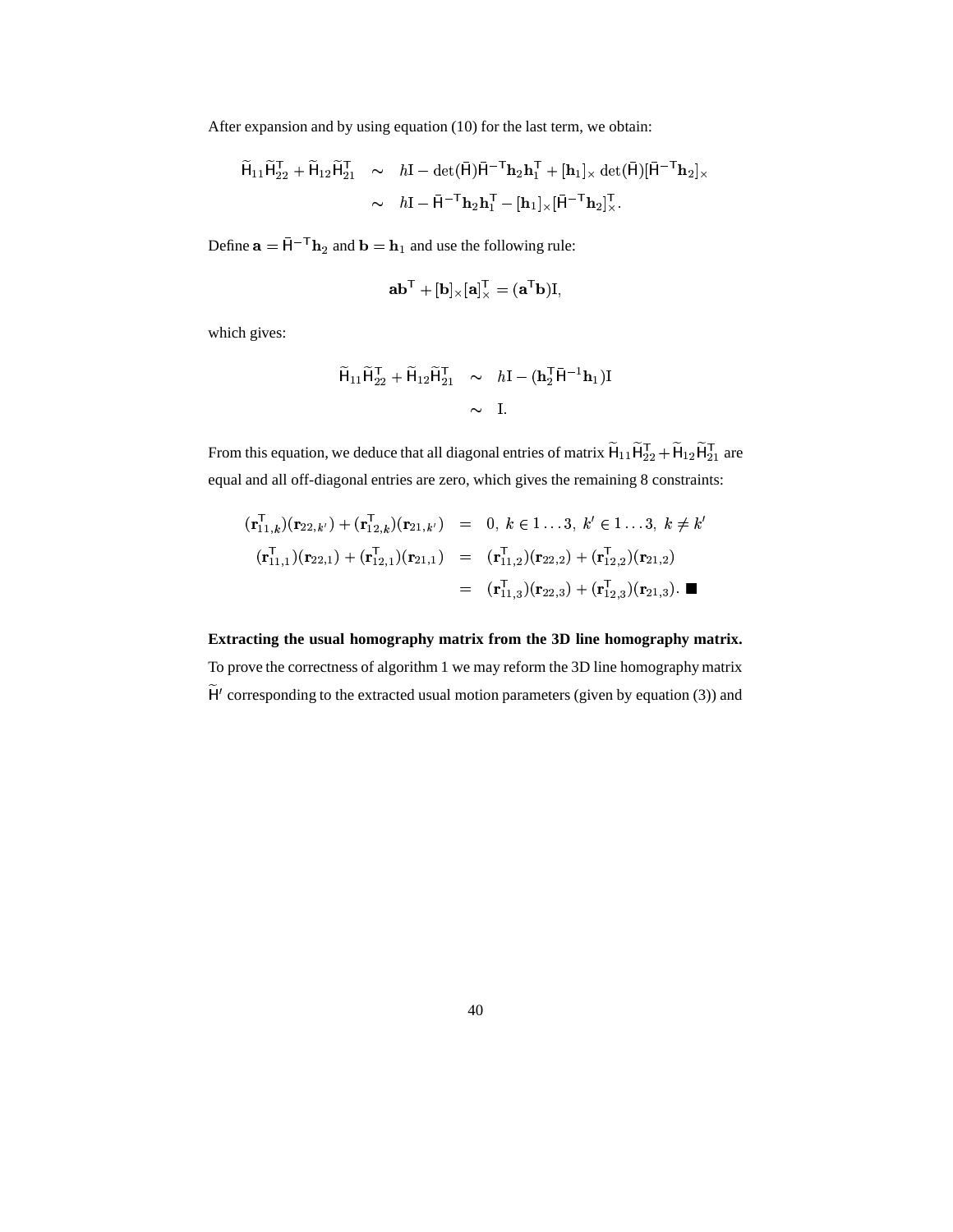verify that each of its blocks corresponds to the original block of  $\widetilde{H}$ , as follows:

$$
\widetilde{H}'_{11} = \det(\bar{H})\bar{H}^{-T}
$$
\n
$$
= \det \left( \pm \sqrt{|\det(\widetilde{H}_{11})|} \widetilde{H}_{11}^{-T} \right) \frac{\pm 1}{\sqrt{|\det(\widetilde{H}_{11})|}} \widetilde{H}_{11}
$$
\n
$$
= \pm \sqrt{|\det(\widetilde{H}_{11})|}^3 \frac{1}{\det(\widetilde{H}_{11})} \frac{\pm 1}{\sqrt{|\det(\widetilde{H}_{11})|}} \widetilde{H}_{11}
$$
\n
$$
= \pm \widetilde{H}_{11}
$$

$$
\widetilde{H}'_{12} = [\mathbf{h}_1]_{\times} \bar{\mathbf{H}}
$$
  
=  $\pm \widetilde{\mathbf{H}}_{12} (\pm \bar{\mathbf{H}}^{-1}) \bar{\mathbf{H}}$   
=  $\pm \widetilde{\mathbf{H}}_{12}$ 

$$
\widetilde{H}'_{21} = -\overline{H}[\mathbf{h}_2]_{\times} \n= - \mp \overline{H}(\pm \overline{H}^{-1})\widetilde{H}_{21} \n= \pm \widetilde{H}_{21}
$$

#

$$
\tilde{H}_{22}' = h\bar{H} - \mathbf{h}_1 \mathbf{h}_2^T \n= \pm (\tilde{H}_{22} + (\pm \mathbf{h}_1)(\pm \mathbf{h}_2^T))(\pm \bar{H}^{-1})\bar{H} - \mathbf{h}_1 \mathbf{h}_2^T \n= \pm \tilde{H}_{22}. \blacksquare
$$

# **References**

- [1] N. Andreff, B. Espiau, and R. Horaud. Visual servoing from lines. In *International Conference on Robotics and Automation*, San Francisco, April 2000.
- [2] A. Bartoli and P. Sturm. The 3D line motion matrix and alignment of line reconstructions. In *Proceedings of the Conference on Computer Vision and Pattern Recognition, Kauai, Hawaii, USA*, volume I, pages 287–292. IEEE Computer Society Press, December 2001.
- [3] T. Buchanan. Critical sets for 3D reconstruction using lines. In G. Sandini, editor, *Proceedings of the 2nd European Conference on Computer Vision, Santa Margherita Ligure, Italy*, pages 730–738. Springer-Verlag, May 1992.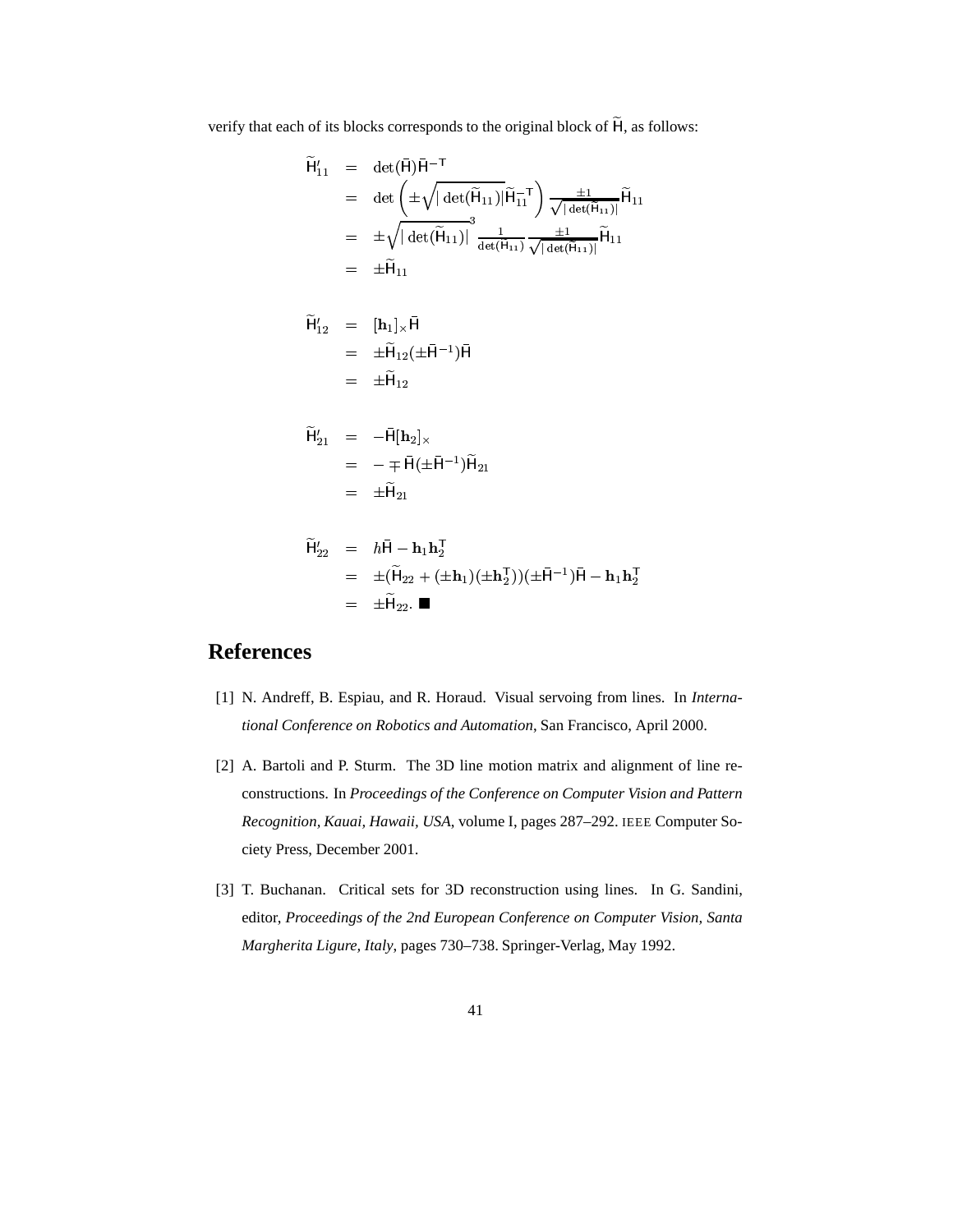- [4] J. Canny. A computational approach to edge detection. IEEE *Transactions on Pattern Analysis and Machine Intelligence*, 8(6):679–698, 1986.
- [5] G. Csurka, D. Demirdjian, and R. Horaud. Finding the collineation between two projective reconstructions. *Computer Vision and Image Understanding*, 75(3):260–268, September 1999.
- [6] D. Demirdjian and R. Horaud. Motion-egomotion discrimination and motion segmentation from image-pair streams. *Computer Vision and Image Understanding*, 78(1):53–68, April 2000.
- [7] F. Devernay and O. Faugeras. From projective to euclidean reconstruction. In *Proceedings of the Conference on Computer Vision and Pattern Recognition, San Francisco, California, USA*, pages 264–269, June 1996.
- [8] O. Faugeras and B. Mourrain. On the geometry and algebra of the point and line correspondences between  $n$  images. In *Proceedings of the 5th International Conference on Computer Vision, Cambridge, Massachusetts, USA*, pages 951– 956, June 1995.
- [9] O.D. Faugeras and G. Toscani. Camera calibration for 3D computer vision. In *Proceedings of International Workshop on Machine Vision and Machine Intelligence, Tokyo, Japan*, 1987.
- [10] P.E. Gill, W. Murray, and M.H. Wright. *Practical Optimization*. Academic Press, 1981.
- [11] G. Hager and K. Toyama. X vision : A portable substrate for real-time vision applications. *CVIU*, 69(1):23–37, 1998.
- [12] R.I. Hartley. Lines and points in three views and the trifocal tensor. *International Journal of Computer Vision*, 22(2):125–140, 1997.
- [13] R.I. Hartley and A. Zisserman. *Multiple View Geometry in Computer Vision*. Cambridge University Press, June 2000.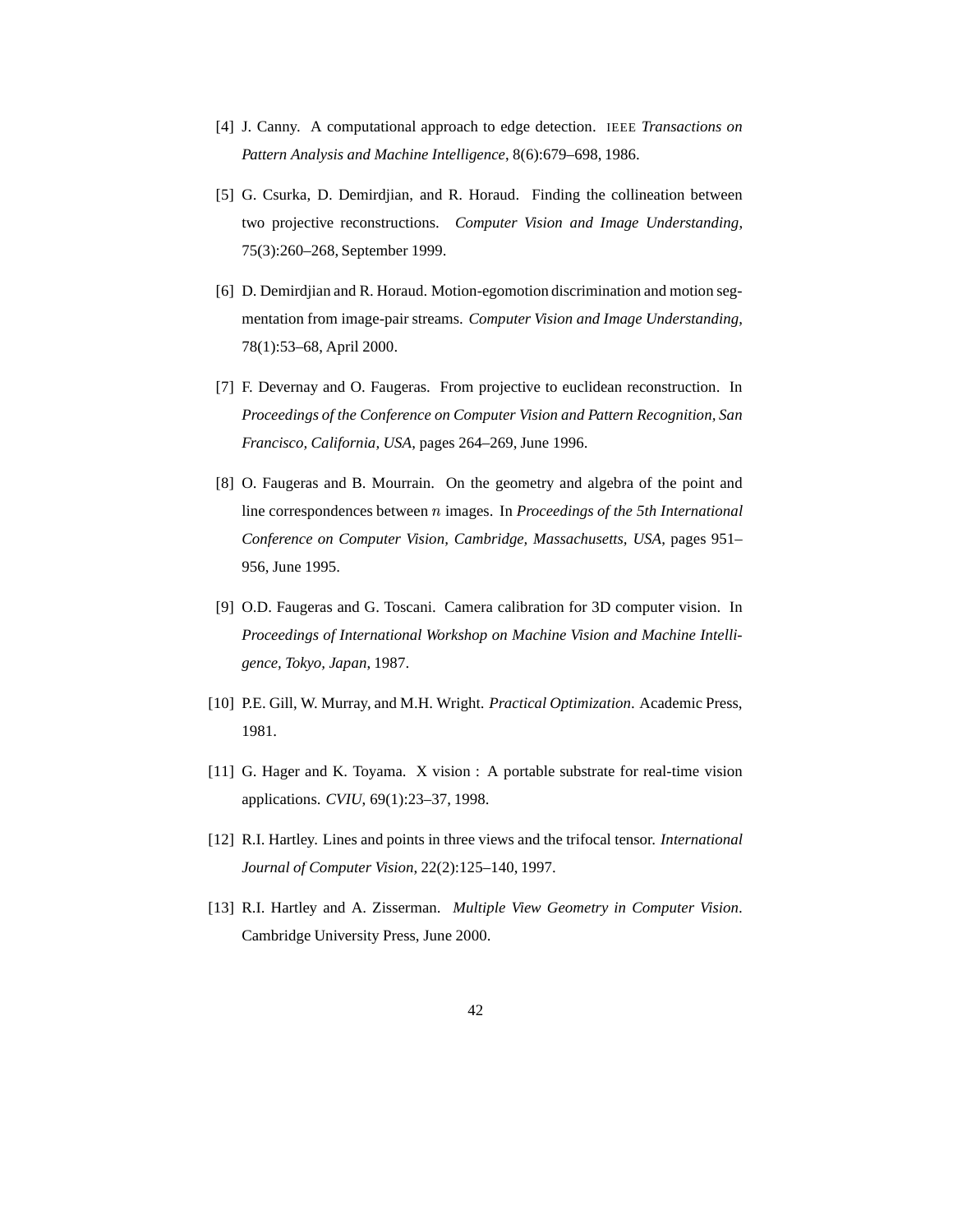- [14] R. Horaud, G. Csurka, and D. Demirdjian. Stereo calibration from rigid motions. IEEE *Transactions on Pattern Analysis and Machine Intelligence*, 22(12):1446– 1452, December 2000.
- [15] R. Horaud, F. Dornaika, and B. Espiau. Visually guided object grasping. IEEE *Transactions on Robotics and Automation*, 1997.
- [16] B.K.P. Horn, H.M. Hilden, and S. Negahdaripour. Closed-form solution of absolute orientation using orthonormal matrices. *Journal of the Optical Society of America A*, 5(7):1127–1135,July 1988.
- [17] D. Liebowitz and A. Zisserman. Metric rectification for perspective images of planes. In *Proceedings of the Conference on Computer Vision and Pattern Recognition, Santa Barbara, California, USA*, pages 482–488, June 1998.
- [18] Y. Liu, T.S. Huang, and O.D. Faugeras. Determination of camera location from 2D to 3D line and point correspondences. IEEE *Transactions on Pattern Analysis and Machine Intelligence*, 12(1):28–37, January 1990.
- [19] Q.T. Luong and O. Faugeras. The fundamental matrix: Theory, algorithms and stability analysis. *International Journal of Computer Vision*, 17(1):43–76, 1996.
- [20] Q.T. Luong and T. Vieville. Canonic representations for the geometries of multiple projective views. *Computer Vision and Image Understanding*, 64(2):193–229, 1996.
- [21] N. Navab and O. D. Faugeras. The critical sets of lines for camera displacement estimation: a mixed euclidean-projective and constructive approach. *International Journal of Computer Vision*, 23(1):17–44, 1997.
- [22] C. Schmid and A. Zisserman. Automatic line matching across views. In *Proceedings of the Conference on Computer Vision and Pattern Recognition, Puerto Rico, USA*, pages 666–671, 1997.
- [23] M. Spetsakis and J. Aloimonos. Structure from motion using line correspondences. *International Journal of Computer Vision*, 4:171–183, 1990.